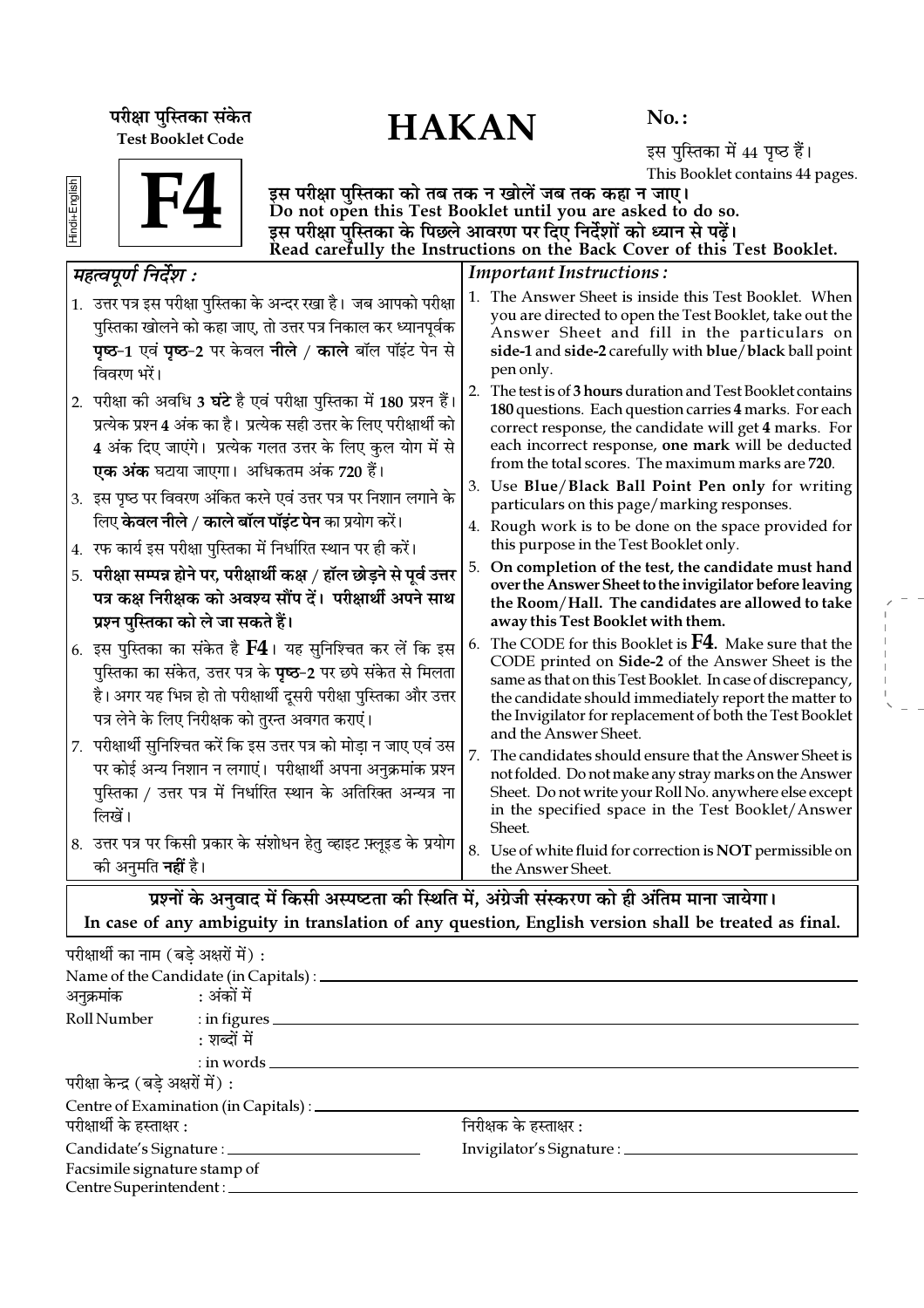$\overline{2}$ 

 $2.$ 

- $r_1$  और  $r_2$  त्रिज्याओं ( $r_1 = 1.5 r_2$ ) के दो कॉपर के ठोस गोलों | 1.  $\mathbf{1}$ . के ताप में 1 K की वद्धि करने के लिए आवश्यक ऊष्माओं की मात्राओं का अनुपात है :
	- $(1)$

 $F<sub>4</sub>$ 

- $rac{3}{2}$   $rac{5}{3}$   $rac{5}{3}$   $rac{27}{8}$   $rac{9}{4}$  $(2)$
- $(3)$
- $(4)$
- किसी कण, जिसका स्थिति सदिश  $\stackrel{\sim}{2}{\stackrel{\sim}{k}}$ m है, पर जब मूल  $2.$ बिंदु के परित:  $\overrightarrow{3f}$  N का कोई बल कार्य करता है, तो बलआघूर्ण ज्ञात कीजिए।
	- $-6\hat{i}$  N m  $(1)$
	- $6 \overset{\wedge}{k}$  N m  $(2)$
	- $6i$  N m  $(3)$
	- $6\hat{i}$  N m  $(4)$
- टॉजिस्टर क्रिया के लिए नीचे दिया गया कौनसा कथन **सही** है ? 3.
	- उत्सर्जक संधि और संग्राहक संधि दोनों ही अग्रदिशिक  $(1)$ बायसित होती हैं।
	- आधार क्षेत्र बहुत पतला और हल्का डोपित होना चाहिए।  $(2)$
	- आधार, उत्सर्जक और संग्राहक क्षेत्रों की डोपन सांद्रताएँ  $(3)$ समान होनी चाहिए।
	- आधार, उत्सर्जक और संग्राहक क्षेत्रों के साइज़ समान  $(4)$ होने चाहिए।
- किसी मीनार के शिखर से किसी गेंद को 20 m/s के वेग से  $\overline{4}$ . ऊर्ध्वाधर अधोमखी फेंका गया है। कछ समय पश्चात यह गेंद धरती से 80 m/s के वेग से टकराती है। इस मीनार की ऊँचाई
	- $\dot{\vec{g}}$ : (g = 10 m/s<sup>2</sup>)
	- $(1)$  $320<sub>m</sub>$
	- $(2)$  $300<sub>m</sub>$
	- $(3)$ 360 m
	- 340 m  $(4)$
- किसी अन्तरापृष्ठ के लिए ब्रूस्टर कोण  $i_h$  होना चाहिए :  $5.$ 
	- $45^{\circ} < i_h < 90^{\circ}$  $(1)$
	- $i_h = 90^{\circ}$  $(2)$
	- $0^{\circ} < i_h < 30^{\circ}$  $(3)$
	- $(4)$  $30^{\circ} < i_h < 45^{\circ}$
- The quantities of heat required to raise the temperature of two solid copper spheres of radii  $r_1$  and  $r_2$  ( $r_1$ =1.5  $r_2$ ) through 1 K are in the ratio:
	- $\frac{3}{2}$  $\frac{5}{3}$  $\frac{27}{8}$  $(1)$  $(2)$  $(3)$  $\frac{9}{4}$  $(4)$
- Find the torque about the origin when a force of  $3i$  N acts on a particle whose position vector is  $2\hat{k}$  m.
	- (1)  $-6\hat{i}$  N m
	- $6 \stackrel{\wedge}{k}$  N m  $(2)$
	- $6\hat{i}$  N m  $(3)$
	- $6\hat{i}$  N m  $(4)$
- 3. For transistor action, which of the following statements is correct?
	- $(1)$ Both emitter junction as well as the collector junction are forward biased.
	- $(2)$ The base region must be very thin and lightly doped.
	- $(3)$ Base, emitter and collector regions should have same doping concentrations.
	- $(4)$ Base, emitter and collector regions should have same size.
- $4.$ A ball is thrown vertically downward with a velocity of 20 m/s from the top of a tower. It hits the ground after some time with a velocity of 80 m/s. The height of the tower is:  $(g=10 \text{ m/s}^2)$ 
	- $(1)$ 320 m
	- $(2)$  $300 \text{ m}$
	- 360 m  $(3)$
	- 340 m  $(4)$
- 5. The Brewsters angle  $i_h$  for an interface should be :
	- $45^{\circ} < i_b < 90^{\circ}$  $(1)$
	- $i_h = 90^{\circ}$  $(2)$
	- $0^{\circ} < i_b < 30^{\circ}$  $(3)$
	- $30^{\circ} < i_h < 45^{\circ}$  $(4)$

Hindi+English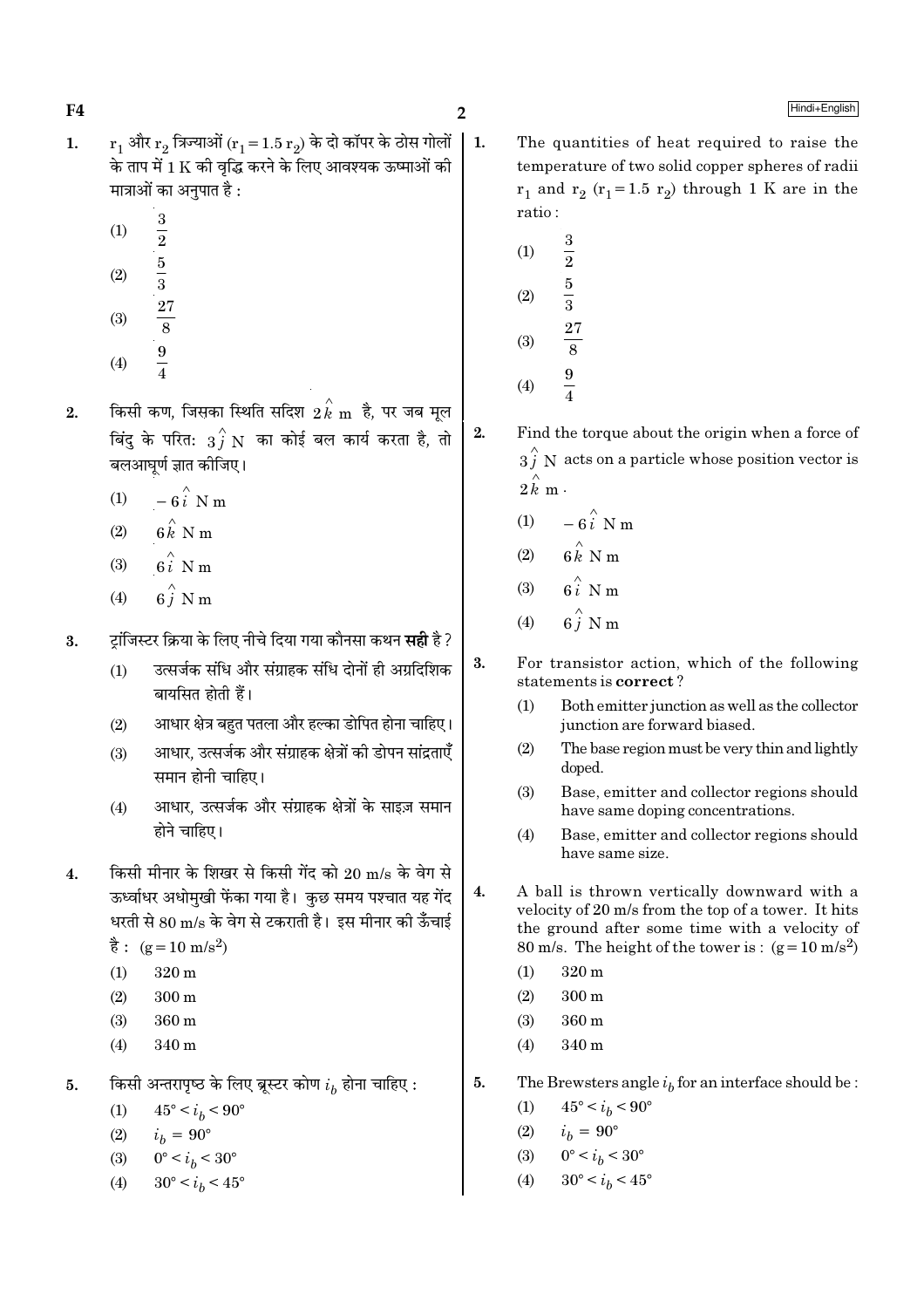दर्शाए गए तर्क परिपथ के लिए. सत्यमान सारणी है:  $6.$ 



- प्रतिरोध के ऋणात्मक ताप गुणांक वाले ठोस होते हैं :  $\overline{7}$ .
	- केवल अर्धचालक  $(1)$
	- रोधी और अर्धचालक  $(2)$
	- धातुएँ  $(3)$
	- केवल रोधी  $(4)$
- किसी p-n संधि डायोड में अवक्षय-क्षेत्र की चौडाई में वृद्धि 8. का कारण है :
	- अग्रदिशिक और पश्चदिशिक बायस दोनों  $(1)$
	- अग्रदिशिक धारा (current) में वृद्धि  $(2)$
	- केवल अग्रदिशिक बायस  $(3)$
	- केवल पश्चदिशिक बायस  $(4)$
- प्रतिबल की विमाएँ हैं :  $9<sub>1</sub>$ 
	- $[ML^0T^{-2}]$  $(1)$
	- $[ML^{-1}T^{-2}]$  $(2)$
	- $[MLT^{-2}]$  $(3)$
	- $[ML^2T^{-2}]$  $(4)$

 $6.$ 

For the logic circuit shown, the truth table is:



- 7. The solids which have the negative temperature coefficient of resistance are:
	- $(1)$ semiconductors only
	- $(2)$ insulators and semiconductors
	- $(3)$ metals
	- insulators only  $(4)$
- 8. The increase in the width of the depletion region in a p-n junction diode is due to:
	- both forward bias and reverse bias  $(1)$
	- increase in forward current  $(2)$
	- $(3)$ forward bias only
	- $(4)$ reverse bias only
- $\mathbf{9}$ Dimensions of stress are:
	- $[ML^0T^{-2}]$  $(1)$
	- $[ML^{-1}T^{-2}]$  $(2)$
	- $[MLT-2]$  $(3)$
	- $[ML^2T^{-2}]$  $(4)$

Ϋ́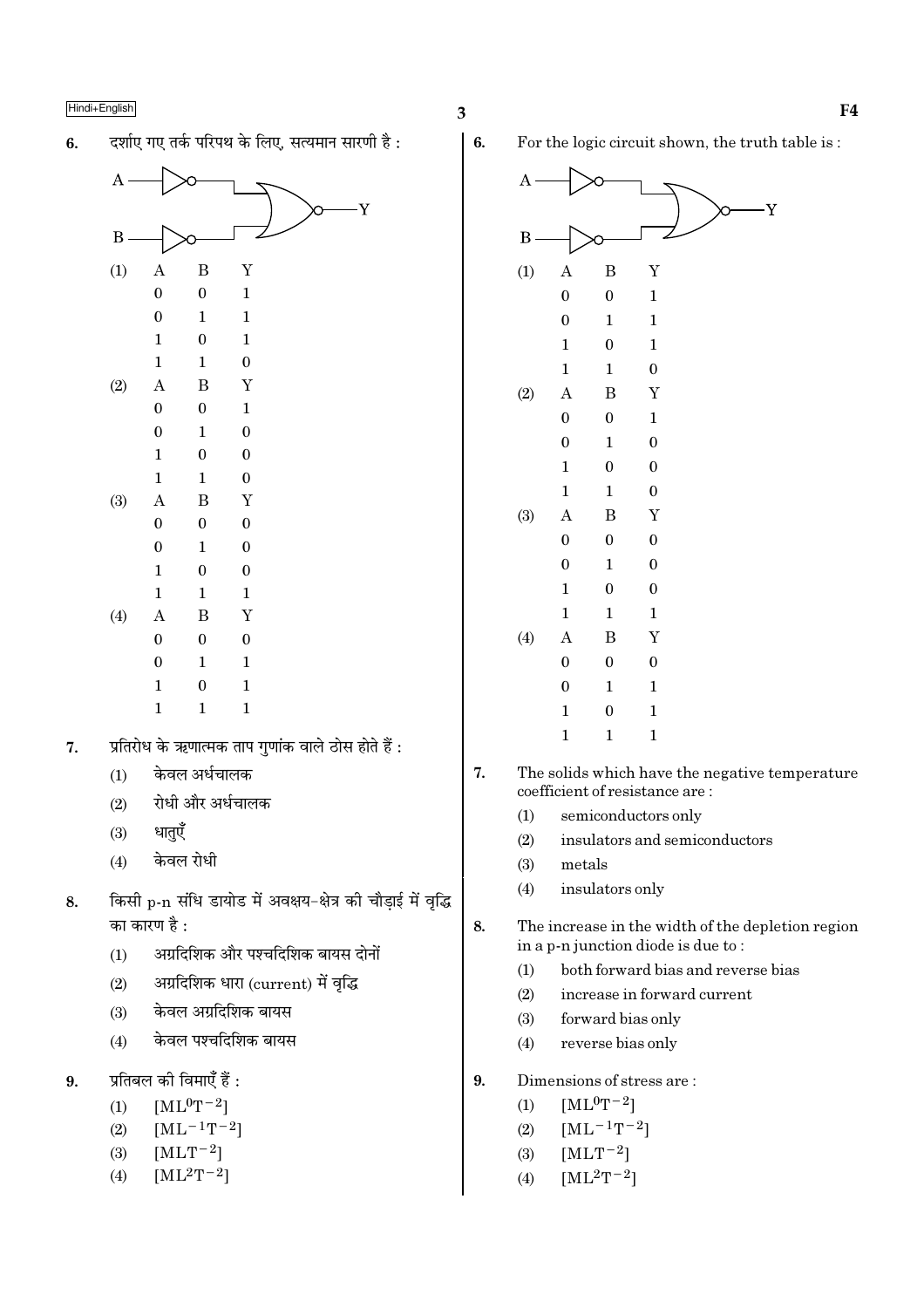$F<sub>4</sub>$ 

Hindi+English

- सार्थक अंकों को महत्व देते हुए  $9.99 \text{ m} 0.0099 \text{ m}$  का मान  $10.$ क्या है ?
	- $(1)$  $9.980 \text{ m}$
	- $(2)$  $9.9 \; \mathrm{m}$
	- $(3)$ 9.9801 m
	- $(4)$  $9.98<sub>m</sub>$
- किसी गिटार में समान पदार्थ की बनी दो डोरियों A और B के 11. स्वर हल्के से मेल नहीं खा रहे हैं और 6 Hz आवृत्ति के विस्पन्द उत्पन्न कर रहे हैं। जब B में तनाव को कुछ कम कर दिया जाता है, तो विस्पन्द आवृत्ति बढकर  $7 \text{ Hz}$  हो जाती है। यदि A की आवत्ति 530 Hz है, तो B की मुल आवृत्ति है :
	- 536 Hz  $(1)$
	- $(2)$ 537 Hz
	- 523 Hz  $(3)$
	- $(4)$ 524 Hz
- कोई किरण लघु प्रिज़्म कोण (प्रिज़्म कोण A) के किसी एक 12. पृष्ठ पर आपतन कोण  $i$  पर आपतन करके प्रिज़्म के विपरीत फलक से अभिलम्बवत निर्गत होती है। यदि इस प्रिज्म के पदार्थ का अपवर्तनांक  $\mu$  है, तो आपतन कोण है, लगभग :
	- $(1)$  $\mu A$
	- $(2)$
	-
	- $(3)$
	- $(4)$
- किसी समान्तर पट्टिका संधारित्र, जिसमें माध्यम के रूप में वायु 13. भरी है, की धारिता 6  $\mu$ F है। कोई परावैद्युत माध्यम भरने पर इसकी धारिता  $30 \mu$ F हो जाती है। इस माध्यम का परावैद्यतांक है $\cdot$ 
	- $(\epsilon_0 = 8.85 \times 10^{-12} \text{ C}^2 \text{ N}^{-1} \text{ m}^{-2})$
	- $0.44 \times 10^{-10}$  C<sup>2</sup> N<sup>-1</sup> m<sup>-2</sup>  $(1)$
	- $5.00 \text{ C}^2 \text{ N}^{-1} \text{ m}^{-2}$  $(2)$
	- $0.44 \times 10^{-13}$  C<sup>2</sup> N<sup>-1</sup> m<sup>-2</sup>  $(3)$
	- $1.77 \times 10^{-12}$  C<sup>2</sup> N<sup>-1</sup> m<sup>-2</sup>  $(4)$
- उपेक्षणीय द्रव्यमान की 1 m लम्बी किसी दढ छड के दो सिरों 14. से 5 kg और 10 kg द्रव्यमान के दो कण जड़े हैं।

 $5 \text{ kg}$  के कण से इस निकाय के संहति केन्द्र की दरी ( लगभग) है :

- $(1)$ 67 cm
- $(2)$ 80 cm
- $(3)$  $33 \text{ cm}$
- $50 \text{ cm}$  $(4)$
- 10. Taking into account of the significant figures, what is the value of  $9.99 \text{ m} - 0.0099 \text{ m}$ ?
	- $(1)$ 9.980 m
	- $(2)$ 99m
	- $(3)$ 9.9801 m
	- $9.98 m$  $(4)$
- 11. In a guitar, two strings A and B made of same material are slightly out of tune and produce beats of frequency 6 Hz. When tension in B is slightly decreased, the beat frequency increases to 7 Hz. If the frequency of A is 530 Hz, the original frequency of B will be:
	- $(1)$  $536\,\mathrm{Hz}$
	- $537\,\mathrm{Hz}$  $(2)$
	- 523 Hz  $(3)$
	- 524 Hz  $(4)$
- 12. A ray is incident at an angle of incidence  $i$  on one surface of a small angle prism (with angle of prism A) and emerges normally from the opposite surface. If the refractive index of the material of the prism is  $\mu$ , then the angle of incidence is nearly equal  $\mathrm{to}$ :
	- $(1)$  $\mu A$
	- $(2)$  $\sqrt{2}$
	- $(3)$

$$
(4) \qquad \frac{24}{\mu}
$$

13. The capacitance of a parallel plate capacitor with air as medium is  $6 \mu$ F. With the introduction of a dielectric medium, the capacitance becomes  $30 \mu$ F. The permittivity of the medium is:

 $(\epsilon_0 = 8.85 \times 10^{-12} \text{ C}^2 \text{ N}^{-1} \text{ m}^{-2})$ 

- $0.44 \times 10^{-10}$  C<sup>2</sup> N<sup>-1</sup> m<sup>-2</sup>  $(1)$
- $5.00 C<sup>2</sup> N<sup>-1</sup> m<sup>-2</sup>$  $(2)$
- $0.44\times10^{-13}$  C<sup>2</sup> N<sup>-1</sup> m<sup>-2</sup>  $(3)$
- $1.77\times10^{-12}$  C<sup>2</sup> N<sup>-1</sup> m<sup>-2</sup>  $(4)$
- 14. Two particles of mass 5 kg and 10 kg respectively are attached to the two ends of a rigid rod of length 1 m with negligible mass.

The centre of mass of the system from the 5 kg particle is nearly at a distance of:

- 67 cm  $(1)$
- $(2)$ 80 cm
- $(3)$ 33 cm
- $(4)$  $50 \text{ cm}$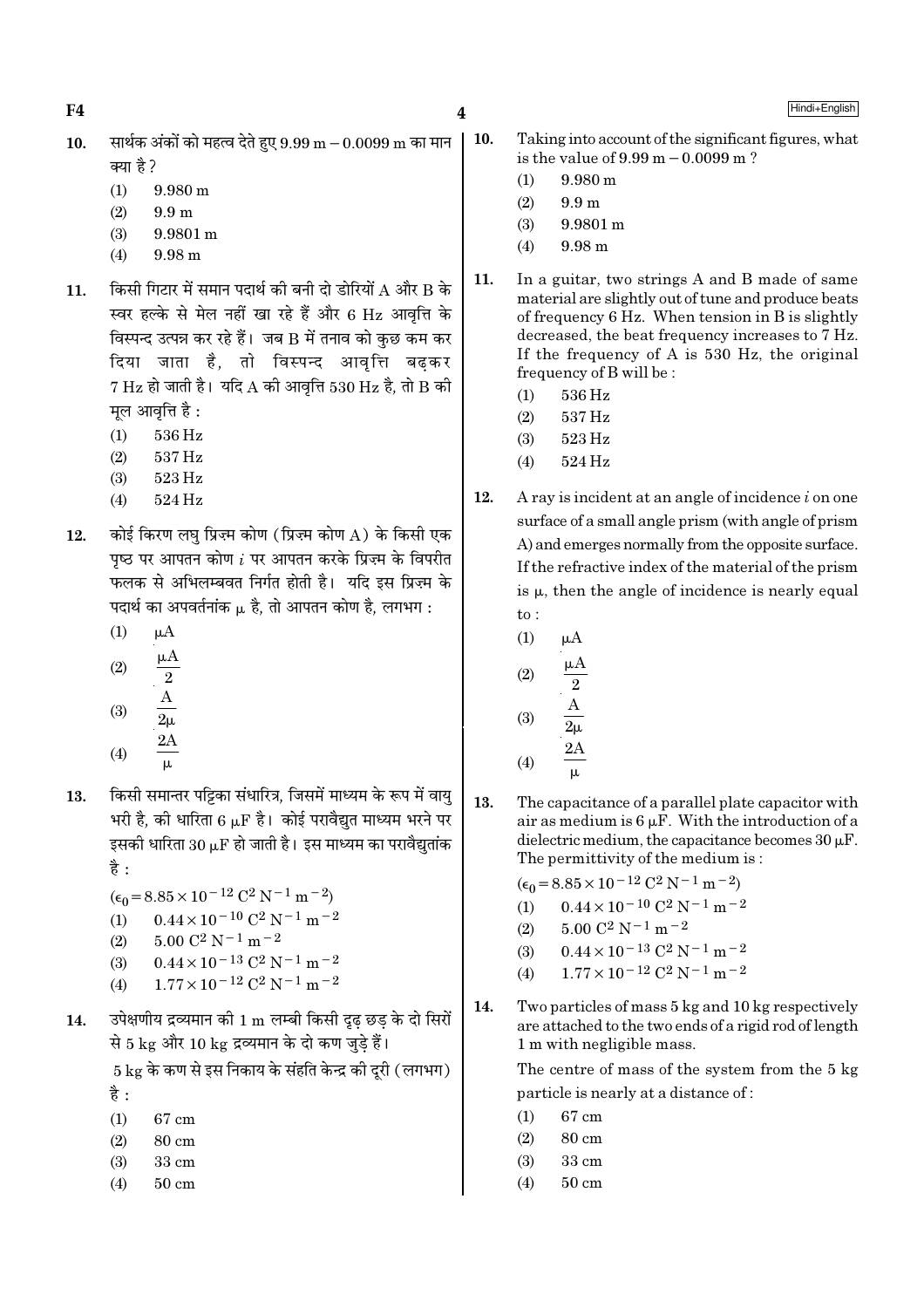किसी स्क्रू गेज़ का अल्पतमांक  $0.01 \text{ mm}$  है तथा इसके वृत्तीय 15. पैमाने पर 50 भाग हैं।

इस स्क्रु गेज़ का चुडी अन्तराल (पिच) है:

- $(1)$  $0.5 \text{ mm}$
- $(2)$  $1.0 \text{ mm}$
- $(3)$  $0.01$  mm
- $0.25$  mm  $(4)$
- यंग के द्विझिरी प्रयोग में. यदि कलासंबद्ध स्रोतों के बीच का 16. पृथकन आधा तथा पर्दे से कलासंबद्ध स्रोतों की दुरी को दो गुना कर दिया जाए, तो फ्रिंज चौडाई हो जाएगी :
	- चार गनी  $(1)$
	- एक-चौथाई  $(2)$
	- दो गुनी  $(3)$
	- आधी  $(4)$
- 599 धारणशीलता की किसी लोहे की छड़ पर 1200 A m $^{-1}$ 17. तीव्रता का चुम्बकीय क्षेत्र लगाया गया है। इस छड के पदार्थ को पारगम्यता है :
	- $(\mu_0 = 4\pi \times 10^{-7} \text{ T m A}^{-1})$
	- (1)  $2.4\pi \times 10^{-5}$  T m A<sup>-1</sup>
	- $(2)$  $2.4\pi \times 10^{-7}$  T m A<sup>-1</sup>
	- $2.4\pi \times 10^{-4}$  T m A<sup>-1</sup>  $(3)$
	- $8.0 \times 10^{-5}$  T m A<sup>-1</sup>  $(4)$
- किसी विद्युत चुम्बकीय तरंग में चुंबकीय क्षेत्र और विद्युत क्षेत्र 18. के घटकों की तीव्रताओं के योगदानों का अनुपात होता है :  $(c = \bar{c}$ द्युत चुम्बकीय तरंगों का वेग)
	- $1:c$  $(1)$
	- $1 : c<sup>2</sup>$  $(2)$
	- $(3)$  $c:1$
	- $(4)$  $1:1$
- सरल आवर्ती गति करते किसी कण के विस्थापन और त्वरण के 19. बीच कलान्तर होता है :
	- $\frac{\pi}{2}$  rad  $(1)$
	- शून्य  $(2)$
	- $(3)$  $\pi$  rad

$$
(4) \qquad \frac{3\pi}{2} \text{ rad}
$$

15. A screw gauge has least count of 0.01 mm and there are 50 divisions in its circular scale.

The pitch of the screw gauge is:

- $0.5 \text{ mm}$  $(1)$
- $(2)$  $1.0 \text{ mm}$
- $(3)$  $0.01$  mm
- $(4)$  $0.25$  mm
- 16. In Young's double slit experiment, if the separation between coherent sources is halved and the distance of the screen from the coherent sources is doubled, then the fringe width becomes:
	- four times  $(1)$
	- one-fourth  $(2)$
	- double  $(3)$
	- half  $(4)$
- 17. An iron rod of susceptibility 599 is subjected to a magnetising field of 1200 A  $m<sup>-1</sup>$ . The permeability of the material of the rod is:

$$
(\mu_0 = 4\pi \times 10^{-7} \text{ T m A}^{-1})
$$

- $2.4\pi \times 10^{-5}$  T m A<sup>-1</sup>  $(1)$
- $2.4\pi \times 10^{-7}$  T m A<sup>-1</sup>  $(2)$
- $2.4\pi \times 10^{-4}$  T m A<sup>-1</sup>  $(3)$
- $8.0\times10^{-5}$  T m A<sup>-1</sup>  $(4)$
- 18. The ratio of contributions made by the electric field and magnetic field components to the intensity of an electromagnetic wave is:  $(c = speed of$ electromagnetic waves)
	- $(1)$  $1 : c$
	- $1 : c<sup>2</sup>$  $(2)$
	- $(3)$  $c:1$
	- $(4)$  $1:1$
- 19. The phase difference between displacement and acceleration of a particle in a simple harmonic motion is:
	- $\frac{\pi}{2}$  rad  $(1)$  $(2)$ zero
	- $\pi$  rad  $(3)$
	- $rac{3\pi}{2}$  rad  $(4)$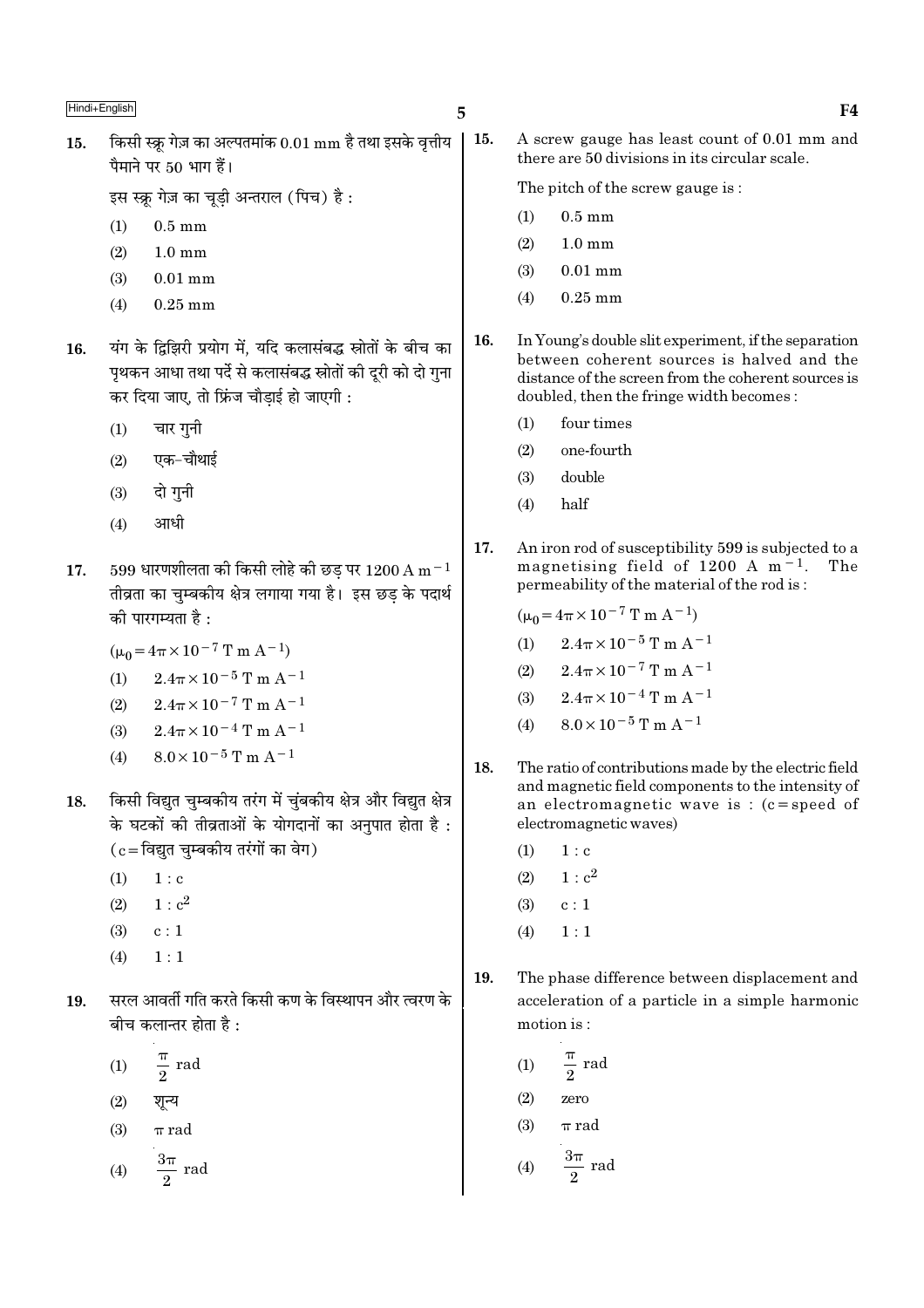अनुप्रस्थ काट क्षेत्रफल  $A$  तथा लम्बाई  $L$  का कोई तार किसी 20. स्थायी टेक से लटका है। इस तार के मक्त सिरे से किसी द्रव्यमान M को निलंबित करने पर इसकी लम्बाई  $L_1$  हो जाती है। यंग-गुणांक के लिए व्यंजक है:

(1)  
\n
$$
\frac{MgL}{AL_{1}}
$$
\n(2)  
\n
$$
\frac{MgL}{A(L_{1} - L)}
$$
\n(3)  
\n
$$
\frac{MgL_{1}}{AL}
$$
\n(4)  
\n
$$
\frac{Mg(L_{1} - L)}{AL}
$$

किसी गैस के लिए. जिसका आण्विक व्यास d तथा संख्या 21. घनत्व n है. माध्य मक्त पथ को इस प्रकार व्यक्त किया जा सकता है :

(1) 
$$
\frac{1}{\sqrt{2} n^{2} \pi d^{2}}
$$
  
(2) 
$$
\frac{1}{\sqrt{2} n^{2} \pi^{2} d^{2}}
$$
  
(3) 
$$
\frac{1}{\sqrt{2} n \pi d}
$$

$$
(4) \qquad \overline{\sqrt{2} \, n \pi d^2}
$$

- किसी पदार्थ के  $0.5$  g के तुल्यांक ऊर्जा है: 22.
	- $1.5 \times 10^{13}$  J  $(1)$
	- $0.5 \times 10^{13}$  J  $(2)$
	- $4.5 \times 10^{16}$  J  $(3)$
	- $4.5 \times 10^{13}$  J  $(4)$
- विरामावस्था के किसी इलेक्ट्रॉन को  ${\rm V}$  वोल्ट के विभवान्तर से 23. त्वरित किया गया है। यदि इस इलेक्टॉन की दे ब्रॉग्ली तरंगदैर्ध्य  $1.227 \times 10^{-2}$  nm है. तो विभवान्तर है:
	- $10^3$  V  $(1)$
	- $(2)$  $10^4$  V
	- $(3)$  $10V$
	- $10^2$  V  $(4)$
- किसी लघु विद्युत द्विध्रुव का द्विध्रुव आघूर्ण  $16 \times 10^{-9}$  C m 24. है। इस द्विध्नुव के कारण, इस द्विध्नुव के अक्ष से 60° का कोण बनाने वाली किसी रेखा पर स्थित 0.6 m दरी के किसी बिन्द पर, विद्युत विभव होगा :

$$
\left(\frac{1}{4\pi\epsilon_0} = 9 \times 10^9 \text{ N m}^2/\text{C}^2\right)
$$
  
(1) 400 V  
(2)  $\overline{R}$   
(3) 50 V  
(4) 200 V

20. A wire of length L, area of cross section A is hanging from a fixed support. The length of the wire changes to  $L_1$  when mass M is suspended from its free end. The expression for Young's modulus is:

(1) 
$$
\frac{MgL}{AL_1}
$$
  
\n(2)  $\frac{MgL}{A(L_1 - L)}$   
\n(3)  $\frac{MgL_1}{AL}$   
\n(4)  $\frac{Mg(L_1 - L)}{AL}$ 

(1) 
$$
\frac{1}{\sqrt{2} n^2 \pi d^2}
$$
  
\n(2) 
$$
\frac{1}{\sqrt{2} n^2 \pi^2 d^2}
$$
  
\n(3) 
$$
\frac{1}{\sqrt{2} n \pi d}
$$
  
\n(4) 
$$
\frac{1}{\sqrt{2} n \pi d^2}
$$

22. The energy equivalent of  $0.5$  g of a substance is:

- $1.5 \times 10^{13}$  J  $(1)$
- $(2)$  $0.5\times10^{13}\,\mathrm{J}$
- $4.5 \times 10^{16}$  J  $(3)$
- $4.5 \times 10^{13}$  J  $(4)$
- 23. An electron is accelerated from rest through a potential difference of V volt. If the de Broglie wavelength of the electron is  $1.227 \times 10^{-2}$  nm, the potential difference is:
	- $10^3$  V  $(1)$
	- $(2)$  $10^4$  V
	- $10V$  $(3)$
	- $10^2$  V  $(4)$
- $24.$ A short electric dipole has a dipole moment of  $16 \times 10^{-9}$  C m. The electric potential due to the dipole at a point at a distance of 0.6 m from the centre of the dipole, situated on a line making an angle of 60° with the dipole axis is:

$$
\left(\frac{1}{4\pi\epsilon_0} = 9 \times 10^9 \text{ N m}^2/\text{C}^2\right)
$$
  
(1) 400 V  
(2) zero  
(3) 50 V  
(4) 200 V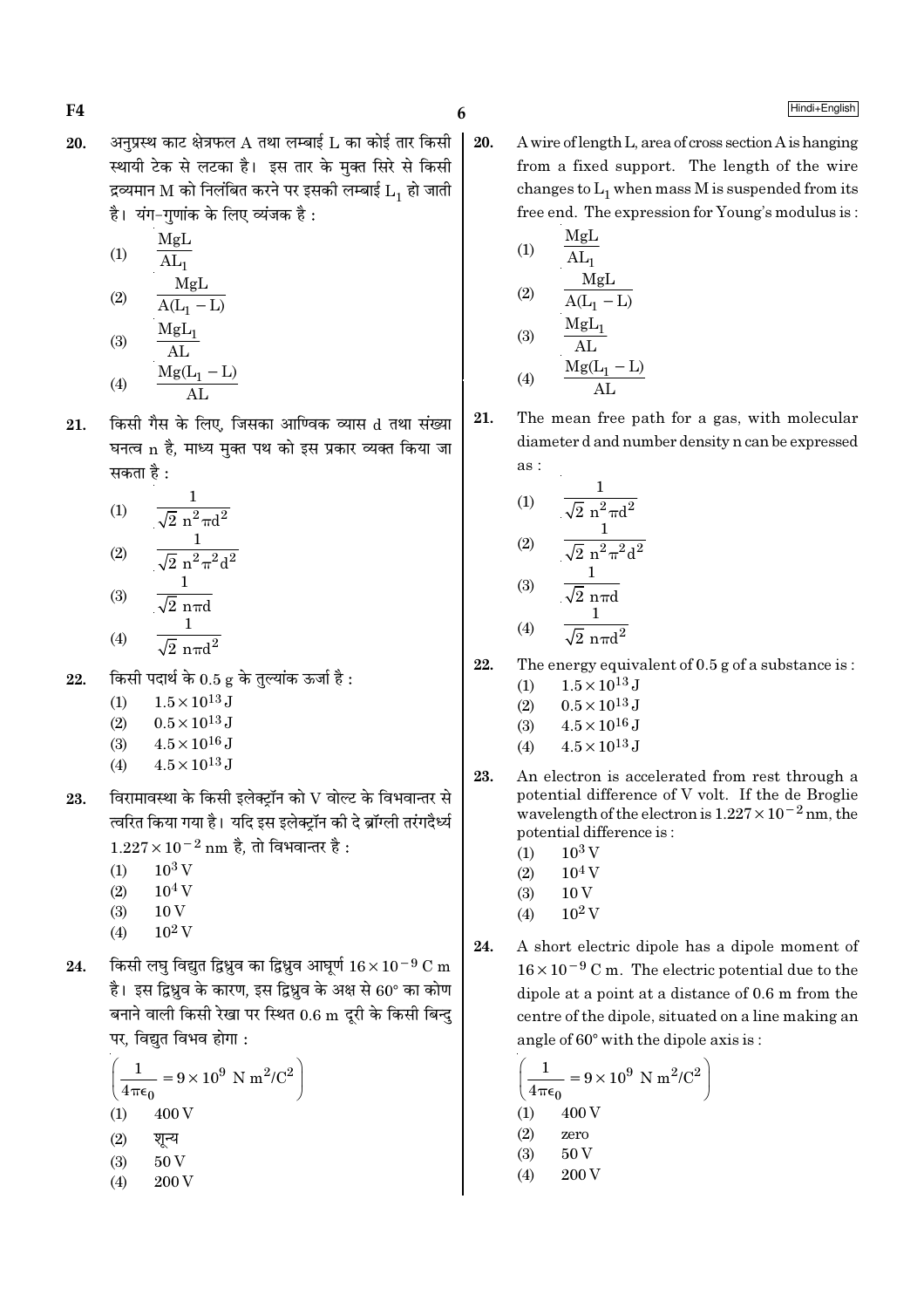- $40 \mu$ F के किसी संधारित्र को  $200 \text{ V}$ ,  $50 \text{ Hz}$  की ac आपूर्ति 25. से संयोजित किया गया है। इस परिपथ में धारा का वर्ग माध्य मूल (rms) मान है, लगभग:
	- $(1)$  $2.5A$
	- $(2)$  $25.1A$
	- $(3)$  $1.7A$
	- $(4)$  $2.05A$
- किसी एकपरमाणक गैस की औसत तापीय ऊर्जा होती है: 26. (बोल्ट्समान नियतांक $=$  $k_{\rm B}$  तथा निरपेक्ष ताप $=$   $\rm T$  )
	- $\frac{5}{2}$   $\mathrm{k}_{\mathrm{B}}\mathrm{T}$  $(1)$  $\frac{7}{2}~\text{k}_{\text{B}}\text{T}$  $(2)$  $\frac{1}{2} k_B T$  $(3)$  $\frac{3}{2}$  k<sub>B</sub>T  $(4)$
- 27. 4 kg और 6 kg द्रव्यमान के दो पिण्डों के सिरों को किसी द्रव्यमानरहित डोरी से बांधा गया है। यह डोरी किसी घर्षणरहित घिरनी से गजरती है (आरेख देखिए)। गरुत्वीय त्वरण (g) के पदों में इस निकाय का त्वरण है :



- $(3)$ g
- $(4)$  $g/2$
- यह मानिए कि किसी तारे से 600 nm तरंगदैर्ध्य का प्रकाश आ 28. रहा है। उस दूरदर्शक जिसके अभिदृश्यक का व्यास 2 m है, के विभेदन की सीमा है :
	- $7.32 \times 10^{-7}$  rad  $(1)$
	- $6.00 \times 10^{-7}$  rad  $(2)$
	- $3.66 \times 10^{-7}$  rad  $(3)$
	- $1.83 \times 10^{-7}$  rad  $(4)$
- 25. A 40  $\mu$ F capacitor is connected to a 200 V, 50 Hz ac supply. The rms value of the current in the circuit is, nearly:
	- $2.5A$  $(1)$
	- $(2)$  $25.1A$
	- $(3)$  $1.7A$
	- $(4)$ 2.05 A
- 26. The average thermal energy for a mono-atomic gas is :  $(k_B$  is Boltzmann constant and T, absolute temperature)
	- $\frac{5}{2}$   $\textbf{k}_{\text{B}}\textbf{T}$  $(1)$  $\frac{7}{2} k_B T$  $(2)$  $\frac{1}{2} k_B T$  $(3)$  $\frac{3}{2}$  k<sub>B</sub>T  $(4)$
- 27. Two bodies of mass 4 kg and 6 kg are tied to the ends of a massless string. The string passes over a pulley which is frictionless (see figure). The acceleration of the system in terms of acceleration due to gravity  $(g)$  is:



- 28. Assume that light of wavelength 600 nm is coming from a star. The limit of resolution of telescope whose objective has a diameter of  $2 \text{ m is}$ :
	- $7.32 \times 10^{-7}$  rad  $(1)$
	- $(2)$  $6.00 \times 10^{-7}$  rad
	- $3.66 \times 10^{-7}$  rad  $(3)$
	- $1.83 \times 10^{-7}$  rad  $(4)$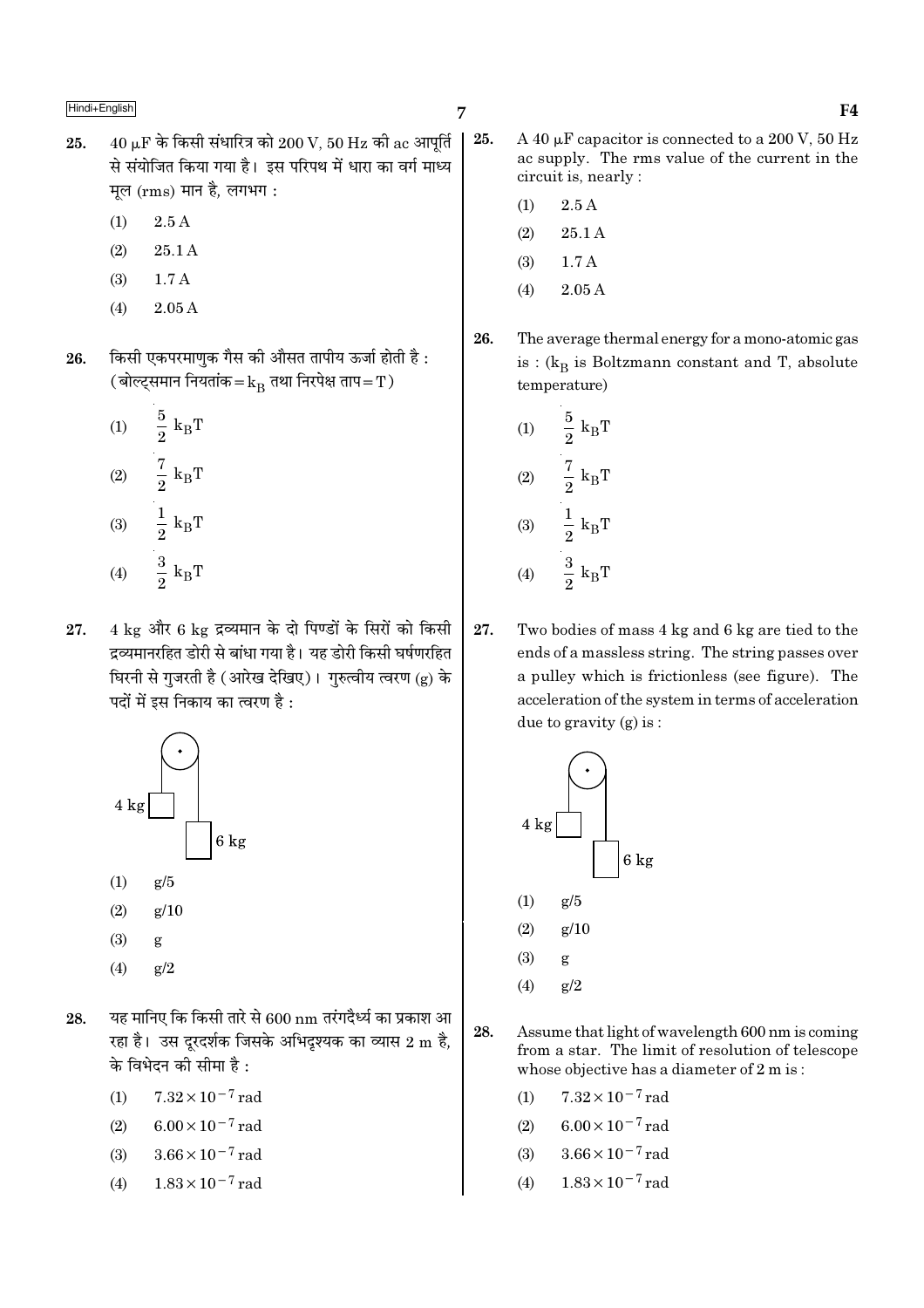$F<sub>4</sub>$ 

Hindi+English

किसी सिलिण्डर में 249 kPa दाब और 27°C ताप पर हाइडोजन 29. गैस भरी है।

```
इसका घनत्व है : (R = 8.3 J mol<sup>-1</sup> K<sup>-1</sup>)
```
- $(1)$  $0.1 \text{ kg/m}^3$
- $0.02 \text{ kg/m}^3$  $(2)$
- $0.5 \text{ kg/m}^3$  $(3)$
- $0.2 \text{ kg/m}^3$  $(4)$
- नीचे किसी प्रतिरोध का वर्ण कोड दिया गया है: 30.



इसके प्रतिरोध और सह्यता के मान क्रमश: हैं:

- $(1)$  $4.7 \text{ k}\Omega, 5\%$
- $(2)$  $470 \Omega, 5\%$
- $(3)$  $470 \text{ k}\Omega, 5\%$
- $47 k\Omega$ , 10%  $(4)$
- नीचे दिया गया कौनसा ग्राफ कॉपर के लिए, ताप (T) के साथ 31. प्रतिरोधकता (o) के विचरण को निरूपित करता है ?



29. A cylinder contains hydrogen gas at pressure of 249 kPa and temperature 27°C.

Its density is:  $(R = 8.3 \text{ J mol}^{-1} \text{ K}^{-1})$ 

- $0.1 \text{ kg/m}^3$  $(1)$
- $0.02 \text{ kg/m}^3$  $(2)$
- $0.5 \text{ kg/m}^3$  $(3)$
- $0.2 \text{ kg/m}^3$  $(4)$
- 30. The color code of a resistance is given below:



The values of resistance and tolerance, respectively,  $are:$ 

- $(1)$  $4.7 \text{ k}\Omega, 5\%$
- $(2)$  $470 \Omega, 5\%$
- $470 \text{ k}\Omega, 5\%$  $(3)$
- $47 k\Omega, 10\%$  $(4)$
- 31. Which of the following graph represents the variation of resistivity  $(\rho)$  with temperature (T) for copper?

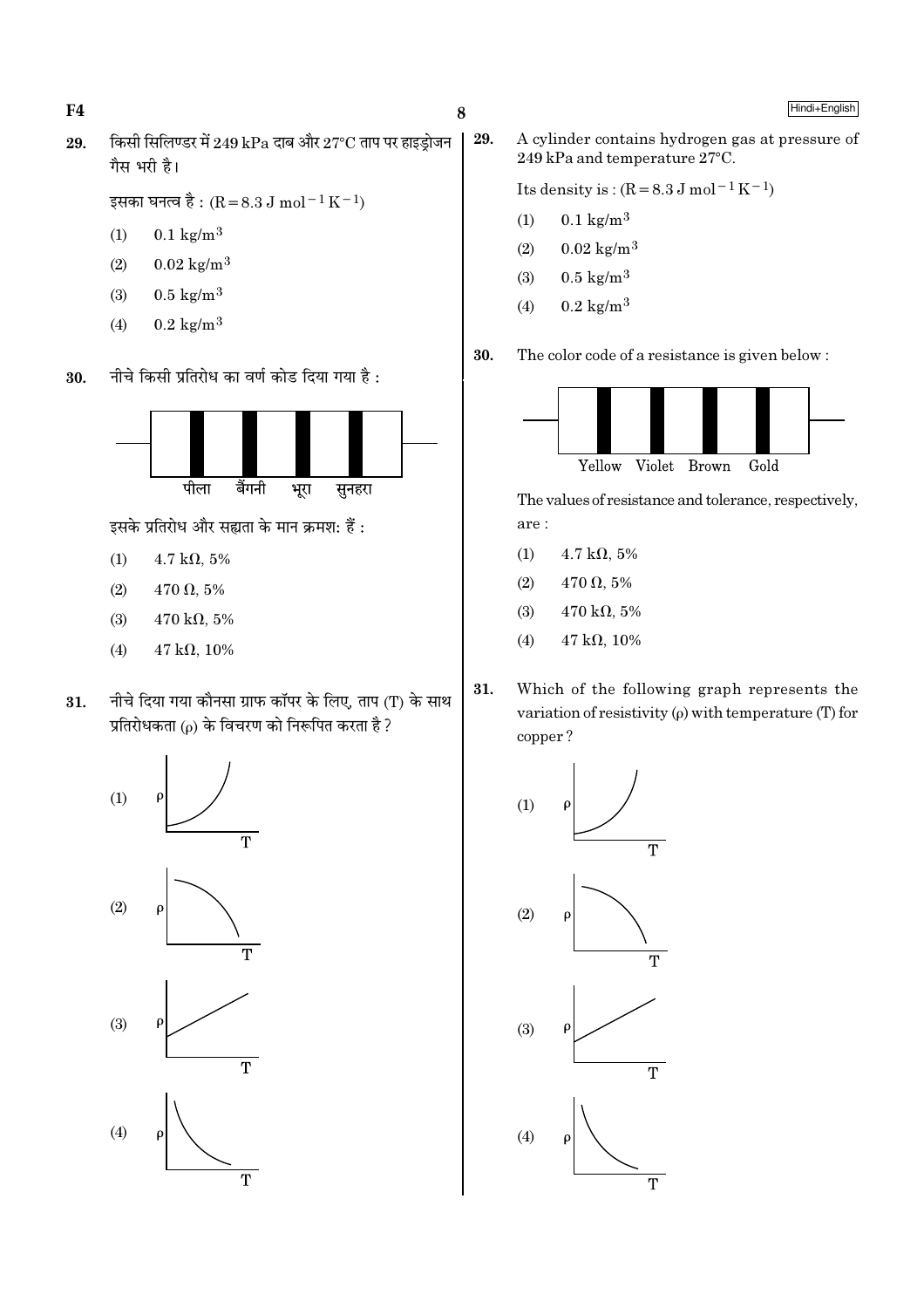- समान धारिता के दो सिलिण्डर A और B एक दूसरे से किसी | 32. स्टॉप कॉक से होते हुए जुड़े हैं।  ${\rm A}$  में मानक ताप और दाब पर कोई आदर्श गैस भरी है। B पूर्णत: निर्वातित है। समस्त निकाय ऊष्मीयरोधित है। स्टॉप कॉक को अचानक खोल दिया गया है। यह प्रक्रिया है:
	- समआयतनी  $(1)$
	- समदाबी  $(2)$
	- समतापी  $(3)$
	- रुद्धोष्म  $(4)$
- जब यूरेनियम के किसी समस्थानिक  $^{235}_{92}$ U पर न्यूट्रॉन बमबारी<br>करता है, तो  $^{89}_{36}\rm{Kr}$  और तीन न्यूट्रॉनों के साथ उत्पन्न होने वाला 33. नाभिक है :
	- $^{101}_{36}\mathrm{Kr}$  $(1)$
	- $(2)$
	- $\frac{144}{56}$ Ba  $(3)$
	- $^{91}_{40}Zr$  $(4)$
- किसी मीटर सेतु के बाएँ अन्तराल में संयोजित कोई प्रतिरोध तार 34. इसके दाएँ अन्तराल के 10  $\Omega$  प्रतिरोध को उस बिन्दु पर संतुलित करता है जो सेतृ के तार को  $3:2$  के अनुपात में विभाजित करता है। यदि प्रतिरोध तार की लम्बाई 1.5 m है, तो इस प्रतिरोध तार की वह लम्बाई जिसका प्रतिरोध 1  $\Omega$  होगा. है :
	- $1.5 \times 10^{-1}$  m  $(1)$
	- $1.5 \times 10^{-2}$  m  $(2)$
	- $1.0 \times 10^{-2}$  m  $(3)$
	- $1.0 \times 10^{-1}$  m  $(4)$
- किसी आवेशित कण, जिसका  $3 \times 10^{-10}$  Vm  $^{-1}$  तीव्रता के 35. विद्यत क्षेत्र में अपवाह वेग  $7.5 \times 10^{-4}$  m s<sup>-1</sup> है, की  $m^2 V^{-1} s^{-1}$  में गतिशीलता है:
	- $(1)$  $2.5 \times 10^{-6}$
	- $2.25 \times 10^{-15}$  $(2)$
	- $2.25 \times 10^{15}$  $(3)$
	- $2.5\times10^6$  $(4)$
- $20 \text{ cm}^2$  क्षेत्रफल के किसी अपरावर्ती पष्ठ पर 20 W/cm<sup>2</sup> 36. औसत फ्लक्स के साथ प्रकाश अभिलम्बवत आपतन करता है। 1 मिनट की समयावधि में इस पष्ठ पर प्राप्त की गयी ऊर्जा है :
	- $24 \times 10^3$  J  $(1)$
	- $48 \times 10^3$  J  $(2)$
	- $10 \times 10^3$  J  $(3)$
	- $12\times10^3$  J  $(4)$
- 32. Two cylinders A and B of equal capacity are connected to each other via a stop cock. A contains an ideal gas at standard temperature and pressure. B is completely evacuated. The entire system is thermally insulated. The stop cock is suddenly opened. The process is:
	- isochoric  $(1)$
	- isobaric  $(2)$
	- $(3)$ isothermal
	- adiabatic  $(4)$
- When a uranium isotope  $\begin{array}{l} 235 \\ 92 \end{array}$  U is bombarded with 33. a neutron, it generates  $^{89}_{36}\text{Kr}$ , three neutrons and:
	- $^{101}_{~36}$ Kr  $(1)$
	- $^{103}_{36}$ Kr  $(2)$
	- $^{144}_{\ 56}$ Ba  $(3)$
	- $^{91}_{40}Zr$  $(4)$
- 34. A resistance wire connected in the left gap of a metre bridge balances a 10  $\Omega$  resistance in the right gap at a point which divides the bridge wire in the ratio  $3:2$ . If the length of the resistance wire is 1.5 m, then the length of 1  $\Omega$  of the resistance wire is:
	- $(1)$  $1.5 \times 10^{-1}$  m
	- $1.5 \times 10^{-2}$  m  $(2)$
	- $1.0 \times 10^{-2}$  m  $(3)$
	- $1.0 \times 10^{-1}$  m  $(4)$
- 35. A charged particle having drift velocity of  $7.5 \times 10^{-4}$  m s<sup>-1</sup> in an electric field of<br> $3 \times 10^{-10}$  Vm<sup>-1</sup>, has a mobility in m<sup>2</sup> V<sup>-1</sup> s<sup>-1</sup>  $of:$ 
	- $(1)$  $2.5 \times 10^{-6}$
	- $(2)$  $2.25 \times 10^{-15}$
	- $2.25 \times 10^{15}$  $(3)$
	- $2.5 \times 10^6$  $(4)$
- 36. Light with an average flux of 20 W/cm<sup>2</sup> falls on a non-reflecting surface at normal incidence having surface area  $20 \text{ cm}^2$ . The energy received by the surface during time span of 1 minute is:
	- $24 \times 10^3$  J  $(1)$
	- $48 \times 10^3$  J  $(2)$
	- $(3)$  $10 \times 10^3$  J
	- $(4)$  $12\times10^3$  J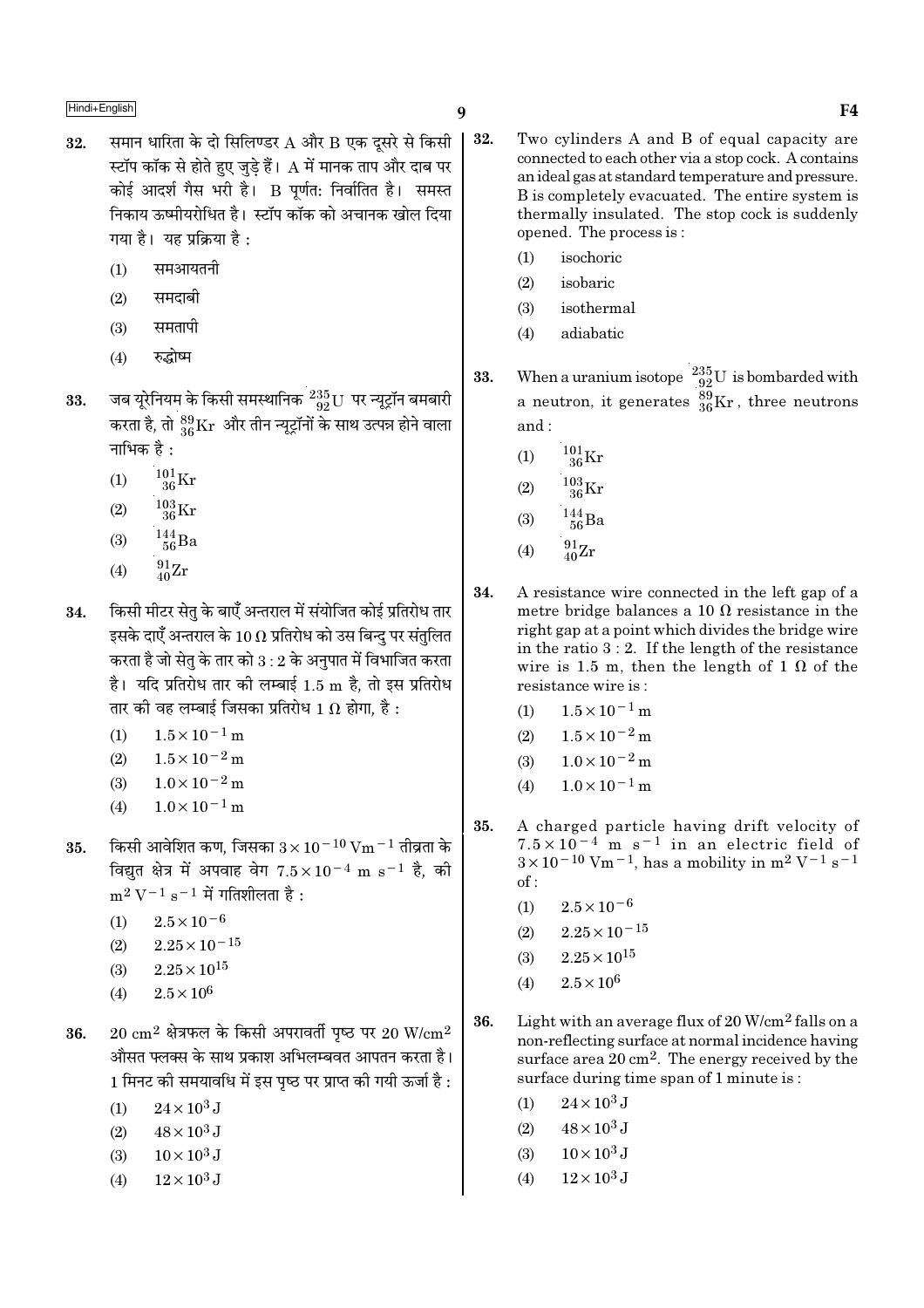$F<sub>4</sub>$ 

- निम्नलिखित में से किसके लिए बोर मॉडल वैध **नहीं** है? 37.
	- ड्यूटरॉन परमाणु  $(1)$
	- एकधा आयनित नियॉन परमाण (Ne+)  $(2)$
	- हाइडोजन परमाण  $(3)$
	- एकधा आयनित हीलियम परमाण  $(He<sup>+</sup>)$  $(4)$
- $10 \text{ cm}$  त्रिज्या के किसी गोलीय चालक पर  $3.2 \times 10^{-7} \text{ C}$ 38. आवेश एकसमान रूप से वितरित है। इस गोले के केन्द्र से 15 cm दूरी पर विद्युत क्षेत्र का परिमाण क्या है?

$$
\left(\frac{1}{4\pi\epsilon_0} = 9 \times 10^9 \text{ N m}^2/\text{C}^2\right)
$$
  
(1) 1.28 × 10<sup>6</sup> N/C  
(2) 1.28 × 10<sup>7</sup> N/C

- $1.28 \times 10^4$  N/C  $(3)$
- $1.28 \times 10^5$  N/C  $(4)$
- DNA में एक बंध को खण्डित करने के लिए आवश्यक ऊर्जा 39.  $10^{-20}$  J है। eV में यह मान है, लगभग:
	- 0.06  $(1)$
	- $(2)$  $0.006$
	- $(3)$ 6
	- $(4)$  $0.6$
- अंतरिक्ष के  $0.2 \; \mathrm{m}^3$  आयतन के किसी निश्चित क्षेत्र में हर 40. स्थान पर विद्यत विभव 5 V पाया गया है। इस क्षेत्र में विद्यत क्षेत्र का परिमाण है :
	- $(1)$  $1 N/C$
	- $(2)$  $5 N/C$
	- $(3)$ शून्य
	- $0.5$  N/C  $(4)$
- $50 \text{ cm}$  लम्बी किसी परिनालिका. जिसमें 100 फेरे हैं. से 41.  $2.5$  A धारा प्रवाहित हो रही है। इस परिनालिका के केन्द्र पर चम्बकीय क्षेत्र है:

 $(\mu_0 = 4\pi \times 10^{-7} \text{ T m A}^{-1})$ 

- (1)  $6.28 \times 10^{-5}$  T
- $(2)$  $3.14 \times 10^{-5}$  T
- $6.28 \times 10^{-4}$  T  $(3)$
- $3.14 \times 10^{-4}$  T  $(4)$
- 37. For which one of the following, Bohr model is **not** valid?
	- $(1)$ Deuteron atom
	- $(2)$ Singly ionised neon atom  $(Ne^+)$
	- $(3)$ Hydrogen atom
	- $(4)$ Singly ionised helium atom  $(He<sup>+</sup>)$
- 38. A spherical conductor of radius 10 cm has a charge of  $3.2 \times 10^{-7}$  C distributed uniformly. What is the magnitude of electric field at a point 15 cm from the centre of the sphere?

$$
\left(\frac{1}{4\pi\epsilon_0} = 9 \times 10^9 \text{ N m}^2/\text{C}^2\right)
$$
  
(1) 1.28×10<sup>6</sup> N/C  
(2) 1.28×10<sup>7</sup> N/C  
(3) 1.28×10<sup>4</sup> N/C  
(4) 1.28×10<sup>5</sup> N/C

- 39. The energy required to break one bond in DNA is  $10^{-20}$  J. This value in eV is nearly :
	- 0.06  $(1)$
	- $(2)$  $0.006$
	- $(3)$ 6
	- $0.6$  $(4)$
- 40. In a certain region of space with volume  $0.2 \text{ m}^3$ , the electric potential is found to be 5 V throughout. The magnitude of electric field in this region is:
	- $1 N/C$  $(1)$
	- $5 N/C$  $(2)$
	- $(3)$ zero
	- $0.5$  N/C  $(4)$
- $41.$ A long solenoid of 50 cm length having 100 turns carries a current of 2.5 A. The magnetic field at the centre of the solenoid is:

 $(\mu_0 = 4\pi \times 10^{-7} \text{ T m A}^{-1})$  $6.28 \times 10^{-5}$  T  $(1)$ 

- $(2)$  $3.14 \times 10^{-5}$  T
- $6.28 \times 10^{-4}$  T  $(3)$
- $3.14 \times 10^{-4}$  T  $(4)$

Hindi+English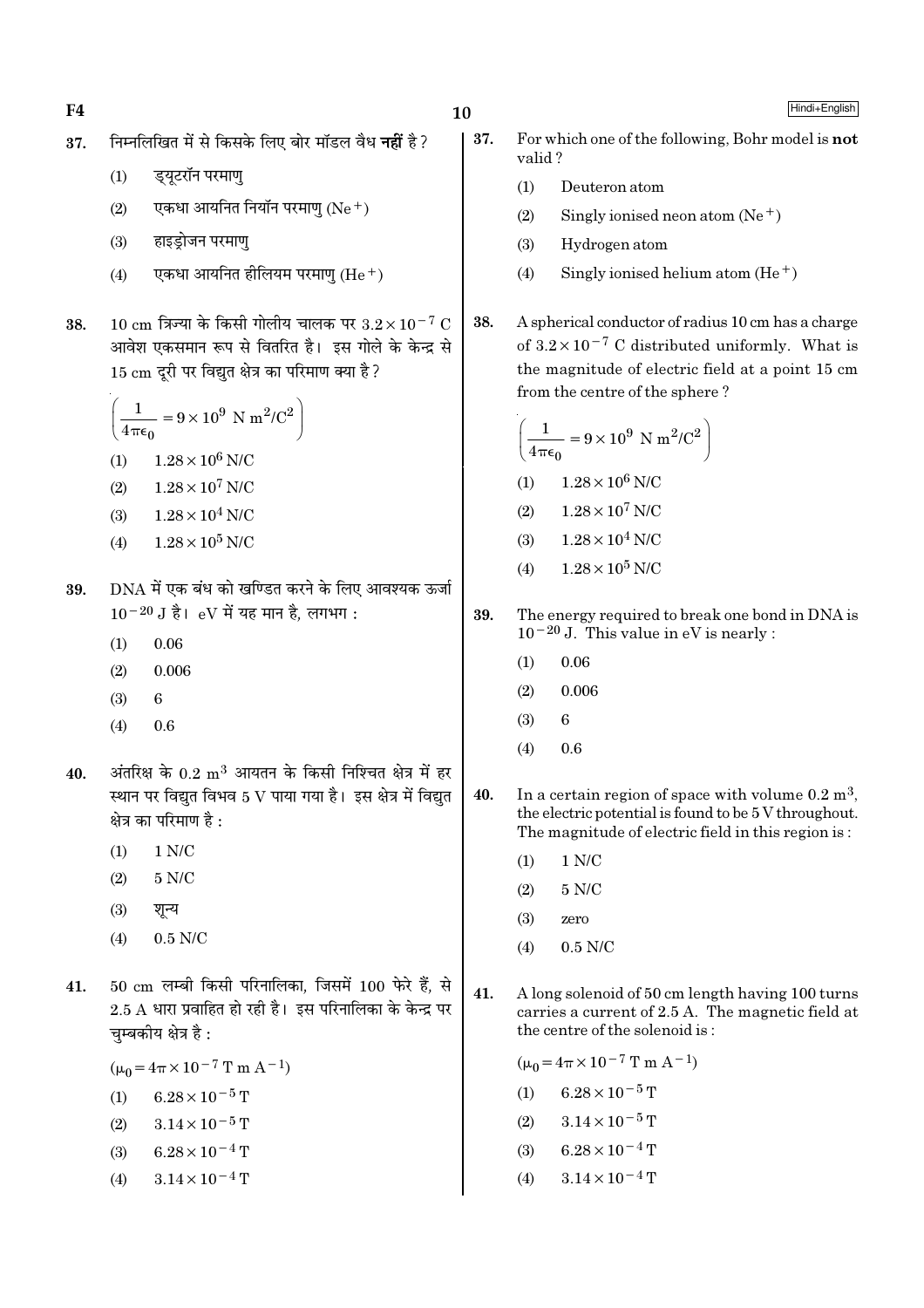# $\blacksquare$ Hindi+English  $\blacksquare$

- $42.$  देहली आवत्ति की 1.5 गनी आवत्ति का प्रकाश, प्रकाश सग्राही पदार्थ पर आपतन करता है। यदि प्रकाश की आवत्ति आधी तथा उसकी तीव्रता दो गुनी कर दी जाए, तो प्रकाश विद्युत धारा कितनी होगी ?
	- $(1)$  एक−चौथाई
	- $(2)$  शून्य
	- $(3)$  दो गुनी
	- $(4)$  चार गुनी
- $43.$  त्रिज्या  $r$  की कोई केशिका नली जल में डूबी है और इसमें जल ऊँचाई h तक चढ गया है। केशिका नली में भरे जल का द्रव्यमान 5 g है। त्रिज्या  $2r$  की कोई अन्य केशिका नली जल में डूबी है। इस नली में ऊपर चढ़े जल का द्रव्यमान है:
	- $(1)$  10.0 g
	- $(2)$  20.0 g
	- (3)  $2.5 \text{ g}$
	- (4) 5.0 g
- 44.  $\,$  पृथ्वी के पृष्ठ पर किसी पिण्ड का भार 72 N है। पृथ्वी की <u>क्रिन्या को आधी दरी के बराबर ऊँचाई पर इस पिण्ड पर</u> गरुत्वाकर्षण बल कितना होगा ?
	- $(1)$  30 N
	- (2) 24 N
	- (3) 48 N
	- (4) 32 N
- $\,$ 45.  $\,$ कोई श्रेणी LCR परिपथ किसी ए.सी. वोल्टता स्रोत से संयोजित  $\dot{\vec{c}}$ । जब  $L$  को हटा लिया जाता है, तो धारा और वोल्टता के बीच $\:\frac{\pi}{3}\:$  का कलान्तर होता है। यदि इसके स्थान पर परिपथ से  ${\rm C}$  को हटाते हैं, तो भी धारा और वोल्टता के बीच कलान्तर  $\frac{\pi}{3}$ ही रहता है। इस परिपथ का शक्ति गुणक है:
	- $(1)$  1.0
	- $(2)$  −1.0
	- $(3)$  शून्य
	- $(4)$  0.5
- $\,$  46.  $\,$  अर्द्ध अधोवर्ती अंडाशय किसमें पाया जाता है ?
	- $(1)$  सूरजमुखी
	- $(2)$  आलूबुखारा
	- $(3)$  बैंगन
	- $(4)$  सरसों
- 42. Light of frequency 1.5 times the threshold frequency is incident on a photosensitive material. What will be the photoelectric current if the frequency is halved and intensity is doubled ?
	- (1) one-fourth
	- (2) zero
	- (3) doubled
	- (4) four times
- 43. A capillary tube of radius r is immersed in water and water rises in it to a height h. The mass of the water in the capillary is 5 g. Another capillary tube of radius 2r is immersed in water. The mass of water that will rise in this tube is :
	- (1)  $10.0 \text{ g}$
	- $(2)$  20.0 g
	- (3) 2.5 g
	- (4)  $5.0 g$
- 44. A body weighs 72 N on the surface of the earth. What is the gravitational force on it, at a height equal to half the radius of the earth ?
	- (1) 30 N
	- $(2)$  24 N
	- (3) 48 N
	- (4) 32 N
- 45. A series LCR circuit is connected to an ac voltage source. When L is removed from the circuit, the phase difference between current and voltage  $is \frac{1}{3}$ π . If instead C is removed from the circuit, the phase difference is again  $\frac{1}{3}$ π between current and voltage. The power factor of the circuit is :
	- $(1)$  1.0
	- $(2)$  −1.0
	- (3) zero
	- $(4)$  0.5
- 46. The ovary is half inferior in :
	- (1) Sunflower
	- (2) Plum
	- (3) Brinjal
	- (4) Mustard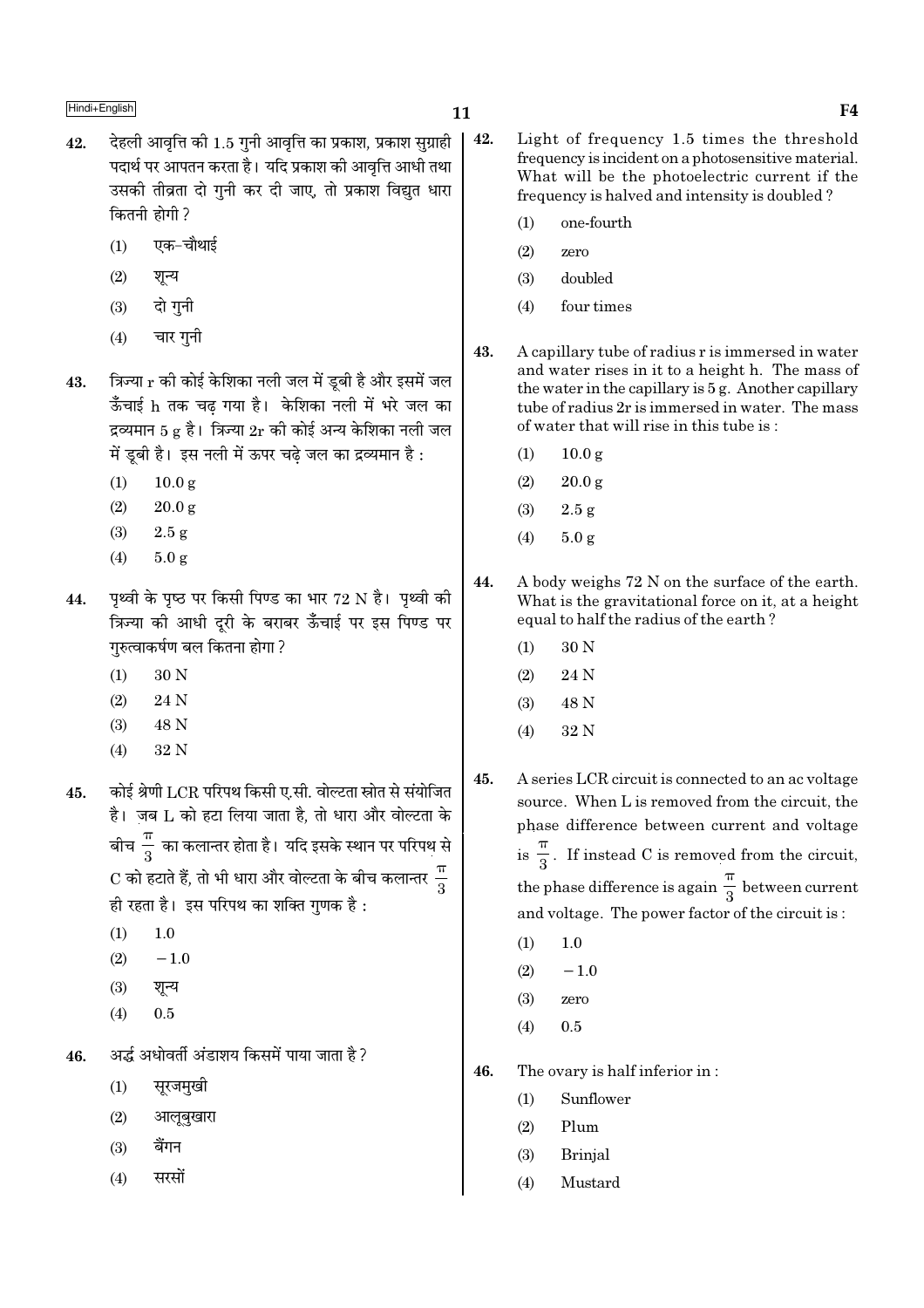**F4** 

- प्रतिबंधन एंजाइमों के विषय में **गलत** कथन को पहचानिए। 47.
	- ये आनुवंशिक इंजीनियरिंग में उपयोगी हैं।  $(1)$
	- चिपचिपे सिरे डी.एन.ए. लाइगेज द्वारा जोडे जा सकते  $(2)$ हैं।
	- प्रत्येक प्रतिबंधन एंजाइम डी.एन.ए. क्रम की लम्बाई का  $(3)$ निरीक्षण करके कार्य करते हैं।
	- ये डी.एन.ए. की लडी को पैलिन्डोमिक स्थलों पर  $(4)$ काटते हैं।
- ऑक्सीजन के परिवहन के संदर्भ में **गलत** कथन को पहचानो। 48.
	- वायु कृपिका में  $\rm H^+$  की उच्च सांद्रता ऑक्सीहीमोग्लोबिन  $(1)$ बनने में सहायक होती है।
	- वायु कूपिका में कम  $pCO_2$  ऑक्सीहीमोग्लोबिन बनने  $(2)$ में सहायक होती है।
	- ऑक्सीजन की हीमोग्लोबिन से बंधता मुख्यत:  $\mathrm{O}_2$  के  $(3)$ आंशिक दाब से संबंधित है।
	- $\mathrm{CO}_2$  का आंशिक दाब हीमोग्लोबिन से बंधने वाली  $(4)$  $0, \vec{r}$  बाधा डाल सकता है।
- जलकम्भी और जललिली में परागण किसके द्वारा होता है? 49.
	- वाय और जल द्वारा  $(1)$
	- कीट और जल द्वारा  $(2)$
	- कीट या वाय द्वारा  $(3)$
	- केवल जल धाराओं द्वारा  $(4)$
- यदि दो लगातार क्षार यग्मों के बीच की दरी  $0.34~\mathrm{nm}$  है और 50. एक स्तनपायी कोशिका की DNA की द्विकंडली में क्षार युग्मों की कुल संख्या  $6.6 \times 10^9$  bp है। तब DNA की लम्बाई होगी लगभग $\cdot$ 
	- $2.2$  मीटर  $(1)$
	- $2.7$  मीटर  $(2)$
	- $2.0$  मीटर  $(3)$
	- $2.5$  मीटर  $(4)$
- सिनेप्टोनीमल सम्मिश्र का विघटन होता है: 51.
	- द्विपट्ट के दौरान  $(1)$
	- तनुपट्ट के दौरान  $(2)$
	- स्थूलपट्ट के दौरान  $(3)$
	- यग्मपट्ट के दौरान  $(4)$
- 47. Identify the wrong statement with regard to Restriction Enzymes.
	- They are useful in genetic engineering.  $(1)$
	- $(2)$ Sticky ends can be joined by using DNA ligases.
	- $(3)$ Each restriction enzyme functions by inspecting the length of a DNA sequence.
	- They cut the strand of DNA at palindromic  $(4)$ sites.
- 48. Identify the wrong statement with reference to transport of oxygen.
	- Higher  $H^+$  conc. in alveoli favours the  $(1)$ formation of oxyhaemoglobin.
	- $(2)$ Low  $pCO<sub>2</sub>$  in alveoli favours the formation of oxyhaemoglobin.
	- Binding of oxygen with haemoglobin is  $(3)$ mainly related to partial pressure of  $O_2$ .
	- $(4)$ Partial pressure of  $CO<sub>2</sub>$  can interfere with  $O<sub>2</sub>$  binding with haemoglobin.
- 49. In water hyacinth and water lily, pollination takes place by:
	- $(1)$ wind and water
	- $(2)$ insects and water
	- insects or wind  $(3)$
	- water currents only  $(4)$
- 50. If the distance between two consecutive base pairs is 0.34 nm and the total number of base pairs of a DNA double helix in a typical mammalian cell is  $6.6 \times 10^9$  bp, then the length of the DNA is approximately:
	- 2.2 meters  $(1)$
	- $(2)$ 2.7 meters
	- $(3)$ 2.0 meters
	- $(4)$ 2.5 meters
- 51. Dissolution of the synaptonemal complex occurs during:
	- $(1)$ Diplotene
	- Leptotene  $(2)$
	- $(3)$ Pachytene
	- $(4)$ Zygotene

Hindi+English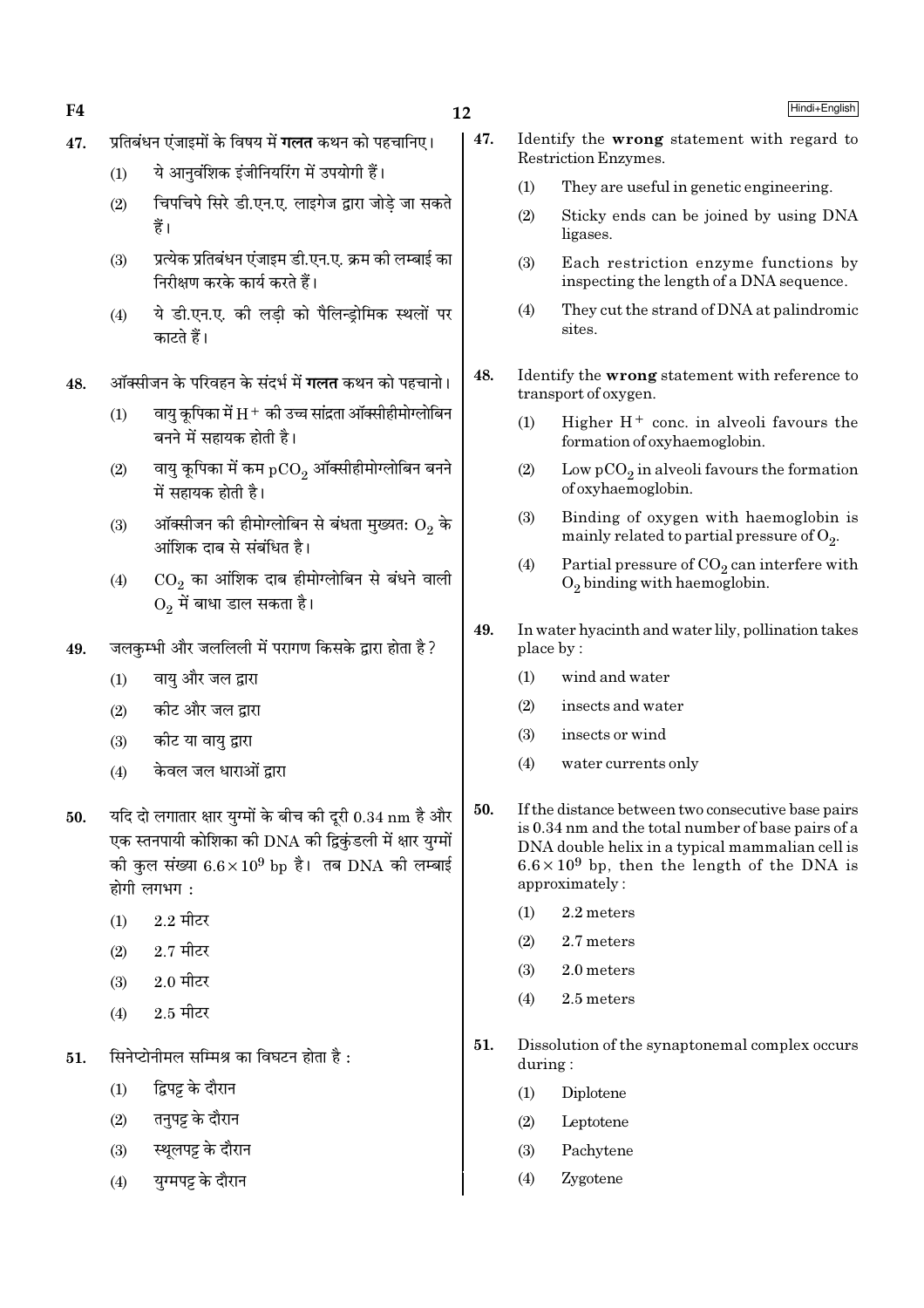## 13

अनिवार्य तत्वों और पादपों में उनके कार्यों के विषय में निम्नलिखित 52. को समेलित कीजिए :

|     | $\left( \mathbf{b}\right)$<br>(a) | $\left( \mathrm{c} \right)$ | (d)                       |
|-----|-----------------------------------|-----------------------------|---------------------------|
|     | <b>सही</b> विकल्प चुनिए :         |                             |                           |
| (d) | मैंगनीज                           | (iv)                        | आई.ए.ए. जैव संश्लेषण      |
|     |                                   |                             | के लिए आवश्यक             |
| (c) | बोरॉन                             | (iii)                       | क्लोरोफिल के जैव संश्लेषण |
| (b) | जिंक                              | (ii)                        | पराग का अंकुरण            |
| (a) | लोह                               | (i)                         | जल का प्रकाश अपघटन        |
|     |                                   |                             |                           |

|                   | w     | 1 N J                  | v    | w     |
|-------------------|-------|------------------------|------|-------|
| $\left( 1\right)$ | (iii) | (iv)                   | (ii) | (i)   |
| $\left( 2\right)$ | (iv)  | $\rm \scriptstyle (i)$ | (ii) | (iii) |
| 3)                | (ii)  | $\rm(i)$               | (iv) | (iii) |
| $\left( 4\right)$ | (iv)  | (iii)                  | (ii) | (i)   |

बीजाण्ड का पिंड. बीजाण्ड वृंत से कहाँ पर संलयित होता है ? 53.

- $(1)$ बीजाण्डकाय
- निभाग  $(2)$
- नाभिका  $(3)$
- बीजाण्डद्नार  $(4)$
- एक पारितन्त्र में सकल प्राथमिक उत्पादकता और नेट प्राथमिक 54. उत्पादकता के संबन्ध में. निम्नलिखित में से कौन सा कथन **सही** है ?
	- सकल प्राथमिक उत्पादकता और नेट प्राथमिक उत्पादकता  $(1)$ एक ही है और अभिन्न है।
	- सकल प्राथमिक उत्पादकता और नेट प्राथमिक उत्पादकता  $(2)$ के बीच कोई सम्बन्ध नहीं है।
	- सकल प्राथमिक उत्पादकता सदैव नेट प्राथमिक उत्पादकता  $(3)$ से कम होती है।
	- सकल प्राथमिक उत्पादकता सदैव नेट प्राथमिक उत्पादकता  $(4)$ से अधिक होती है।
- निम्न में कौन, ऐसे जीवों के **सही** उदाहरणों को संदर्भित करता है 55. जो मानव की क्रियाओं द्वारा वातावरण में बदलाव के कारण विकसित हुए है ?
	- गैलापैगो द्वीप में डार्विन की फिंचें  $(a)$
	- खरपतवारों में शाकनाशी का प्रतिरोध  $(b)$
	- ससीमकेन्द्रकों में दवाइयों का प्रतिरोध  $(c)$
	- मनुष्य द्वारा बनायी पालतू पशु जैसे कुत्तों की नस्लें  $(d)$
	- (b), (c) एवं (d)  $(1)$
	- केवल (d)  $(2)$
	- केवल (a)  $(3)$
	- $(a)$  एवं  $(c)$  $(4)$
- $52.$ Match the following concerning essential elements and their functions in plants:
	- $(a)$ **Iron** Photolysis of water  $(i)$  $(b)$ Zinc  $(ii)$ Pollen germination **Boron**  $\left( \mathrm{c} \right)$  $(iii)$ Required for chlorophyll biosynthesis IAA biosynthesis  $(d)$ Manganese (iv) Select the correct option:  $\lambda$  $\mathbf{a}$  $\sim$

|     | (a)   | (b)   | (C)  | (d)      |
|-----|-------|-------|------|----------|
| (1) | (iii) | (iv)  | (ii) | $\rm(i)$ |
| (2) | (iv)  | (i)   | (ii) | (iii)    |
| (3) | (ii)  | (i)   | (iv) | (iii)    |
| (4) | (iv)  | (iii) | (ii) | $\rm(i)$ |

- 53. The body of the ovule is fused within the funicle  $at:$ 
	- $(1)$ **Nucellus**
	- $(2)$ Chalaza
	- Hilum  $(3)$
	- $(4)$ Micropyle
- 54. In relation to Gross primary productivity and Net primary productivity of an ecosystem, which one of the following statements is **correct**?
	- $(1)$ Gross primary productivity and Net primary productivity are one and same.
	- There is no relationship between Gross  $(2)$ primary productivity and Net primary productivity.
	- Gross primary productivity is always less  $(3)$ than net primary productivity.
	- $(4)$ Gross primary productivity is always more than net primary productivity.
- 55. Which of the following refer to **correct** example(s) of organisms which have evolved due to changes in environment brought about by anthropogenic action?
	- $(a)$ Darwin's Finches of Galapagos islands.
	- $(h)$ Herbicide resistant weeds.
	- $\left( \mathrm{e}\right)$ Drug resistant eukaryotes.
	- $(d)$ Man-created breeds of domesticated animals like dogs.
	- $(b)$ ,  $(c)$  and  $(d)$  $(1)$
	- $(2)$  $\text{only (d)}$
	- $(3)$  $only (a)$
	- $(4)$  $(a)$  and  $(c)$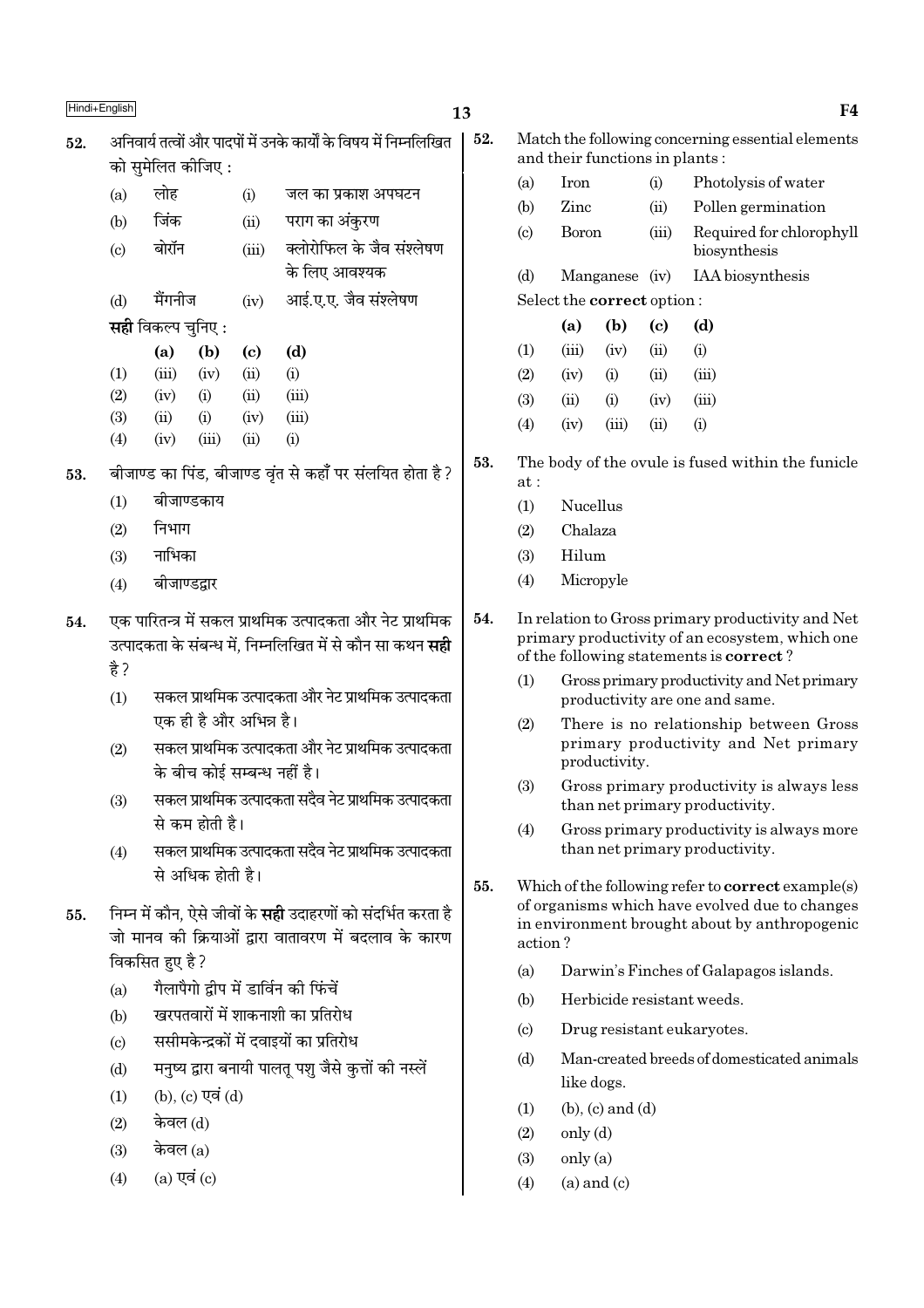| F4  |                        |                                                                                                                            | 14  |                        | Hindi+English                                                                                       |
|-----|------------------------|----------------------------------------------------------------------------------------------------------------------------|-----|------------------------|-----------------------------------------------------------------------------------------------------|
| 56. |                        | मानव पाचन तंत्र से संदर्भित <b>सही</b> कथन का चयन करो।                                                                     | 56. |                        | Identify the <b>correct</b> statement with reference to<br>human digestive system.                  |
|     | (1)                    | क्षुद्रांत्र अत्याधिक कुंडलित भाग होता है।                                                                                 |     | (1)                    | Ileum is a highly coiled part.                                                                      |
|     | (2)                    | कृमिरूप परिशेषिका ग्रहणी से उत्पन्न होता है।                                                                               |     | (2)                    | Vermiform appendix arises from duodenum.                                                            |
|     | (3)                    | क्षुद्रांत्र छोटी आंत में खुलता है।                                                                                        |     | (3)                    | Ileum opens into small intestine.                                                                   |
|     | (4)                    | सिरोसा आहार नाल का सबसे अन्दर वाली परत होती<br>है।                                                                         |     | (4)                    | Serosa is the innermost layer of the<br>alimentary canal.                                           |
| 57. |                        | फलीदार फलों वाले पादपों की जड़ ग्रन्थिकाओं में नाइट्रोजिनेज<br>द्वारा उत्प्रेरित अभिक्रिया का/के उत्पाद कौन सा/से है/हैं ? | 57. |                        | The product(s) of reaction catalyzed by nitrogenase<br>in root nodules of leguminous plants is/are: |
|     | (1)                    | अमोनिया और ऑक्सीजन                                                                                                         |     | (1)                    | Ammonia and oxygen                                                                                  |
|     | (2)                    | अमोनिया और हाइड्रोजन                                                                                                       |     | (2)                    | Ammonia and hydrogen                                                                                |
|     | (3)                    | केवल अमोनिया                                                                                                               |     | (3)                    | Ammonia alone                                                                                       |
|     | (4)                    | केवल नाइट्रेट                                                                                                              |     | (4)                    | Nitrate alone                                                                                       |
| 58. |                        | एक पादप को अनुप्रस्थ काट में निम्नलिखित शारीरिक लक्षण<br>दर्शाये गये :                                                     | 58. |                        | The transverse section of a plant shows following<br>anatomical features:                           |
|     | (a)                    | अधिक संख्या में बिखरे हुए संवहन बंडल जो पूलाच्छाद<br>से घिरे हैं।                                                          |     | (a)                    | Large number of scattered vascular bundles<br>surrounded by bundle sheath.                          |
|     | (b)                    | स्पष्ट बहुत मृदूतकीय भरण ऊतक।                                                                                              |     | (b)                    | Large conspicuous parenchymatous ground<br>tissue.                                                  |
|     | $\left( \circ \right)$ | संयुक्त और अवर्धी संवहन बंडल।                                                                                              |     | $\left( \circ \right)$ | Vascular bundles conjoint and closed.                                                               |
|     | (d)                    | पोषवाह मृदूतक का अभाव।                                                                                                     |     | (d)                    | Phloem parenchyma absent.                                                                           |
|     |                        | इस पादप की श्रेणी और उसके भाग को पहचानिए:                                                                                  |     |                        | Identify the category of plant and its part:                                                        |
|     | (1)                    | द्विबीजपत्री तना                                                                                                           |     | (1)                    | Dicotyledonous stem                                                                                 |
|     | (2)                    | द्विबीजपत्री जड                                                                                                            |     | (2)                    | Dicotyledonous root                                                                                 |
|     | (3)                    | एकबीजपत्री तना                                                                                                             |     | (3)                    | Monocotyledonous stem                                                                               |
|     | (4)                    | एकबीजपत्री जड़                                                                                                             |     | (4)                    | Monocotyledonous root                                                                               |
| 59. | हैं ?                  | द्विपार्श्व सममिति एवं अगुहीय जन्तुओं के उदाहरण किस संघ में                                                                | 59. |                        | Bilaterally symmetrical and acoelomate animals<br>are exemplified by:                               |
|     | (1)                    | एस्कहैल्मिंथीज                                                                                                             |     | (1)                    | Aschelminthes                                                                                       |
|     | (2)                    | ऐनेलिडा                                                                                                                    |     | (2)                    | Annelida                                                                                            |
|     | (3)                    | टीनोफोरा                                                                                                                   |     | (3)                    | Ctenophora                                                                                          |
|     | (4)                    | प्लेटीहैल्मिंथीज                                                                                                           |     | (4)                    | Platyhelminthes                                                                                     |
| 60. |                        | आहार नाल की गोब्लेट कोशिकाएँ रूपांतरित होती हैं :                                                                          | 60. | from:                  | Goblet cells of alimentary canal are modified                                                       |
|     | (1)                    | उपास्थि कोशिकाओं से                                                                                                        |     | (1)                    | Chondrocytes                                                                                        |
|     | (2)                    | संयुक्त उपकला कोशिकाओं से                                                                                                  |     | (2)                    | Compound epithelial cells                                                                           |
|     | (3)                    | शल्की उपकला कोशिकाओं से                                                                                                    |     | (3)                    | Squamous epithelial cells                                                                           |
|     | (4)                    | स्तंभाकार उपकला कोशिकाओं से                                                                                                |     | (4)                    | Columnar epithelial cells                                                                           |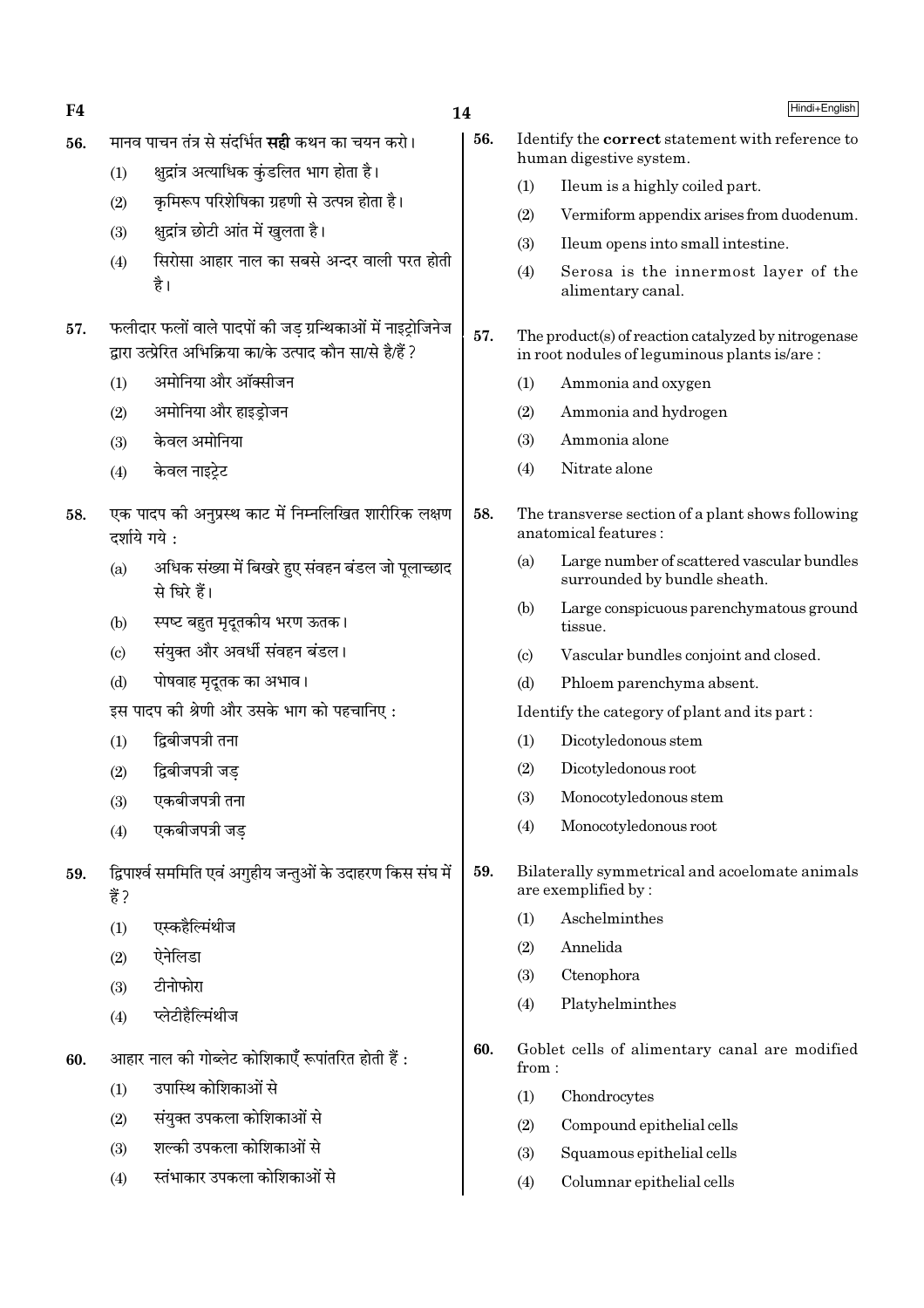|     | Hindi+English              |                                                                |                               |                            |       |                                                          | 15  |                        |                                                                       |                |                            |                 | F4                                                                                                |
|-----|----------------------------|----------------------------------------------------------------|-------------------------------|----------------------------|-------|----------------------------------------------------------|-----|------------------------|-----------------------------------------------------------------------|----------------|----------------------------|-----------------|---------------------------------------------------------------------------------------------------|
| 61. |                            | निम्नलिखित में से कौन एक जीव संख्या का एक गुण <b>नहीं</b> है ? |                               |                            |       |                                                          |     |                        | Which of the following is <b>not</b> an attribute of a<br>population? |                |                            |                 |                                                                                                   |
|     | (1)                        | मृत्यु दर                                                      |                               |                            |       |                                                          |     | (1)                    | Mortality                                                             |                |                            |                 |                                                                                                   |
|     | (2)                        |                                                                | जाति परस्पर क्रिया            |                            |       |                                                          |     | (2)                    |                                                                       |                | Species interaction        |                 |                                                                                                   |
|     | (3)                        |                                                                | लिंग अनुपात                   |                            |       |                                                          |     | (3)                    | Sex ratio                                                             |                |                            |                 |                                                                                                   |
|     | (4)                        | जन्म दर                                                        |                               |                            |       |                                                          |     | (4)                    | Natality                                                              |                |                            |                 |                                                                                                   |
| 62. | किया था?                   |                                                                |                               |                            |       | क्रमागत उन्नति के लिए भ्रूणीय प्रमाण को किसने अस्वीकार   | 62. |                        | disapproved by:                                                       |                |                            |                 | Embryological support for evolution was                                                           |
|     |                            |                                                                | चार्ल्स डार्विन               |                            |       |                                                          |     | (1)                    |                                                                       | Charles Darwin |                            |                 |                                                                                                   |
|     | (1)                        |                                                                |                               |                            |       |                                                          |     | (2)<br>(3)             | Oparin                                                                |                | Karl Ernst von Baer        |                 |                                                                                                   |
|     | (2)                        | ओपेरिन                                                         |                               |                            |       |                                                          |     | (4)                    |                                                                       | Alfred Wallace |                            |                 |                                                                                                   |
|     | (3)                        |                                                                | कार्ल अर्नस्ट वॉन बेयर        |                            |       |                                                          |     |                        |                                                                       |                |                            |                 |                                                                                                   |
|     | (4)                        |                                                                | अल्फ्रेड वालस                 |                            |       |                                                          | 63. |                        | protein in the animals?                                               |                |                            |                 | Which one of the following is the most abundant                                                   |
| 63. |                            |                                                                |                               |                            |       | निम्न में कौनसी प्रोटीन जन्तुओं में बहुतायत से होती है ? |     | (1)                    | Lectin                                                                |                |                            |                 |                                                                                                   |
|     | (1)                        | लैक्टिन                                                        |                               |                            |       |                                                          |     | (2)                    | Insulin                                                               |                |                            |                 |                                                                                                   |
|     | (2)                        | इंसुलिन                                                        |                               |                            |       |                                                          |     |                        | (3)<br>Haemoglobin                                                    |                |                            |                 |                                                                                                   |
|     | (3)                        |                                                                | हीमोग्लोबिन                   |                            |       |                                                          |     | (4)<br>Collagen        |                                                                       |                |                            |                 |                                                                                                   |
|     | (4)                        | कोलेजन                                                         |                               |                            |       |                                                          | 64. |                        | Match the following columns and select the<br>correct option.         |                |                            |                 |                                                                                                   |
| 64. |                            |                                                                |                               |                            |       | निम्न स्तंभों का मिलान कर <b>उचित</b> विकल्प का चयन करो। |     |                        | Column-I                                                              |                |                            | Column-II       |                                                                                                   |
|     |                            | स्तंभ - I                                                      |                               |                            |       | स्तंभ - II                                               |     | (a)                    | Eosinophils<br>(i)                                                    |                |                            | Immune response |                                                                                                   |
|     | (a)                        |                                                                | इओसिनोफिल                     |                            | (i)   | प्रतिरक्षा प्रतिक्रिया                                   |     | (b)                    |                                                                       | Basophils      |                            | (ii)            | Phagocytosis                                                                                      |
|     | (b)                        | बेसोफिल                                                        |                               |                            | (ii)  | भक्षण करना                                               |     | $\left( \circ \right)$ | Neutrophils<br>Release<br>(iii)                                       |                |                            |                 |                                                                                                   |
|     | $\left( \mathrm{c}\right)$ | न्यूट्रोफिल                                                    |                               |                            | (iii) | हिस्टामिनेज़,<br>विनाशकारी एंजाइमों<br>का मोचन           |     |                        |                                                                       |                |                            |                 | histaminase,<br>destructive<br>enzymes                                                            |
|     | (d)                        | लिंफोसाइट                                                      |                               |                            | (iv)  | कण जिनमें हिस्टामिन<br>होते हैं का मोचन करना             |     | (d)                    |                                                                       | Lymphocytes    |                            | (iv)            | Release granules<br>containing<br>histamine                                                       |
|     |                            | (a)                                                            | (b)                           | $\left( \mathrm{c}\right)$ | (d)   |                                                          |     |                        | (a)                                                                   | (b)            | $\left( \mathrm{c}\right)$ | (d)             |                                                                                                   |
|     | (1)                        | (i)                                                            | (ii)                          | (iv)                       | (iii) |                                                          |     | (1)                    | (i)                                                                   | (ii)           | (iv)                       | (iii)           |                                                                                                   |
|     | (2)                        | (ii)                                                           | (i)                           | (iii)                      | (iv)  |                                                          |     | (2)                    | (ii)                                                                  | (i)            | (iii)                      | (iv)            |                                                                                                   |
|     | (3)                        | (iii)                                                          | (iv)                          | (ii)                       | (i)   |                                                          |     | (3)                    | (iii)                                                                 | (iv)           | (ii)                       | (i)             |                                                                                                   |
|     | (4)                        | (iv)                                                           | (i)                           | (ii)                       | (iii) |                                                          |     | (4)                    | (iv)                                                                  | (i)            | (ii)                       | (iii)           |                                                                                                   |
| 65. | करेगा ?<br>(1)             |                                                                | LH की निम्न सांद्रता          |                            |       | निम्न के कौन ग्राफी पुटक से अंडाणु का मोचन (अंडोत्सर्ग)  | 65. | follicle?              |                                                                       |                |                            |                 | Which of the following hormone levels will cause<br>release of ovum (ovulation) from the graffian |
|     | (2)                        |                                                                | $FSH$ की निम्न सांद्रता       |                            |       |                                                          |     | (1)                    |                                                                       |                | Low concentration of LH    |                 |                                                                                                   |
|     |                            |                                                                |                               |                            |       |                                                          |     | (2)                    |                                                                       |                | Low concentration of FSH   |                 |                                                                                                   |
|     | (3)                        |                                                                | एस्ट्रोजन की उच्च सांद्रता    |                            |       |                                                          |     | (3)                    |                                                                       |                |                            |                 | High concentration of Estrogen                                                                    |
|     | (4)                        |                                                                | प्रोजेस्टरोन की उच्च सांद्रता |                            |       |                                                          |     | (4)                    |                                                                       |                |                            |                 | High concentration of Progesterone                                                                |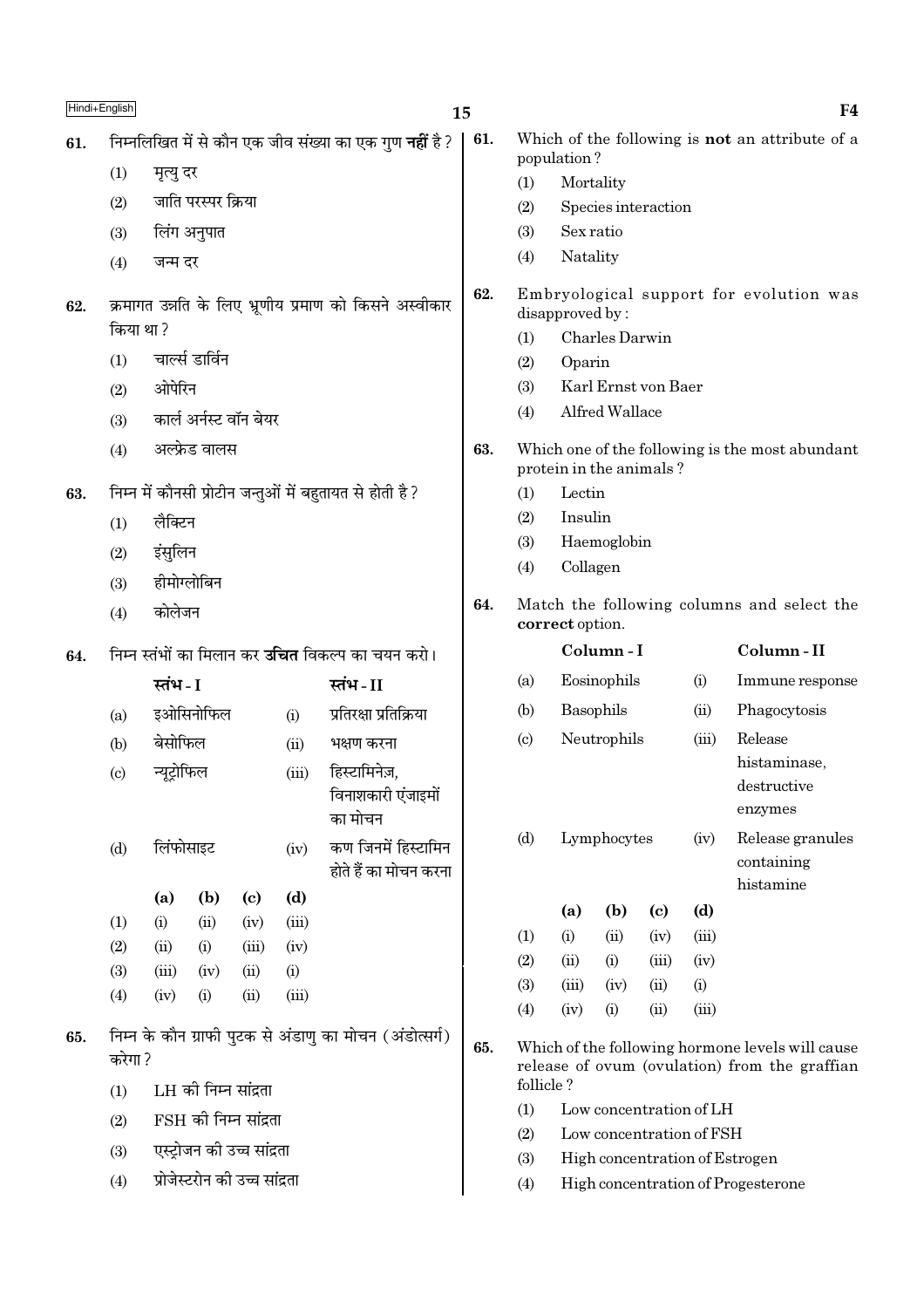एक वेक्टर में सहलग्नी डी.एन.ए. की प्रति की संख्या को 66. The sequence that controls the copy number of the 66. linked DNA in the vector, is termed : नियंत्रित करने वाले अनक्रम को क्या कहा जाता है ?  $(1)$ Palindromic sequence पैलींड़ोमिक अनुक्रम  $(1)$ Recognition site  $(2)$ रिकॉग्नीशन (पहचान) साइट  $(2)$ Selectable marker  $(3)$ चयनयक्त मार्कर  $(3)$  $(4)$ Ori site ओरी साइट  $(4)$ 67. one within the other: पादप का वह भाग कौन-सा है जिसमें दो पीढी - एक पीढी 67. Pollen grains inside the anther  $(a)$ दुसरे के अन्दर होती है ?  $(b)$ परागकोश के अन्दर परागकण  $(a)$ gametes दो नर युग्मकों वाली अंकुरित परागकण  $(b)$ Seed inside the fruit  $\left( \mathrm{c}\right)$ फल के अन्दर बीज  $(c)$  $(d)$ Embryo sac inside the ovule बीजाण्ड के अन्दर भ्रण-कोष  $(d)$  $(1)$  $(c)$  and  $(d)$ (c) और (d)  $(2)$  $(a)$  and  $(d)$  $(1)$  $(3)$  $(a)$  only (a) और  $(d)$  $(2)$  $(a)$ ,  $(b)$  and  $(c)$  $(4)$ केवल $(a)$  $(3)$ (a), (b) और (c) 68.  $(4)$ correct option. Column-II निम्न स्तंभों का मिलान कर **सही** विकल्प का चयन करो। Column-I 68.  $Clostridium$ स्तंभ - I स्तंभ-II  $(a)$  $(i)$ Cyclosporin-A butylicum क्लोस्टीडियम साइक्लोस्पोरिन-ए  $(i)$  $(a)$  $(b)$ Trichoderma **Butvric Acid**  $(ii)$ ब्युटायलिकम polysporum ट्राइकोडर्मा पॉलीस्पोरम (ii) ब्युटिरिक अम्ल  $(b)$ Monascus Citric Acid  $\left( \mathrm{c}\right)$  $(iii)$ मोनास्कस परप्यूरीअस (iii) सिटिक अम्ल  $(c)$ purpureus एस्परजिलस नाइगर रक्त-कोलेस्टेराल कम  $(iv)$  $(d)$ Aspergillus niger Blood cholesterol  $(d)$  $(iv)$ करने वाला कारक lowering agent  $(b)$  $(c)$  $(d)$  $(a)$  $\sqrt{1}$  $(iii)$  $(1)$  $(i)$  $(ii)$  $(iv)$  $(2)$  $(i)$  $(iv)$  $(iii)$  $(ii)$  $(3)$  $(iii)$  $(iv)$  $(ii)$  $(i)$  $(4)$  $(ii)$  $(i)$  $(iv)$  $(iii)$ तने के आधार से उत्पन्न होने वाली जडों को क्या कहा जाता है ? 69. 69.

अवस्तंभ जडे  $(1)$ 

 $(2)$ पार्श्व जडे

- झकडा जडे  $(3)$
- प्राथमिक जडे  $(4)$

 $16$ 

Hindi+English

The plant parts which consist of two generations -Germinated pollen grain with two male

# Match the following columns and select the

|     |     | (a) (b) (c) (d)       |                                                    |
|-----|-----|-----------------------|----------------------------------------------------|
| (1) | (i) | $(ii)$ $(iv)$         | (iii)                                              |
| (2) |     | $(iv)$ $(iii)$ $(ii)$ | (i)                                                |
| (3) |     | $(iii)$ $(iv)$ $(ii)$ | (i)                                                |
| (4) |     | $(ii)$ $(i)$ $(iv)$   | (iii)                                              |
|     |     |                       |                                                    |
|     |     |                       | The roots that originate from the base of the stem |

 $(1)$ Prop roots

are:

- $(2)$ Lateral roots
- Fibrous roots  $(3)$
- Primary roots  $(4)$

 $F<sub>4</sub>$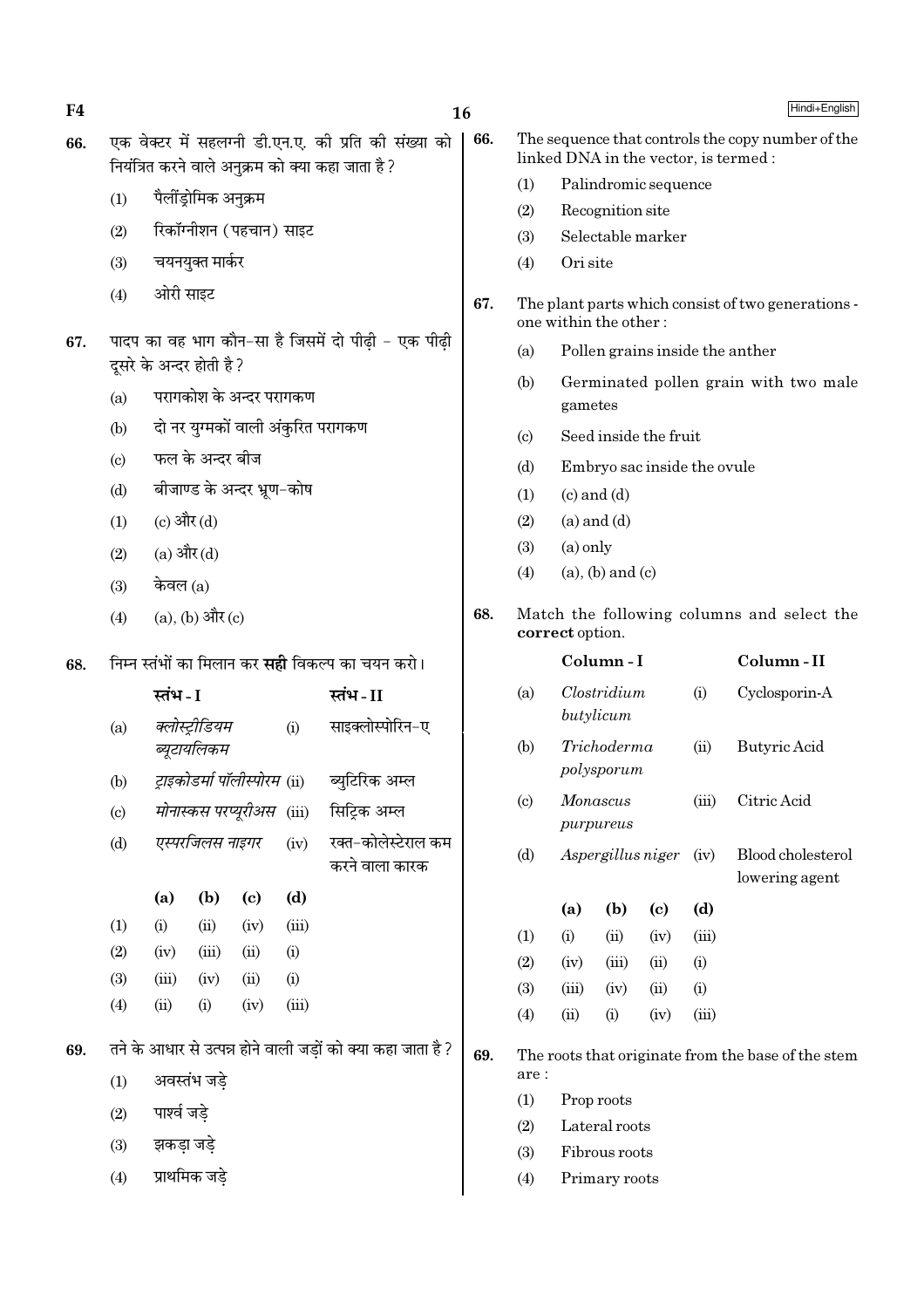- 17
- जीन 'I' जो ABO रक्त वर्ग का नियंत्रण करता है उसके संदर्भ 70. में **गलत** कथन को पहचानिए।
	- जब IA एवं IB दोनों इकट्ठे होते हैं, ये एक प्रकार की  $(1)$ शर्करा अभिव्यक्त करते हैं।
	- 'i' ऐलील कोई भी शर्करा उत्पन्न नहीं करता।  $(2)$
	- जीन (I) के तीन ऐलील होते हैं।  $(3)$
	- एक व्यक्ति में तीन में से केवल दो ऐलील होंगे।  $(4)$
- निम्न में कौन मुत्रवृद्धि को रोकने में सहायता करेगा ? 71.
	- एटियल नेटियरेटिक कारक द्वारा वाहिकाओं का संकीर्णन  $(1)$ होना
	- $JG$  कोशिकाओं द्वारा रेनिन का स्रावण कम होना  $(2)$
	- $ADH$  के अल्पस्रवण से अधिक जल का पनरावशोषण  $(3)$
	- एल्डोस्टेरान के कारण वृक्क नलिका से  $\rm Na^+$  एवं जल  $(4)$ का पनरावशोषण
- सन 1987 में मॉन्टियल प्रोटोकॉल किस पर नियंत्रण के लिए 72. हस्ताक्षरित किया गया था?
	- हरित गृह गैसों का छोडना  $(1)$
	- e-वेस्ट (e-कुडा करकट) का निपटान  $(2)$
	- एक देश से दूसरे देश में आनुवंशिकत: रूपांतरित जीवों  $(3)$ के परिवहन के लिए
	- ओज़ोन को क्षति पहुँचाने वाले पदार्थों का उत्सर्जन  $(4)$
- द्वितीयक अंडक का अर्धसूत्री विभाजन पूर्ण होता है : 73.
	- यग्मनज बनने के बाद  $(1)$
	- शुक्राण एवं अंडाण के संलयन के समय  $(2)$
	- अंडोत्सर्ग से पहले  $(3)$
	- संभोग के समय  $(4)$
- किस विधि द्वारा बीकानेरी ऐवीज एवं मैरीनो रेम्स से भेड की 74. नई नस्ल 'हिसारडेल' तैयार की गयी है ?
	- संकरण  $(1)$
	- अंत:प्रजनन  $(2)$
	- बहि:प्रजनन  $(3)$
	- उत्परिवर्तन प्रजनन  $(4)$
- 70. Identify the wrong statement with reference to the gene T that controls ABO blood groups.
	- When  $I^A$  and  $I^B$  are present together, they  $(1)$ express same type of sugar.
	- $(2)$ Allele 'i' does not produce any sugar.
	- The gene (I) has three alleles.  $(3)$
	- A person will have only two of the three  $(4)$ alleles.
- 71. Which of the following would help in prevention of diuresis?
	- $(1)$ Atrial natriuretic factor causes vasoconstriction
	- $(2)$ Decrease in secretion of renin by JG cells
	- More water reabsorption due to  $(3)$ undersecretion of ADH
	- Reabsorption of  $Na<sup>+</sup>$  and water from renal  $(4)$ tubules due to aldosterone
- 72. Montreal protocol was signed in 1987 for control  $of:$ 
	- $(1)$ Release of Green House gases
	- $(2)$ Disposal of e-wastes
	- Transport of Genetically modified organisms  $(3)$ from one country to another
	- Emission of ozone depleting substances  $(4)$
- 73. Meiotic division of the secondary oocyte is completed:
	- $(1)$ After zygote formation
	- At the time of fusion of a sperm with an  $(2)$ ovum
	- $(3)$ Prior to ovulation
	- $(4)$ At the time of copulation
- 74. By which method was a new breed 'Hisardale' of sheep formed by using Bikaneri ewes and Marino rams?
	- $(1)$ Cross breeding
	- $(2)$ Inbreeding
	- $(3)$ Out crossing
	- $(4)$ Mutational breeding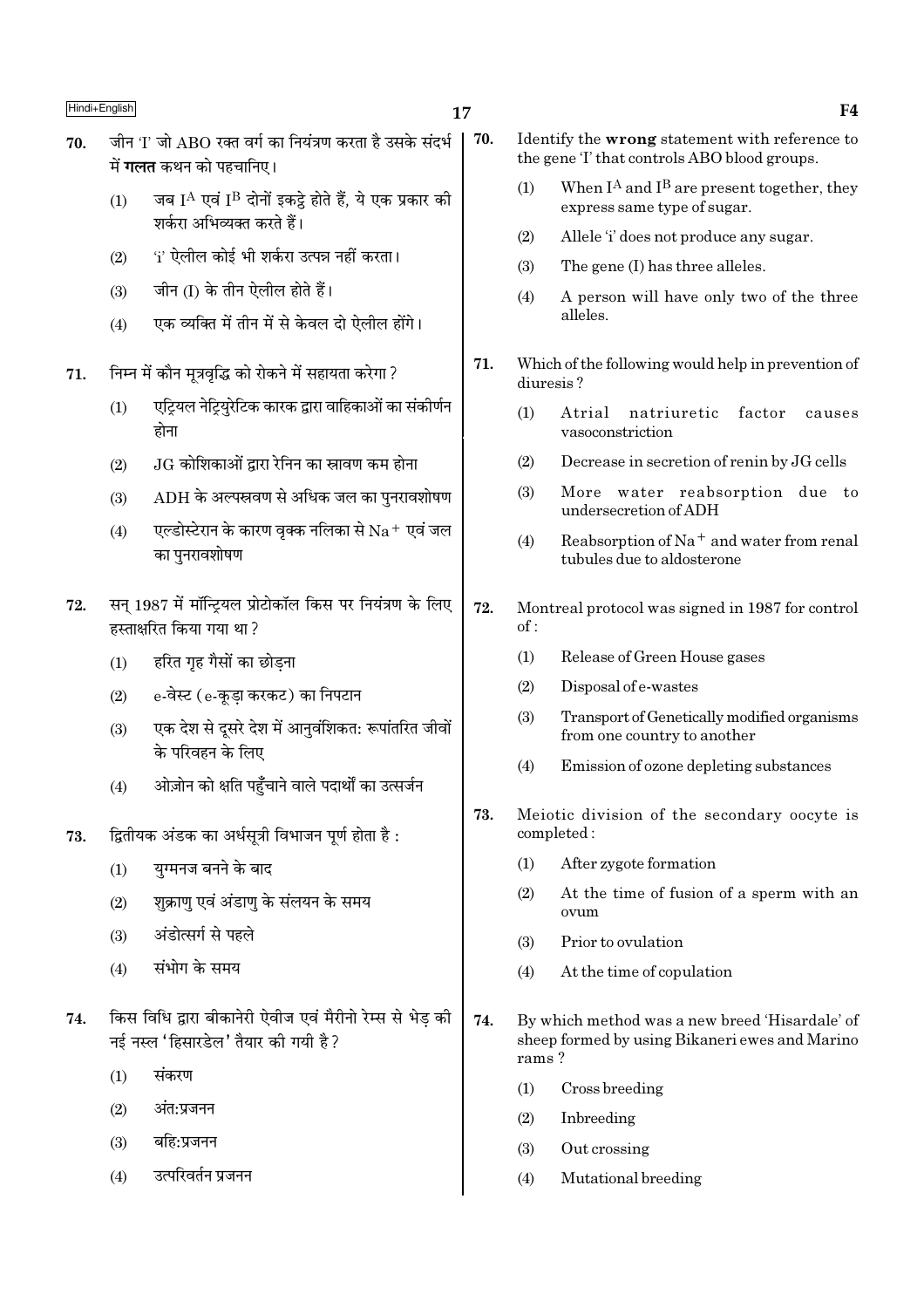18

75.

- यदि तिलचट्टे का सिर हटा दिया जाए तो यह कछ दिनों तक 75. जीवित रह सकता है क्योंकि $\cdot$ 
	- सिर में तंत्रिका तंत्र का केवल छोटा भाग होता है जबकि  $(1)$ शेष शरीर के अधर भाग में स्थित होता है।
	- सिर में तंत्रिका तंत्र का 1/3 भाग होता है जबकि शेष  $(2)$ शरीर के पृष्ठ भाग में होता है।
	- तिलचट्टे के अधिग्रसिका गुच्छिका उदर के अधर भाग  $(3)$ में स्थित होते हैं।
	- तिलचट्टे में तंत्रिका तंत्र नहीं होता।  $(4)$
- **गलत** कथन को चुनिए। 76.
	- रसदारू सबसे भीतरी द्वितीयक दारू होता है और यह  $(1)$ अपेक्षाकृत हल्के रंग की होती है।
	- टैनिन, रेजिन, तैल आदि के जमा होने के कारण अंत:काष्ठ  $(2)$ गहरे रंग की होती है।
	- अंत:काष्ठ जल का चालन नहीं करती, परन्तु यांत्रिक  $(3)$ सहायता प्रदान करती है।
	- रसदारू जड से पत्ती तक जल के चालन में और खनिजों  $(4)$ के चालन में शामिल होती है।
- यौन संचरित रोगों के **सही** विकल्प का चयन करो। 77.
	- AIDS. मलेरिया. फाइलेरिया  $(1)$
	- कैंसर, AIDS, सिफिलिस  $(2)$
	- सजाक. सिफिलिस. जननिक परिसर्प  $(3)$
	- सजाक. मलेरिया. जननिक परिसर्प  $(4)$
- प्रतिरक्षा के संदर्भ में **गलत** कथन को पहचानिए। 78.
	- सक्रिय प्रतिरक्षा जल्दी होती है और पूर्ण प्रतिक्रिया देती  $(1)$ है।
	- भ्रूण माता से कुछ प्रतिरक्षी प्राप्त करता है, यह निष्क्रिय  $(2)$ प्रतिरक्षा का उदाहरण है।
	- जब परपोषी का शरीर (जीवित अथवा मृत) प्रतिजन के  $(3)$ संपर्क में आता है और उसके शरीर में प्रतिरक्षी उत्पन्न होते हैं। इसे ''सक्रिय प्रतिरक्षा'' कहते हैं।
	- जब बने बनाए प्रतिरक्षी प्रत्यक्ष रूप से दिए जाते हैं, इसे  $(4)$ ''निष्क्रिय प्रतिरक्षा'' कहते हैं।
- If the head of cockroach is removed, it may live for few days because:
	- the head holds a small proportion of a nervous  $(1)$ system while the rest is situated along the ventral part of its body.
	- the head holds a 1/3<sup>rd</sup> of a nervous system  $(2)$ while the rest is situated along the dorsal part of its body.
	- $(3)$ the supra-oesophageal ganglia of the cockroach are situated in ventral part of abdomen.
	- the cockroach does not have nervous system.  $(4)$
- 76. Identify the incorrect statement.
	- Sapwood is the innermost secondary xylem  $(1)$ and is lighter in colour.
	- $(2)$ Due to deposition of tannins, resins, oils etc., heart wood is dark in colour.
	- Heart wood does not conduct water but gives  $(3)$ mechanical support.
	- $(4)$ Sapwood is involved in conduction of water and minerals from root to leaf
- 77. Select the option including all sexually transmitted diseases.
	- $(1)$ AIDS, Malaria, Filaria
	- $(2)$ Cancer, AIDS, Syphilis
	- $(3)$ Gonorrhoea, Syphilis, Genital herpes
	- $(4)$ Gonorrhoea, Malaria, Genital herpes
- 78. Identify the wrong statement with reference to immunity.
	- Active immunity is quick and gives full  $(1)$ response.
	- $(2)$ Foetus receives some antibodies from mother, it is an example for passive immunity.
	- When exposed to antigen (living or dead)  $(3)$ antibodies are produced in the host's body. It is called "Active immunity".
	- $(4)$ When ready-made antibodies are directly given, it is called "Passive immunity".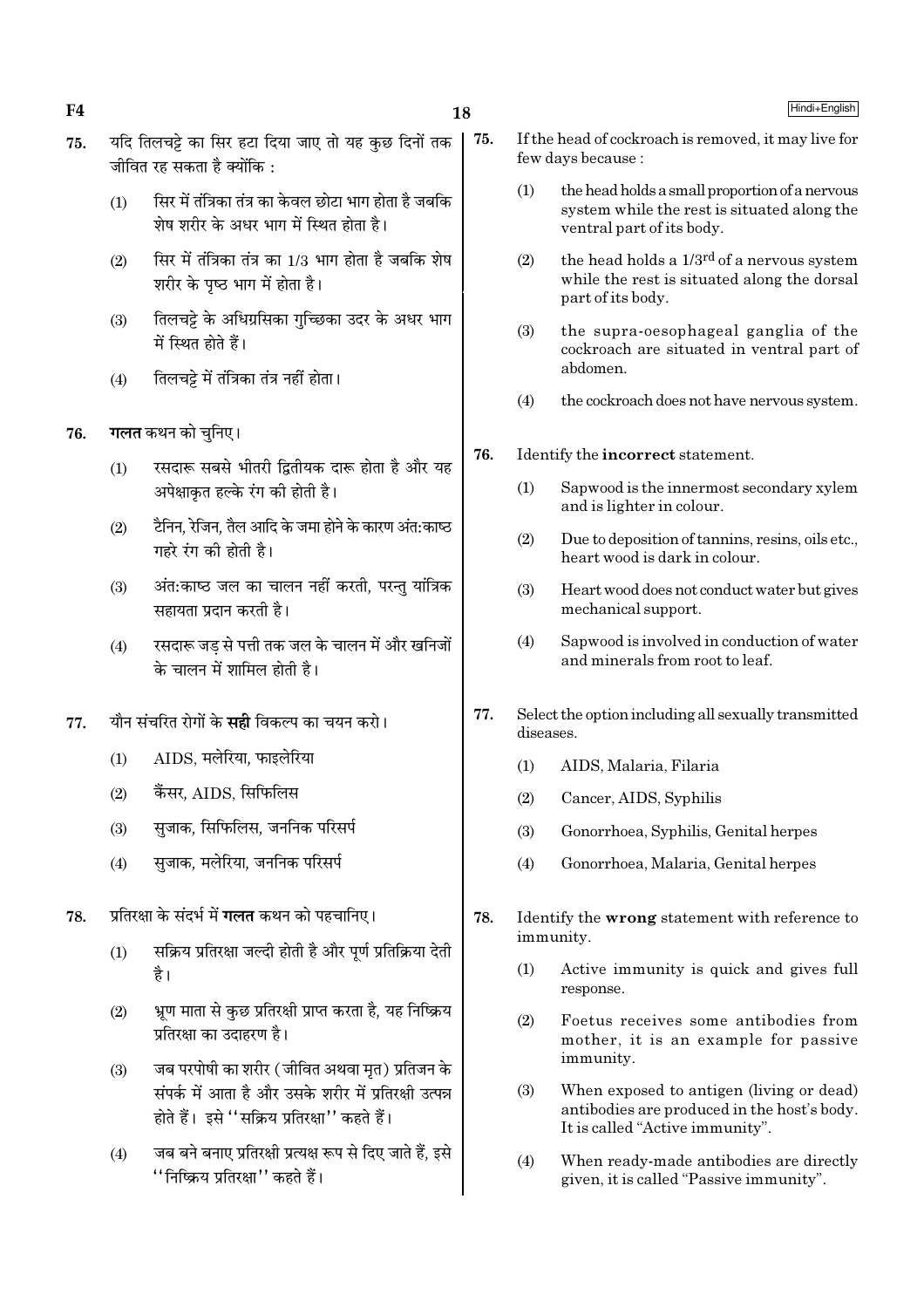# $\blacksquare$ Hindi+English  $\blacksquare$

| 79. |  |  |  | निम्न स्तंभों का मिलान कर <b>सही</b> विकल्प का चयन करो। |  |  |
|-----|--|--|--|---------------------------------------------------------|--|--|

|                             | स्तंभ - I |            |                   |       | स्तंभ - II                        |
|-----------------------------|-----------|------------|-------------------|-------|-----------------------------------|
| $\left(\mathrm{a}\right)$   | बीटी कपास |            |                   | (i)   | जीन चिकित्सा                      |
| (b)                         | की कमी    |            | एडीनोसीन डिएमीनेज |       | (ii) कोशिकीय सुरक्षा              |
| $\left( \mathrm{c} \right)$ |           | आर.एन.ए.आई |                   | (iii) | $\rm HIV$ संक्रमण का पता<br>लगाना |
| (d)                         | पी.सी.आर. |            |                   | (iv)  | बैसिलस<br>थुरिंजिनिसिस            |
|                             | (a)       | (b)        | (c)               | (d)   |                                   |
| $\left(1\right)$            | (ii)      | (iii)      | (iv)              | (i)   |                                   |
| (2)                         | (i)       | (ii)       | (iii)             | (iv)  |                                   |
| (3)                         | (iv)      | (i)        | (ii)              | (iii) |                                   |
| (4)                         | (iii)     | (ii)       | (i)               | (iv)  |                                   |

- 80. निम्नलिखित में से कौन सा कथन सही है ?
	- $(1)$  एडिनीन तीन H-बंधों के द्वारा थायमीन के साथ युग्म बनाता है।
	- (2) एडिनीन, थायमीन के साथ युग्म नहीं बनाता।
	- (3) एडिनीन दो H-बंधों के द्वारा थायमीन के साथ युग्म बनाता है।
	- (4) एडिनीन एक H-बंध के द्वारा थायमीन के साथ युग्म बनाता है।
- $81.$   $\sqrt{7}$  राबर्ट मे के अनुसार, विश्व में जाति विविधता लगभग कितनी है ?
	- $(1)$  50 मिलियन
	- $(2)$  7 मिलियन
	- $(3)$  1.5 मिलियन
	- $(4)$  20 मिलियन
- 82. द्वितीयक उपापचयज, जैसे कि निकोटीन, स्ट्रिक्नीन और कैफीन को पौधों के द्रारा अपने लिए क्यों उत्पादित किया जाता है ?
	- $(1)$   $\sqrt{3}$   $\sqrt{4}$   $\sqrt{1}$   $\sqrt{2}$
	- $(2)$  प्रजनन पर प्रभाव
	- $(3)$  पोषण में उपयोग
	- $(4)$  वृद्धि पर प्रभाव

| 79. |                 | Match the following columns and select the |  |  |
|-----|-----------------|--------------------------------------------|--|--|
|     | correct option. |                                            |  |  |

|                             |                                      | Column - I |                            |       | Column-II                     |
|-----------------------------|--------------------------------------|------------|----------------------------|-------|-------------------------------|
| (a)                         | Bt cotton                            |            |                            | (i)   | Gene therapy                  |
| (b)                         | Adenosine<br>deaminase<br>deficiency |            |                            | (ii)  | Cellular defence              |
| $\left( \mathrm{c} \right)$ | RNAi                                 |            |                            | (iii) | Detection of HIV<br>infection |
| (d)                         | PCR                                  |            |                            | (iv)  | Bacillus<br>thuringiensis     |
|                             | (a)                                  | (b)        | $\left( \mathrm{e}\right)$ | (d)   |                               |
| (1)                         | (ii)                                 | (iii)      | (iv)                       | (i)   |                               |
| (2)                         | (i)                                  | (ii)       | (iii)                      | (iv)  |                               |
| (3)                         | (iv)                                 | (i)        | (ii)                       | (iii) |                               |
| (4)                         | (iii)                                | (ii)       | (i)                        | (iv)  |                               |
|                             |                                      |            |                            |       |                               |

### 80. Which of the following statements is correct ?

- (1) Adenine pairs with thymine through three H-bonds.
- (2) Adenine does not pair with thymine.
- (3) Adenine pairs with thymine through two H-bonds.
- (4) Adenine pairs with thymine through one H-bond.
- 81. According to Robert May, the global species diversity is about :
	- (1) 50 million
	- (2) 7 million
	- (3) 1.5 million
	- (4) 20 million
- 82. Secondary metabolites such as nicotine, strychnine and caffeine are produced by plants for their :
	- (1) Defence action
	- (2) Effect on reproduction
	- (3) Nutritive value
	- (4) Growth response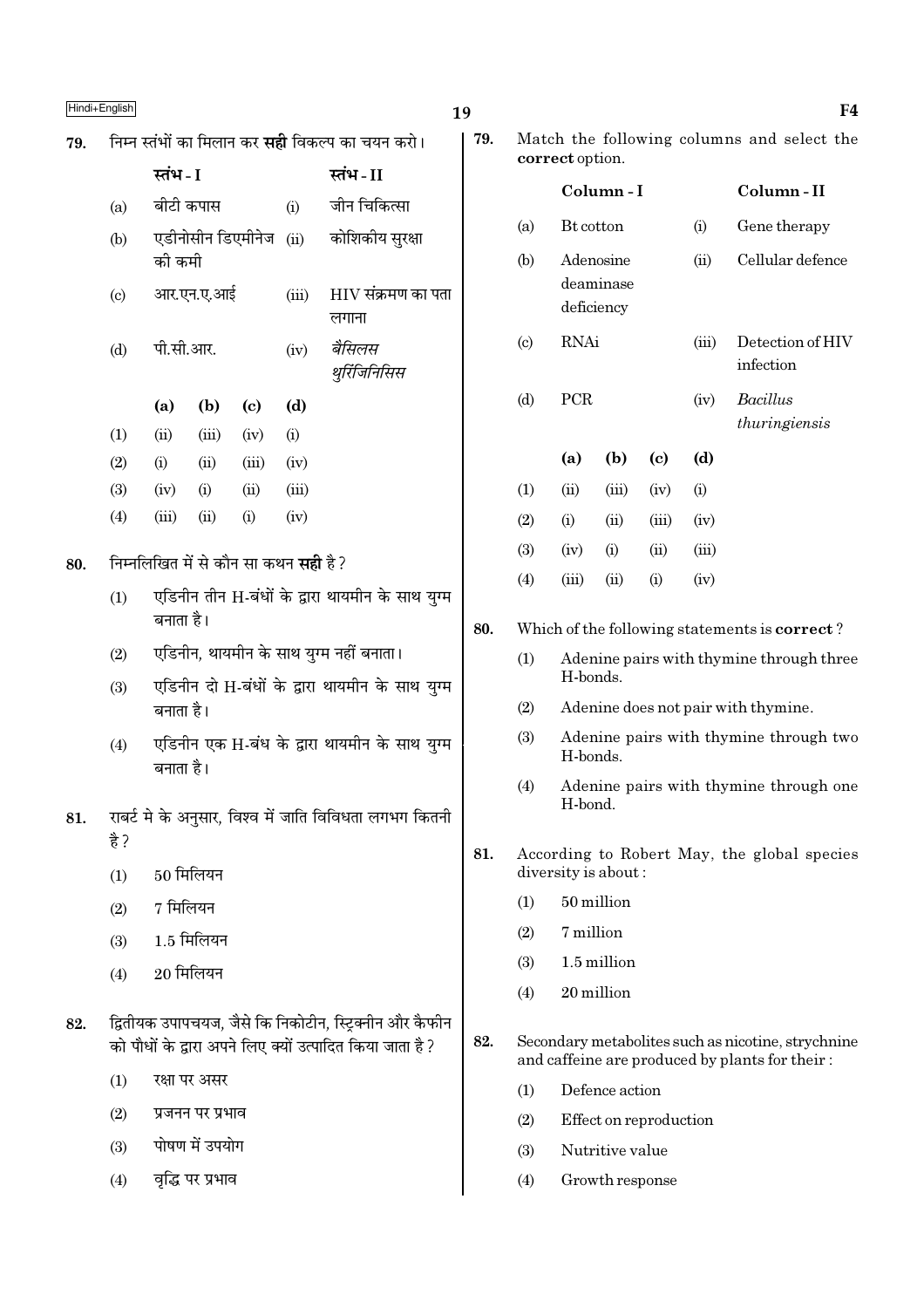$F<sub>4</sub>$ 

20

Hindi+English

- निम्नलिखित में से कौन सा यग्म एक कोशिकीय शैवालों का 83.  $\frac{4}{5}$ 
	- ऐनाबीनाओर वॉल्वॉक्स  $(1)$
	- क्लोरेला और स्पाइरुलीना  $(2)$
	- लैमिनेरिया और सारगासम  $(3)$
	- जेलिडियम और गामिलेरिया  $(4)$
- ऐंटेरोकाइनेज किसको बदलने में सहायता करता है ? 84.
	- कैसीनोजन को कैसीन में  $(1)$
	- पेप्सिनोजन को पेप्सिन में  $(2)$
	- प्रोटीन को पॉलीपेप्टाइड में  $(3)$
	- ट्रिप्सिनोजन को ट्रिप्सिन में  $(4)$

#### निम्न स्तंभों का मिलान कर **सद्दी** विकल्प का चयन करो। 85.

|                           | स्तंभ - I |                               |                            |       | स्तंभ - II     |
|---------------------------|-----------|-------------------------------|----------------------------|-------|----------------|
| (a)                       |           | क्लोम छिद्रों के $6$ - $15\,$ |                            | (i)   | ट्राइगोन       |
|                           | युग्म     |                               |                            |       |                |
| (b)                       |           | हैटरोसर्कल पुच्छ पख           |                            | (ii)  | साइक्लोस्टोम्स |
| $\left( \text{c} \right)$ | वायु कोष  |                               |                            | (iii) | कांड्रीक्थीज   |
| (d)                       | विष दंश   |                               |                            | (iv)  | ओस्टिक्थीज     |
|                           | (a)       | (b)                           | $\left( \mathrm{e}\right)$ | (d)   |                |
| (1)                       | (iv)      | (ii)                          | (iii)                      | (i)   |                |
| (2)                       | (i)       | (iv)                          | (iii)                      | (ii)  |                |
| (3)                       | (ii)      | (iii)                         | (iv)                       | (i)   |                |
| (4)                       | (iii)     | (iv)                          | $\rm(i)$                   | (ii)  |                |
|                           |           |                               |                            |       |                |

- रात्रि में या पूर्ण प्रात:काल में घास की पत्तियों के शीर्ष से जल के 86. द्रव अवस्था में निकलने को सगम बनाने में कौन सी प्रक्रिया उत्तरदायी होती है ?
	- अंत:शोषण  $(1)$
	- जीवद्रव्यकंचन  $(2)$
	- वाष्पोत्सर्जन  $(3)$
	- मूलीय दाब  $(4)$
- निम्न में कौन वाहितमल उपचार के लिए अवायवीय आपंक 87 संपाचित्र में डाला जाता है ?
	- प्राथमिक उपचार के बहि:स्राव  $(1)$
	- संक्रियीत आपंक  $(2)$
	- प्राथमिक आपंक  $(3)$
	- तैरते हुए कुडे-करकट  $(4)$
- 83. Which of the following pairs is of unicellular algae?
	- Anahaena and Volvox  $(1)$
	- Chlorella and Spirulina  $(2)$
	- Laminaria and Sargassum  $(3)$
	- Gelidium and Gracilaria  $(4)$
- 84. The enzyme enterokinase helps in conversion of:
	- caseinogen into casein  $(1)$
	- $(2)$ pepsinogen into pepsin
	- $(3)$ protein into polypeptides
	- $(4)$ trypsinogen into trypsin

85. Match the following columns and select the correct option.

|                            |            | Column - I                 |          |            | Column-II      |
|----------------------------|------------|----------------------------|----------|------------|----------------|
| (a)                        | gill slits | $6 - 15$ pairs of          |          | (i)        | Trygon         |
| (b)                        |            | Heterocercal<br>caudal fin |          | (ii)       | Cyclostomes    |
| $\left( \mathrm{c}\right)$ |            | Air Bladder                |          | (iii)      | Chondrichthyes |
| (d)                        |            | Poison sting               |          | (iv)       | Osteichthyes   |
|                            | (a)        | (b)                        | (c)      | (d)        |                |
| (1)                        | (iv)       | (ii)                       | (iii)    | (i)        |                |
| (2)                        | (i)        | (iv)                       | (iii)    | (ii)       |                |
| (3)                        | (ii)       | (iii)                      | (iv)     | (i)        |                |
| (4)                        | (iii)      | (iv)                       | $\rm(i)$ | $\rm (ii)$ |                |
|                            |            |                            |          |            |                |

86. The process responsible for facilitating loss of water in liquid form from the tip of grass blades at night and in early morning is:

- Imbibition  $(1)$
- $(2)$ Plasmolysis
- $(3)$ Transpiration
- $(4)$ Root pressure
- 87. Which of the following is put into Anaerobic sludge digester for further sewage treatment?
	- $(1)$ Effluents of primary treatment
	- $(2)$ Activated sludge
	- $(3)$ Primary sludge
	- $(4)$ Floating debris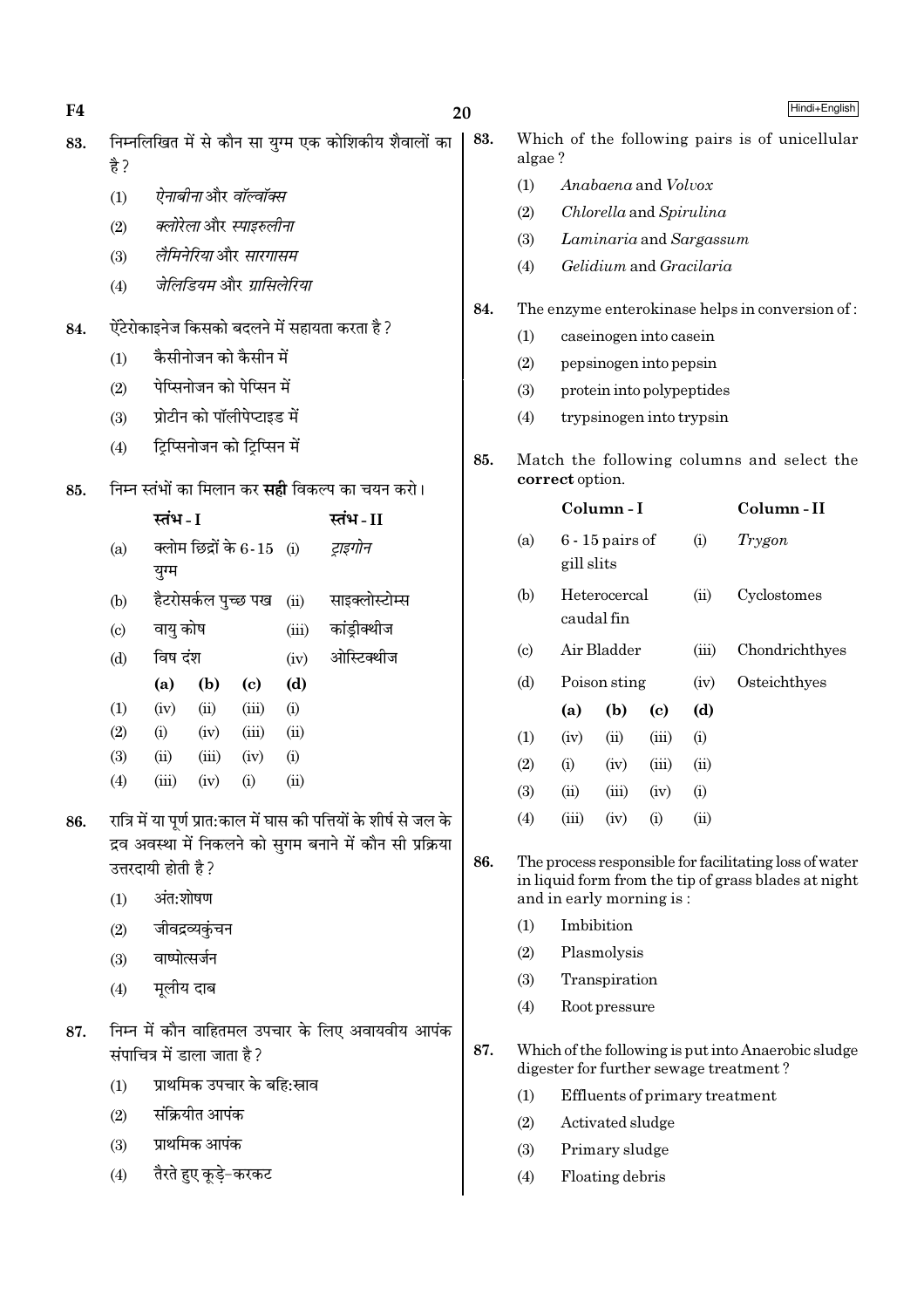|     | Hindi+English             |                       |                            |                                                   |                              |                                                                | 21  |                                                                                                |                                                          |                      |                                            |                                          | F4                                                      |
|-----|---------------------------|-----------------------|----------------------------|---------------------------------------------------|------------------------------|----------------------------------------------------------------|-----|------------------------------------------------------------------------------------------------|----------------------------------------------------------|----------------------|--------------------------------------------|------------------------------------------|---------------------------------------------------------|
| 88. |                           |                       |                            |                                                   |                              | निम्न स्तंभों का मिलान कर <b>सही</b> विकल्प का चयन करो।        | 88. |                                                                                                |                                                          |                      |                                            |                                          | Match the following columns and select the              |
|     |                           | स्तंभ - I             |                            |                                                   |                              | स्तंभ - II                                                     |     |                                                                                                | correct option.                                          |                      |                                            |                                          |                                                         |
|     | (a)                       | प्लावी पसलियाँ<br>(i) |                            | दूसरी एवं सातवीं<br>पसली के बीच स्थित<br>होती हैं |                              | (a)                                                            |     | Column-I<br><b>Floating Ribs</b>                                                               |                                                          | (i)                  | Column-II<br>Located between<br>second and |                                          |                                                         |
|     | (b)                       |                       | एक्रोमियन<br>(ii)          |                                                   | ह्यमरस का शीर्ष              |                                                                |     |                                                                                                |                                                          |                      | seventh ribs                               |                                          |                                                         |
|     | $\left( \text{c} \right)$ | स्कैपुला              |                            |                                                   | (iii)                        | क्लेविकल                                                       |     | (b)                                                                                            | Acromion                                                 |                      | (ii)                                       | Head of the                              |                                                         |
|     | (d)                       |                       | ग्लीनॉयड गुहा              |                                                   | (iv)                         | उरोस्थि से नहीं जुड़ती                                         |     |                                                                                                |                                                          |                      |                                            | Humerus                                  |                                                         |
|     |                           | (a)                   | (b)                        | $\left( \mathbf{c} \right)$                       | (d)                          |                                                                |     | $\left( \circ \right)$                                                                         | Scapula                                                  |                      |                                            | (iii)                                    | Clavicle                                                |
|     | (1)                       | (iii)                 | (ii)                       | (iv)                                              | (i)                          |                                                                |     | (d)                                                                                            |                                                          | Glenoid cavity       |                                            | (iv)                                     | Do not connect                                          |
|     | (2)<br>(3)                | (iv)<br>(ii)          | (iii)<br>(iv)              | (i)<br>(i)                                        | (ii)<br>(iii)                |                                                                |     |                                                                                                |                                                          |                      |                                            |                                          | with the sternum                                        |
|     | (4)                       | (i)                   | (iii)                      | (ii)                                              | (iv)                         |                                                                |     |                                                                                                | (a)                                                      | (b)                  | $\left( \mathbf{c} \right)$                | (d)                                      |                                                         |
|     |                           |                       | <b>सही</b> कथन का चयन करो। |                                                   |                              |                                                                |     | (1)<br>(2)                                                                                     | (iii)<br>(iv)                                            | (ii)<br>(iii)        | (iv)<br>(i)                                | (i)<br>(ii)                              |                                                         |
| 89. |                           |                       |                            |                                                   |                              |                                                                |     | (3)                                                                                            | (ii)                                                     | (iv)                 | (i)                                        | (iii)                                    |                                                         |
|     | (1)                       |                       | क्रिया करता है।            |                                                   |                              | इंसुलिन अग्न्याशयी कोशिकाओं एवं एडीपोसाइटों पर                 |     | (4)                                                                                            | (i)                                                      | (iii)                | (ii)                                       | (iv)                                     |                                                         |
|     | (2)                       |                       |                            |                                                   |                              | इंसुलिन हाइपरग्लाइसीमिया से संबंधित है।                        |     |                                                                                                |                                                          |                      |                                            |                                          |                                                         |
|     | (3)                       |                       |                            |                                                   |                              | ग्लूकोकॉर्टिकॉइड ग्लूकोनियोजिनेसिस को प्रेरित करते             | 89. |                                                                                                |                                                          |                      |                                            | Select the correct statement.            |                                                         |
|     |                           | हैं।                  |                            |                                                   |                              |                                                                |     | (1)                                                                                            |                                                          |                      |                                            |                                          | Insulin acts on pancreatic cells and                    |
|     | (4)                       |                       |                            |                                                   |                              | ग्लूकगॉन हाइपोग्लाइसीमिया से संबंधित है।                       |     | (2)                                                                                            | adipocytes.<br>Insulin is associated with hyperglycemia. |                      |                                            |                                          |                                                         |
| 90. |                           |                       |                            |                                                   |                              | निम्न में मूत्र को कौनसी अवस्था डायाबिटीज मेलिटस की ओर         |     | (3)                                                                                            | Glucocorticoids stimulate gluconeogenesis.               |                      |                                            |                                          |                                                         |
|     |                           | संकेत करती है ?       |                            |                                                   |                              |                                                                |     | Glucagon is associated with hypoglycemia.<br>(4)                                               |                                                          |                      |                                            |                                          |                                                         |
|     | (1)                       |                       |                            |                                                   | कीटोनुरिया एवं ग्लाइकोसुरिया |                                                                |     |                                                                                                |                                                          |                      |                                            |                                          |                                                         |
|     | (2)                       |                       |                            |                                                   |                              | रीनल कैल्कुली एवं हाइपरग्लाइसिमिया                             | 90. | Presence of which of the following conditions in<br>urine are indicative of Diabetes Mellitus? |                                                          |                      |                                            |                                          |                                                         |
|     | (3)                       |                       | यूरेमिया एवं कीटोनुरिया    |                                                   |                              |                                                                |     | (1)                                                                                            |                                                          |                      |                                            | Ketonuria and Glycosuria                 |                                                         |
|     | (4)                       |                       | यूरेमिया एवं रीनल कैल्कुली |                                                   |                              |                                                                |     | (2)                                                                                            |                                                          |                      |                                            |                                          | Renal calculi and Hyperglycaemia                        |
|     |                           |                       |                            |                                                   |                              | वायराइडों के विषय में, निम्नलिखित में से कौन सा कथन <b>सही</b> |     | (3)                                                                                            |                                                          | Uremia and Ketonuria |                                            |                                          |                                                         |
| 91. | है ?                      |                       |                            |                                                   |                              |                                                                |     | (4)                                                                                            |                                                          |                      |                                            | Uremia and Renal Calculi                 |                                                         |
|     | (1)                       |                       |                            |                                                   |                              | उनमें प्रोटीन आवरण के साथ डी.एन.ए. होता है।                    |     |                                                                                                |                                                          |                      |                                            |                                          |                                                         |
|     | (2)                       |                       |                            |                                                   |                              | उनमें प्रोटीन आवरण के बिना स्वतंत्र डी.एन.ए. होता              | 91. |                                                                                                |                                                          |                      |                                            |                                          | Which of the following is <b>correct</b> about viroids? |
|     |                           | है।                   |                            |                                                   |                              |                                                                |     | (1)                                                                                            | They have DNA with protein coat.                         |                      |                                            |                                          |                                                         |
|     | (3)                       |                       |                            |                                                   |                              | उनमें आर.एन.ए. के साथ प्रोटीन आवरण होता है।                    |     | (2)                                                                                            | They have free DNA without protein coat.                 |                      |                                            |                                          |                                                         |
|     | (4)                       |                       |                            |                                                   |                              | उनमें प्रोटीन आवरण के बिना स्वतंत्र आर.एन.ए. होता              |     | (3)                                                                                            | They have RNA with protein coat.                         |                      |                                            |                                          |                                                         |
|     | है।                       |                       |                            |                                                   |                              |                                                                | (4) |                                                                                                |                                                          |                      |                                            | They have free RNA without protein coat. |                                                         |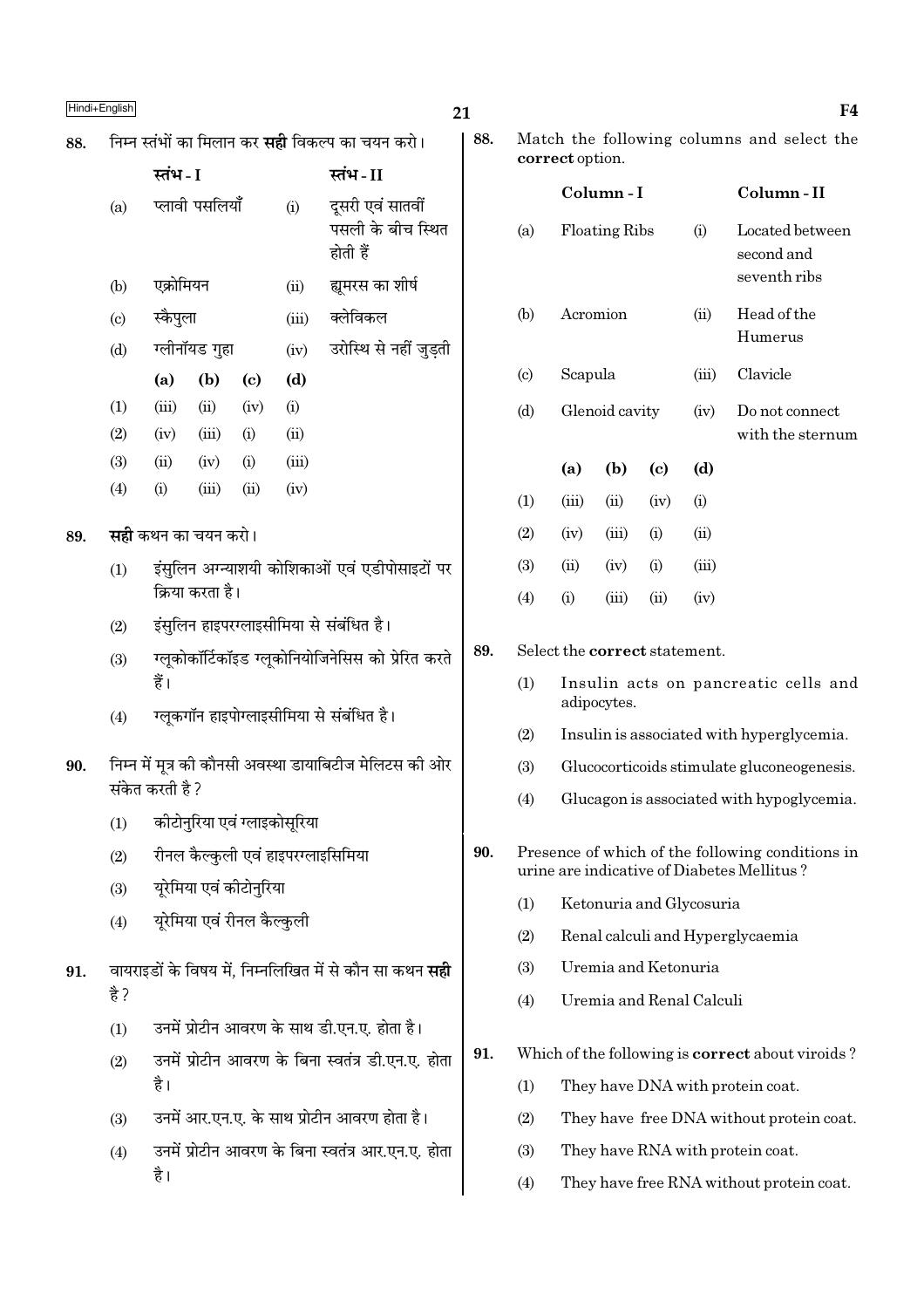| F4  |                                                          |                                                         |                   |                                     |                 |          |                                                             | 22  |                                                                                    |                                            |                        |                            |                                           |                    | Hindi+English                                       |
|-----|----------------------------------------------------------|---------------------------------------------------------|-------------------|-------------------------------------|-----------------|----------|-------------------------------------------------------------|-----|------------------------------------------------------------------------------------|--------------------------------------------|------------------------|----------------------------|-------------------------------------------|--------------------|-----------------------------------------------------|
| 92. | मेंडल ने स्वतंत्र रूप से प्रजनन करने वाली मटर के पौधे की |                                                         |                   |                                     |                 |          |                                                             | 92. |                                                                                    |                                            |                        |                            |                                           |                    | How many true breeding pea plant varieties did      |
|     |                                                          |                                                         |                   |                                     |                 |          | कितनी किस्मों को युग्मों के रूप में चुना जो विपरीत विशेषकों |     |                                                                                    |                                            |                        |                            | in one character with contrasting traits? |                    | Mendel select as pairs, which were similar except   |
|     |                                                          |                                                         |                   | वाले एक लक्षण के अलावा एक समान थी ? |                 |          |                                                             |     | (1)                                                                                | 14                                         |                        |                            |                                           |                    |                                                     |
|     | (1)                                                      | 14                                                      |                   |                                     |                 |          |                                                             |     | (2)                                                                                | $\,8\,$                                    |                        |                            |                                           |                    |                                                     |
|     | (2)                                                      | 8                                                       |                   |                                     |                 |          |                                                             |     | (3)                                                                                | $\overline{4}$                             |                        |                            |                                           |                    |                                                     |
|     | (3)                                                      | $\overline{4}$                                          |                   |                                     |                 |          |                                                             |     | (4)                                                                                | $\,2$                                      |                        |                            |                                           |                    |                                                     |
|     | $\boldsymbol{2}$<br>(4)                                  |                                                         |                   |                                     |                 |          |                                                             | 93. |                                                                                    |                                            |                        |                            |                                           |                    |                                                     |
| 93. |                                                          |                                                         |                   |                                     |                 |          | विश्व के निम्नलिखित में से कौन सा क्षेत्र अधिकतम जाति       |     | Which of the following regions of the globe exhibits<br>highest species diversity? |                                            |                        |                            |                                           |                    |                                                     |
|     |                                                          | विविधता दर्शाता है?                                     |                   |                                     |                 |          |                                                             |     | (1)                                                                                |                                            | Himalayas              |                            |                                           |                    |                                                     |
|     | (1)                                                      | हिमालय                                                  |                   |                                     |                 |          |                                                             |     | Amazon forests<br>(2)                                                              |                                            |                        |                            |                                           |                    |                                                     |
|     | (2)                                                      |                                                         | एमेजॉन के जंगल    |                                     |                 |          |                                                             |     | (3)                                                                                |                                            | Western Ghats of India |                            |                                           |                    |                                                     |
|     |                                                          | भारत का पश्चिमी घाट<br>(3)                              |                   |                                     |                 |          |                                                             |     | (4)                                                                                |                                            | Madagascar             |                            |                                           |                    |                                                     |
|     | (4)                                                      | मेडागास्कर                                              |                   |                                     |                 |          |                                                             | 94. |                                                                                    | correct option.                            |                        |                            |                                           |                    | Match the following columns and select the          |
|     |                                                          | निम्न स्तंभों का मिलान कर <b>सही</b> विकल्प का चयन करो। |                   |                                     |                 |          |                                                             |     |                                                                                    |                                            | Column-I               |                            |                                           |                    | Column-II                                           |
| 94. |                                                          |                                                         |                   |                                     | स्तंभ-II        |          |                                                             | (a) |                                                                                    | Placenta                                   |                        | (i)                        |                                           | Androgens          |                                                     |
|     |                                                          | स्तंभ - I                                               |                   |                                     |                 |          |                                                             | (b) |                                                                                    | Zona pellucida                             |                        | (ii)                       |                                           | Human Chorionic    |                                                     |
|     | (a)                                                      | अपरा                                                    |                   |                                     | (i)             | एंड्रोजन |                                                             |     |                                                                                    |                                            |                        |                            |                                           |                    | Gonadotropin                                        |
|     | (b)                                                      |                                                         | ज़ोना पेल्युसिडा  |                                     | (ii)            |          | मानव जरायु<br>गोनैडोट्रोपिन                                 |     |                                                                                    |                                            |                        |                            |                                           | (hCG)              |                                                     |
|     | $\left( \text{c} \right)$                                |                                                         |                   | बल्बो-यूरेथ्रल ग्रंथियाँ            | (iii)           |          | अंडाणु की परत                                               |     | $\left( \mathrm{c}\right)$                                                         | glands                                     | Bulbo-urethral         |                            | (iii)                                     |                    | Layer of the ovum                                   |
|     | (d)                                                      | लीडिग कोशिकाएँ<br>(iv)                                  |                   |                                     | शिश्न का स्नेहन |          |                                                             | (d) |                                                                                    | Leydig cells                               |                        | (iv)                       |                                           | Lubrication of the |                                                     |
|     |                                                          | (d)<br>(a)<br>(b)<br>$\left( \mathrm{c}\right)$         |                   |                                     |                 |          |                                                             |     | Penis                                                                              |                                            |                        |                            |                                           |                    |                                                     |
|     | (1)                                                      | (iii)                                                   | (ii)              | (iv)                                | (i)             |          |                                                             |     |                                                                                    | (a)                                        | (b)                    | $\left( \mathrm{c}\right)$ | (d)                                       |                    |                                                     |
|     | (2)                                                      | (ii)                                                    | (iii)             | (iv)                                | (i)             |          |                                                             |     | (1)                                                                                | (iii)                                      | (ii)                   | (iv)                       | (i)                                       |                    |                                                     |
|     | (3)                                                      | (iv)                                                    | (iii)             | (i)                                 | (ii)            |          |                                                             |     | (2)                                                                                | (ii)                                       | (iii)                  | (iv)                       | (i)                                       |                    |                                                     |
|     | (4)                                                      | (i)                                                     | (iv)              | (ii)                                | (iii)           |          |                                                             |     | (3)                                                                                | (iv)                                       | (iii)                  | (i)                        | (ii)                                      |                    |                                                     |
| 95. |                                                          |                                                         |                   |                                     |                 |          | घास भूमि पारितन्त्र में पोषी स्तरों के साथ जातियों के सही   |     | (4)                                                                                | (i)                                        | (iv)                   | (ii)                       | (iii)                                     |                    |                                                     |
|     |                                                          |                                                         |                   | उदाहरण को सुमेलित कीजिए।            |                 |          |                                                             | 95. |                                                                                    |                                            |                        |                            | examples in grassland ecosystem.          |                    | Match the trophic levels with their correct species |
|     | (a)                                                      |                                                         | चतुर्थ पोषी स्तर  |                                     |                 | (i)      | कौवा                                                        |     | (a)                                                                                |                                            | Fourth trophic level   |                            |                                           | (i)                | Crow                                                |
|     | (b)                                                      |                                                         | द्वितीय पोषी स्तर |                                     |                 | (ii)     | गिद्ध                                                       |     | (b)                                                                                |                                            | Second trophic level   |                            |                                           | (ii)               | Vulture                                             |
|     | (c)                                                      |                                                         | प्रथम पोषी स्तर   |                                     |                 | (iii)    | खरगोश                                                       |     | $\left( \mathrm{c}\right)$                                                         |                                            |                        |                            |                                           | (iii)              | Rabbit                                              |
|     | (d)                                                      |                                                         | तृतीय पोषी स्तर   |                                     |                 | (iv)     | घास                                                         |     | (d)                                                                                | First trophic level<br>Third trophic level |                        | Grass                      |                                           |                    |                                                     |
|     |                                                          | सही विकल्प चुनिए :                                      |                   |                                     |                 |          |                                                             |     |                                                                                    | Select the correct option:                 |                        |                            |                                           | (iv)               |                                                     |
|     |                                                          | (a)                                                     | (b)               | $\left( \mathbf{c} \right)$         | (d)             |          |                                                             |     |                                                                                    | (a)                                        | (b)                    | $\left( \mathrm{c}\right)$ | (d)                                       |                    |                                                     |
|     | (1)                                                      | (iv)                                                    | (iii)             | (ii)                                | (i)             |          |                                                             |     | (1)                                                                                | (iv)                                       | (iii)                  | (ii)                       | (i)                                       |                    |                                                     |
|     | (2)                                                      | (i)                                                     | (ii)              | (iii)                               | (iv)            |          |                                                             |     | (2)                                                                                | (i)                                        | (ii)                   | (iii)                      | (iv)                                      |                    |                                                     |
|     | (3)                                                      | (ii)                                                    | (iii)             | (iv)                                | (i)             |          |                                                             |     | (3)                                                                                | (ii)                                       | (iii)                  | (iv)                       | (i)                                       |                    |                                                     |
|     | (4)                                                      | (iii)                                                   | (ii)              | (i)                                 | (iv)            |          |                                                             |     | (4)                                                                                | (iii)                                      | (ii)                   | (i)                        | (iv)                                      |                    |                                                     |
|     |                                                          |                                                         |                   |                                     |                 |          |                                                             |     |                                                                                    |                                            |                        |                            |                                           |                    |                                                     |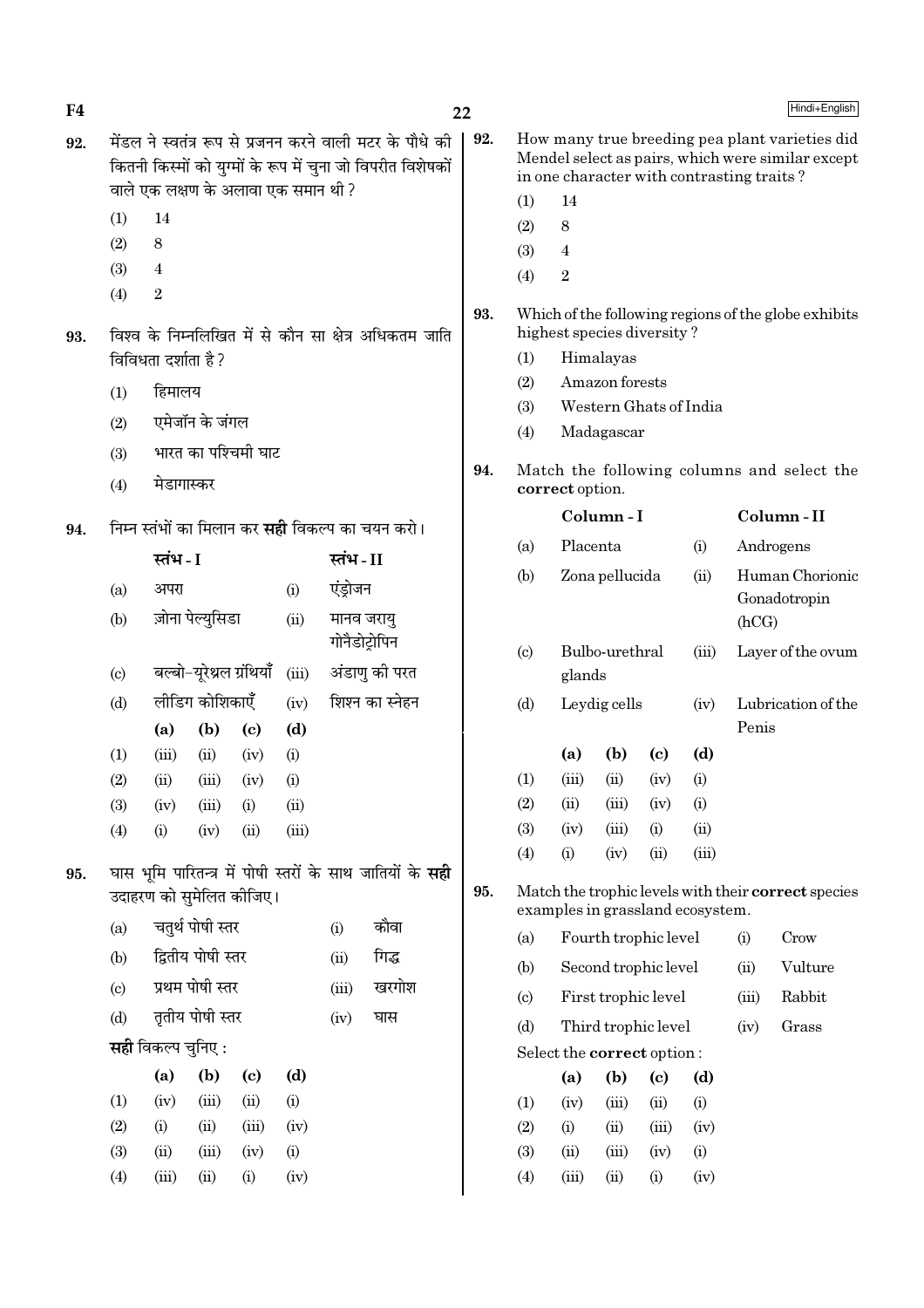| Hindi+English |                                                                                                       |                                                                               |                                     |                       |                                         |                                                                 | 23                    |                                                                                        |                                       |                                      |      |                                    | F4                                             |
|---------------|-------------------------------------------------------------------------------------------------------|-------------------------------------------------------------------------------|-------------------------------------|-----------------------|-----------------------------------------|-----------------------------------------------------------------|-----------------------|----------------------------------------------------------------------------------------|---------------------------------------|--------------------------------------|------|------------------------------------|------------------------------------------------|
| 96.           |                                                                                                       |                                                                               |                                     |                       | पेंग्विन एवं डॉलफिन के पक्ष उदाहरण है : |                                                                 | 96.                   |                                                                                        |                                       |                                      |      |                                    | Flippers of Penguins and Dolphins are examples |
|               | (1)                                                                                                   |                                                                               |                                     | औद्योगिक मैलेनिज्म का |                                         |                                                                 |                       | of:<br>(1)                                                                             |                                       | Industrial melanism                  |      |                                    |                                                |
|               | (2)                                                                                                   |                                                                               | प्राकृतिक वरण का                    |                       |                                         |                                                                 |                       | (2)                                                                                    |                                       | Natural selection                    |      |                                    |                                                |
|               | (3)                                                                                                   |                                                                               |                                     | अनुकूली विकिरण का     |                                         |                                                                 |                       | (3)                                                                                    |                                       | Adaptive radiation                   |      |                                    |                                                |
|               | (4)                                                                                                   |                                                                               | अभिसारी विकास का                    |                       |                                         |                                                                 |                       | (4)                                                                                    |                                       | Convergent evolution                 |      |                                    |                                                |
| 97.           |                                                                                                       |                                                                               | की संख्या क्या होती है?             |                       |                                         | सिट्रिक अम्ल चक्र के एक घुमाव में कार्यद्रव स्तर फास्फोरिलेशनों | 97.                   |                                                                                        |                                       | in one turn of citric acid cycle is: |      |                                    | The number of substrate level phosphorylations |
|               | (1)                                                                                                   | दो                                                                            |                                     |                       |                                         |                                                                 |                       | Two<br>(1)<br>Three                                                                    |                                       |                                      |      |                                    |                                                |
|               |                                                                                                       | तीन<br>(2)                                                                    |                                     |                       |                                         |                                                                 |                       | (2)<br>(3)                                                                             | Zero                                  |                                      |      |                                    |                                                |
|               | (3)<br>शून्य                                                                                          |                                                                               |                                     |                       |                                         |                                                                 | (4)                   | One                                                                                    |                                       |                                      |      |                                    |                                                |
|               |                                                                                                       |                                                                               |                                     |                       |                                         |                                                                 |                       |                                                                                        |                                       |                                      |      |                                    |                                                |
|               | (4)<br>एक                                                                                             |                                                                               |                                     |                       |                                         |                                                                 | 98.                   | correct?                                                                               |                                       |                                      |      |                                    | Which of the following statements is not       |
| 98.           | निम्न में कौनसा कथन <b>सही नहीं</b> है ?<br>कार्यात्मक इंसुलिन में A एवं B शृंखलाएँ होती है जो<br>(1) |                                                                               |                                     |                       |                                         |                                                                 |                       | The functional insulin has A and B chains<br>(1)<br>linked together by hydrogen bonds. |                                       |                                      |      |                                    |                                                |
|               |                                                                                                       |                                                                               | हाइड्रोजन बंध द्वारा जुड़ी होती है। |                       |                                         |                                                                 |                       | (2)                                                                                    | in $E\text{-}Coli$ .                  |                                      |      |                                    | Genetically engineered insulin is produced     |
|               | आनुवंशिक इंजीनियरी इंसुलिन <i>ई–कोलाई</i> द्वारा उत्पादित<br>(2)<br>होता है।                          |                                                                               |                                     |                       |                                         |                                                                 | (3)                   |                                                                                        | proinsulin.                           |                                      |      | In man insulin is synthesised as a |                                                |
|               | (3)                                                                                                   |                                                                               |                                     |                       |                                         | मनुष्य में इंसुलिन प्राक्-इंसुलिन से संश्लेषित होता है।         |                       | (4)                                                                                    |                                       | C-peptide.                           |      |                                    | The proinsulin has an extra peptide called     |
|               | (4)                                                                                                   |                                                                               |                                     |                       | सी-पेप्टाइड कहते हैं, होती है।          | प्राक्-इंसुलिन में एक अतिरिक्त पेप्टाइड, जिसे                   | 99.                   | Match the following columns and select the<br>correct option.                          |                                       |                                      |      |                                    |                                                |
| 99.           |                                                                                                       |                                                                               |                                     |                       |                                         | निम्न स्तंभों का मिलान कर <b>उचित</b> विकल्प का चयन करो।        |                       |                                                                                        |                                       | Column - I                           |      |                                    | Column-II                                      |
|               |                                                                                                       | स्तंभ - I                                                                     |                                     |                       |                                         | स्तंभ - II                                                      |                       | (a)                                                                                    |                                       | Organ of Corti                       |      | (i)                                | Connects middle                                |
|               | (a)                                                                                                   |                                                                               | आर्गन ऑफ कार्टाई                    |                       | (i)                                     | मध्य कर्ण एवं फेरिंक्स<br>को जोड़ती है                          |                       | (b)                                                                                    | Cochlea                               |                                      |      | (ii)                               | ear and pharynx<br>Coiled part of the          |
|               | (b)                                                                                                   | कोक्लिया                                                                      |                                     |                       | (ii)                                    | लेबरिंथ का घुमावदार                                             |                       |                                                                                        |                                       |                                      |      |                                    | labyrinth                                      |
|               | (c)                                                                                                   |                                                                               | यूस्टेकीयन नलिका                    |                       | (iii)                                   | भाग<br>अंडाकार खिड़की से                                        |                       | (c)                                                                                    |                                       | Eustachian tube                      |      | (iii)                              | Attached to the<br>oval window                 |
|               | (d)                                                                                                   | जुड़ी होती है<br>स्टेपीज<br>(iv)<br>स्थित होती है<br>(b)<br>(a)<br>(d)<br>(c) |                                     | बेसिलर झिल्ली में     |                                         | (d)                                                             | <b>Stapes</b><br>(iv) |                                                                                        | Located on the<br>basilar<br>membrane |                                      |      |                                    |                                                |
|               |                                                                                                       |                                                                               |                                     |                       |                                         |                                                                 | (a)                   | (b)                                                                                    | (c)                                   | (d)                                  |      |                                    |                                                |
|               | (1)                                                                                                   | (iv)                                                                          | (ii)                                | (i)                   | (iii)                                   |                                                                 |                       | (1)                                                                                    | (iv)                                  | (ii)                                 | (i)  | (iii)                              |                                                |
|               | (2)                                                                                                   | (i)                                                                           | (ii)                                | (iv)                  | (iii)                                   |                                                                 |                       | (2)                                                                                    | (i)                                   | (ii)                                 | (iv) | (iii)                              |                                                |
|               | (3)                                                                                                   | (ii)                                                                          | (iii)                               | (i)                   | (iv)                                    |                                                                 |                       | (3)                                                                                    | (ii)                                  | (iii)                                | (i)  | (iv)                               |                                                |
|               | (4)                                                                                                   | (iii)                                                                         | (i)                                 | (iv)                  | (ii)                                    |                                                                 |                       | (4)                                                                                    | (iii)                                 | (i)                                  | (iv) | (ii)                               |                                                |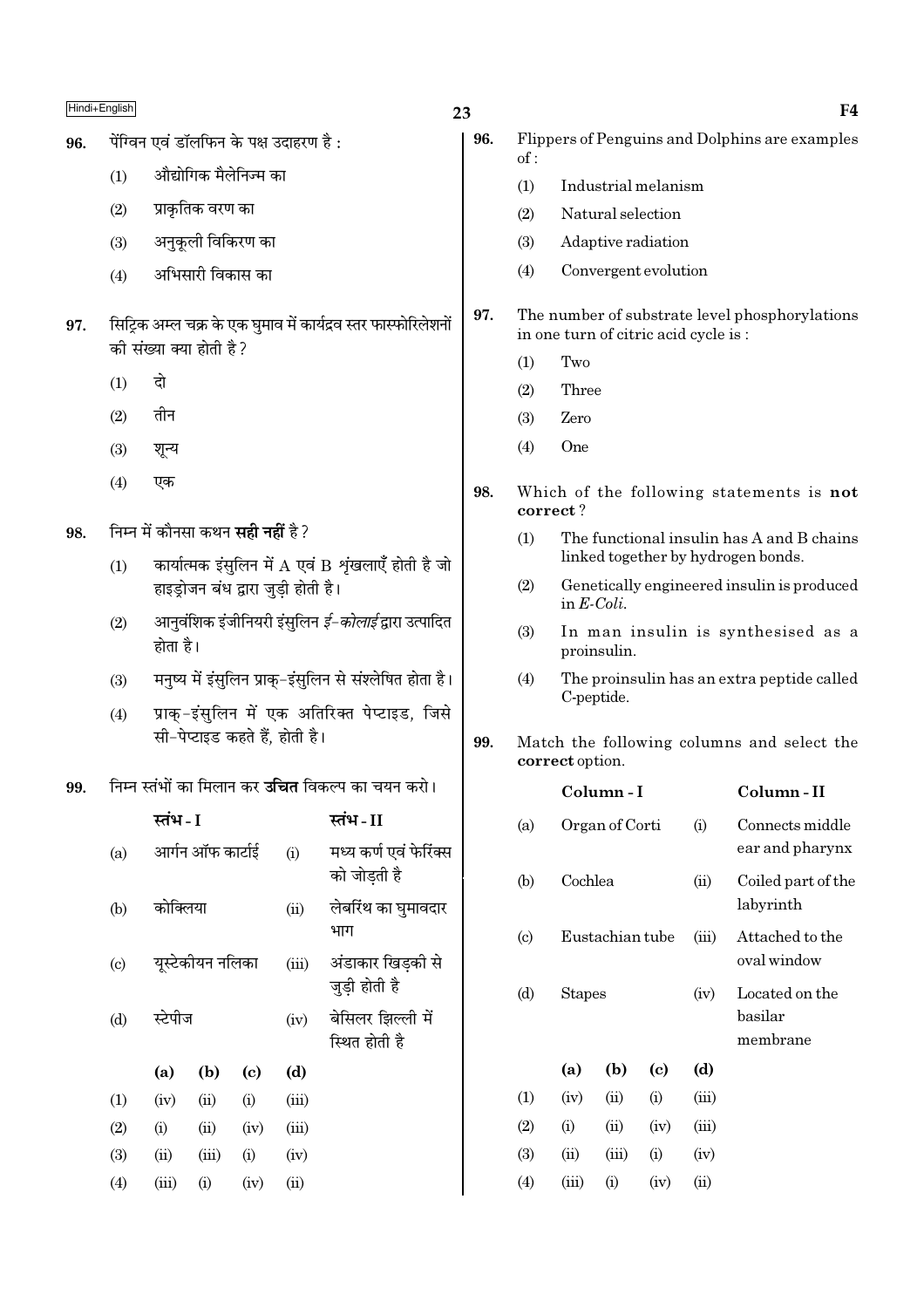F<sub>4</sub>

- 24
- कछ विभाजित हो रही कोशिकायें कोशिका चक्रण से बाहर **100.** निकल जाती हैं और कायिक निष्क्रियता अवस्था में प्रवेश कर जाती है। इसे शांत अवस्था (Go) कहा जाता है। यह प्रक्रिया किसके अन्त में होती है?
	- $(1)$ S प्रावस्था
	- $G_2$  प्रावस्था  $(2)$
	- $(3)$ M प्रावस्था
	- $(4)$ G, प्रावस्था
- वृद्धि की प्रक्रिया अधिकतम किस दौरान होती है ? 101.
	- $(1)$ जीर्णता
	- $(2)$ प्रसप्ति
	- लॉग प्रावस्था  $(3)$
	- $(4)$ पश्चता प्रावस्था
- 102. मानक ई.सी.जी. का क्यू.आर.एस. सम्मिश्र दर्शाता है:
	- निलयों का विध्रवण  $(1)$
	- निलयों का पनर्ध्रवण  $(2)$
	- आलिंदों का पुनर्ध्रुवण  $(3)$
	- आलिंदों का विध्रवण  $(4)$
- 103. Bt कपास की किस्म जो *बैसिलस थूरिंजिनिसिस* के विष जीन को समाविष्ट करके बनाई गयी है, प्रतिरोधी है:
	- पादप सूत्रकृमि से  $(1)$
	- कीट परभक्षी से  $(2)$
	- कीट पीडकों से  $(3)$
	- कवकीय रोगों से  $(4)$
- 104. निम्न में किस तकनीक की सहायता से ऐसी स्त्रियाँ जो गर्भधारण नहीं कर सकती, में भ्रुण को स्थानांतरित किया जाता है?
	- ICSI एवं ZIFT  $(1)$
	- GIFT एवं ICSI  $(2)$
	- ZIFT एवं IUT  $(3)$
	- GIFT एवं ZIFT  $(4)$
- फ्लोरीडियन मॉॅंड की संरचना किसके समान होती है ? 105.
	- मैनीटॉल और एल्जिन  $(1)$
	- लैमिनेरिन और सेललोज  $(2)$
	- मॉॅंड और सेलुलोज  $(3)$
	- एमाइलोपेक्टीन और ग्लाइकोजन  $(4)$
- 100. Some dividing cells exit the cell cycle and enter vegetative inactive stage. This is called quiescent stage  $(G_0)$ . This process occurs at the end of:
	- S<sub>phase</sub>  $(1)$
	- $(2)$  $G_2$  phase
	- M<sub>phase</sub>  $(3)$
	- $G_1$  phase  $(4)$
- 101. The process of growth is maximum during:
	- Senescence  $(1)$
	- $(2)$ Dormancy
	- $(3)$ Log phase
	- $(4)$ Lag phase
- 102. The QRS complex in a standard ECG represents:
	- Depolarisation of ventricles  $(1)$
	- $(2)$ Repolarisation of ventricles
	- $(3)$ Repolarisation of auricles
	- $(4)$ Depolarisation of auricles
- 103. Bt cotton variety that was developed by the introduction of toxin gene of Bacillus thuringiensis  $(Bt)$  is resistant to:
	- Plant nematodes  $(1)$
	- Insect predators  $(2)$
	- $(3)$ Insect pests
	- Fungal diseases  $(4)$
- 104. In which of the following techniques, the embryos are transferred to assist those females who cannot conceive?
	- **ICSI** and **ZIFT**  $(1)$
	- GIFT and ICSI  $(2)$
	- ZIFT and IUT  $(3)$
	- GIFT and ZIFT  $(4)$
- $105.$ Floridean starch has structure similar to:
	- $(1)$ Mannitol and algin
	- Laminarin and cellulose  $(2)$
	- $(3)$ Starch and cellulose
	- $(4)$ Amylopectin and glycogen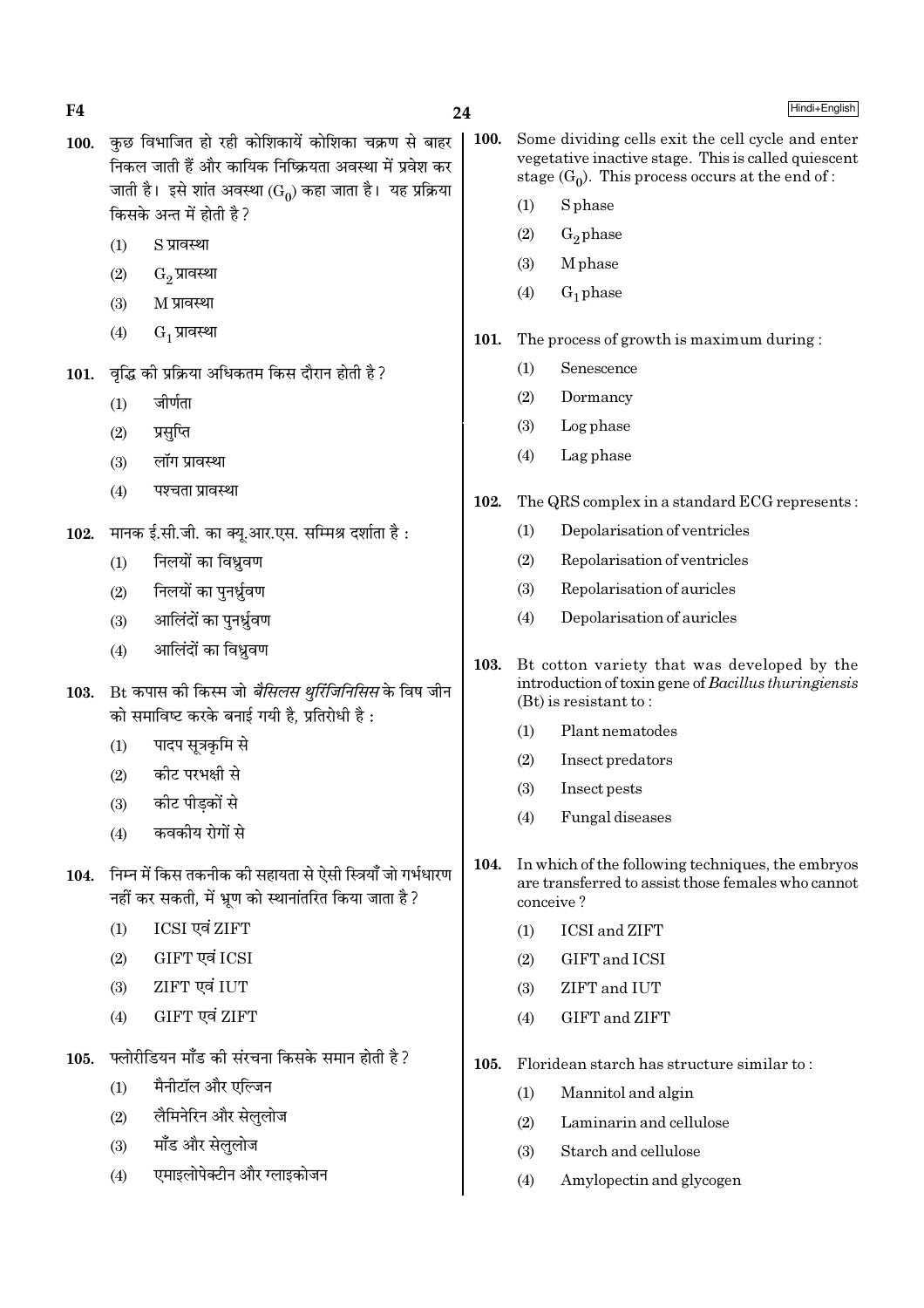108.

109.

- 106. उस वृद्धि नियंत्रक का नाम बताइये जिसे गन्ने की फसल पर छिडकने से उसके तने की लम्बाई में बढोत्तरी होती है. तथा गन्ने के फसल की पैदावार बढ़ती है।
	- एथिलीन  $(1)$
	- ऐब्सीसिक अम्ल  $(2)$
	- $(3)$ साइटोकाइनीन
	- जिबरेलीन  $(4)$

107. निम्न स्तंभों का मिलान कर सही विकल्प का चयन करो।

|                            | स्तभ - I                                                                                     |                                      |                            |                                                 |      | स्तभ - II                                               |  |  |  |  |  |
|----------------------------|----------------------------------------------------------------------------------------------|--------------------------------------|----------------------------|-------------------------------------------------|------|---------------------------------------------------------|--|--|--|--|--|
| (a)                        |                                                                                              | यूथ, बहुहारी पीडक                    |                            |                                                 | (i)  | एस्टेरियस                                               |  |  |  |  |  |
| (b)                        |                                                                                              |                                      |                            | व्यस्कों में अरीय सममिति एवं                    | (ii) | बिच्छ                                                   |  |  |  |  |  |
|                            |                                                                                              | लार्वा में द्विपार्श्व सममिति        |                            |                                                 |      |                                                         |  |  |  |  |  |
| $\left( \mathrm{c}\right)$ |                                                                                              | टीनोप्लाना<br>(iii)<br>पुस्त फुप्फुस |                            |                                                 |      |                                                         |  |  |  |  |  |
| (d)                        |                                                                                              | जीवसंदीप्ति                          |                            |                                                 | (iv) | लोकस्टा                                                 |  |  |  |  |  |
|                            | (a)                                                                                          | (b)                                  | $\left( \mathrm{e}\right)$ | (d)                                             |      |                                                         |  |  |  |  |  |
| (1)                        | (iii)                                                                                        | (ii)                                 | (i)                        | (iv)                                            |      |                                                         |  |  |  |  |  |
| (2)                        | (ii)                                                                                         | (i)                                  | (iii)                      | (iv)                                            |      |                                                         |  |  |  |  |  |
| (3)                        | (i)                                                                                          | (iii)                                | (ii)                       | (iv)                                            |      |                                                         |  |  |  |  |  |
| (4)                        | (iv)                                                                                         | (i)                                  | (ii)                       | (iii)                                           |      |                                                         |  |  |  |  |  |
|                            |                                                                                              |                                      |                            | संघ कॉर्डेटा के लिए कौन से कथन <b>सही</b> हैं ? |      |                                                         |  |  |  |  |  |
| (a)                        | यूरोकॉर्डेटा में पृष्ठरज्जु सिर से पूंछ तक फैली होती है<br>और यह जीवन के अंत तक बनी रहती है। |                                      |                            |                                                 |      |                                                         |  |  |  |  |  |
| (b)                        | होती है।                                                                                     |                                      |                            |                                                 |      | वर्टीब्रेटा में पृष्ठरज्जु केवल भ्रूणीय काल में उपस्थित |  |  |  |  |  |
| $\left( \mathrm{c}\right)$ |                                                                                              |                                      |                            |                                                 |      | केन्द्रीय तंत्रिका तंत्र पृष्ठीय एवं खोखला होता है।     |  |  |  |  |  |
| (d)                        |                                                                                              |                                      |                            | हेमीकॉर्डेटा, ट्यूनिकेटा एवं सेफैलोकॉर्डेटा।    |      | कॉर्डेटा को तीन उपसंघों में विभाजित किया है :           |  |  |  |  |  |
| (1)                        | $(a)$ एवं $(b)$                                                                              |                                      |                            |                                                 |      |                                                         |  |  |  |  |  |
| (2)                        | (b) एवं (c)                                                                                  |                                      |                            |                                                 |      |                                                         |  |  |  |  |  |
| (3)                        | (d) एवं (c)                                                                                  |                                      |                            |                                                 |      |                                                         |  |  |  |  |  |
| (4)                        | $(c)$ एवं $(a)$                                                                              |                                      |                            |                                                 |      |                                                         |  |  |  |  |  |
| होती है ?                  |                                                                                              |                                      |                            |                                                 |      | ट्रांसलेशन (अनुवादन/स्थानांतरण) की प्रथम अवस्था कौन सी  |  |  |  |  |  |
| (1)                        | $tRNA$ का ऐमीनोएसीलेशन                                                                       |                                      |                            |                                                 |      |                                                         |  |  |  |  |  |
| (2)                        |                                                                                              | एक एंटी-कोडॉन की पहचान               |                            |                                                 |      |                                                         |  |  |  |  |  |
| (3)                        |                                                                                              |                                      |                            | राइबोसोम से mRNA का बन्धन                       |      |                                                         |  |  |  |  |  |

डी.एन.ए. अणु की पहचान  $(4)$ 

- 106. Name the plant growth regulator which upon spraying on sugarcane crop, increases the length of stem, thus increasing the yield of sugarcane crop.
	- $(1)$ Ethylene
	- $(2)$ Abscisic acid
	- Cytokinin  $(3)$
	- Gibberellin  $(4)$
- 107. Match the following columns and select the correct option.

|                             |       | Column - I           |                                                                    |       | Column - II |                                                |  |  |
|-----------------------------|-------|----------------------|--------------------------------------------------------------------|-------|-------------|------------------------------------------------|--|--|
| (a)                         | pest  |                      | Gregarious, polyphagous (i)                                        |       |             | Asterias                                       |  |  |
| (b)                         |       |                      | Adult with radial<br>symmetry and larva<br>with bilateral symmetry | (ii)  | Scorpion    |                                                |  |  |
| $\left( \mathrm{c} \right)$ |       | Book lungs           |                                                                    | (iii) | Ctenoplana  |                                                |  |  |
| (d)                         |       | Bioluminescence      |                                                                    | (iv)  | Locusta     |                                                |  |  |
|                             | (a)   | (b)                  | (c)                                                                | (d)   |             |                                                |  |  |
| (1)                         | (iii) | (ii)                 | (i)                                                                | (iv)  |             |                                                |  |  |
| (2)                         | (ii)  | (i)                  | (iii)                                                              | (iv)  |             |                                                |  |  |
| (3)                         | (i)   | (iii)                | (ii)                                                               | (iv)  |             |                                                |  |  |
| (4)                         | (iv)  | (i)                  | (ii)                                                               | (iii) |             |                                                |  |  |
|                             |       | the phylum-Chordata? |                                                                    |       |             | Which of the following statements are true for |  |  |

- In Urochordata notochord extends from  $(a)$ head to tail and it is present throughout their life.
- $(b)$ In Vertebrata notochord is present during the embryonic period only.
- $(c)$ Central nervous system is dorsal and hollow.
- $(d)$ Chordata is divided into 3 subphyla : Hemichordata. Tunicata and Cephalochordata.
- $(1)$  $(a)$  and  $(b)$

108.

- $(2)$  $(b)$  and  $(c)$
- $(3)$  $(d)$  and  $(c)$
- $(c)$  and  $(a)$  $(4)$
- The first phase of translation is: 109.
	- $(1)$ Aminoacylation of tRNA
	- $(2)$ Recognition of an anti-codon
	- $(3)$ Binding of mRNA to ribosome
	- $(4)$ Recognition of DNA molecule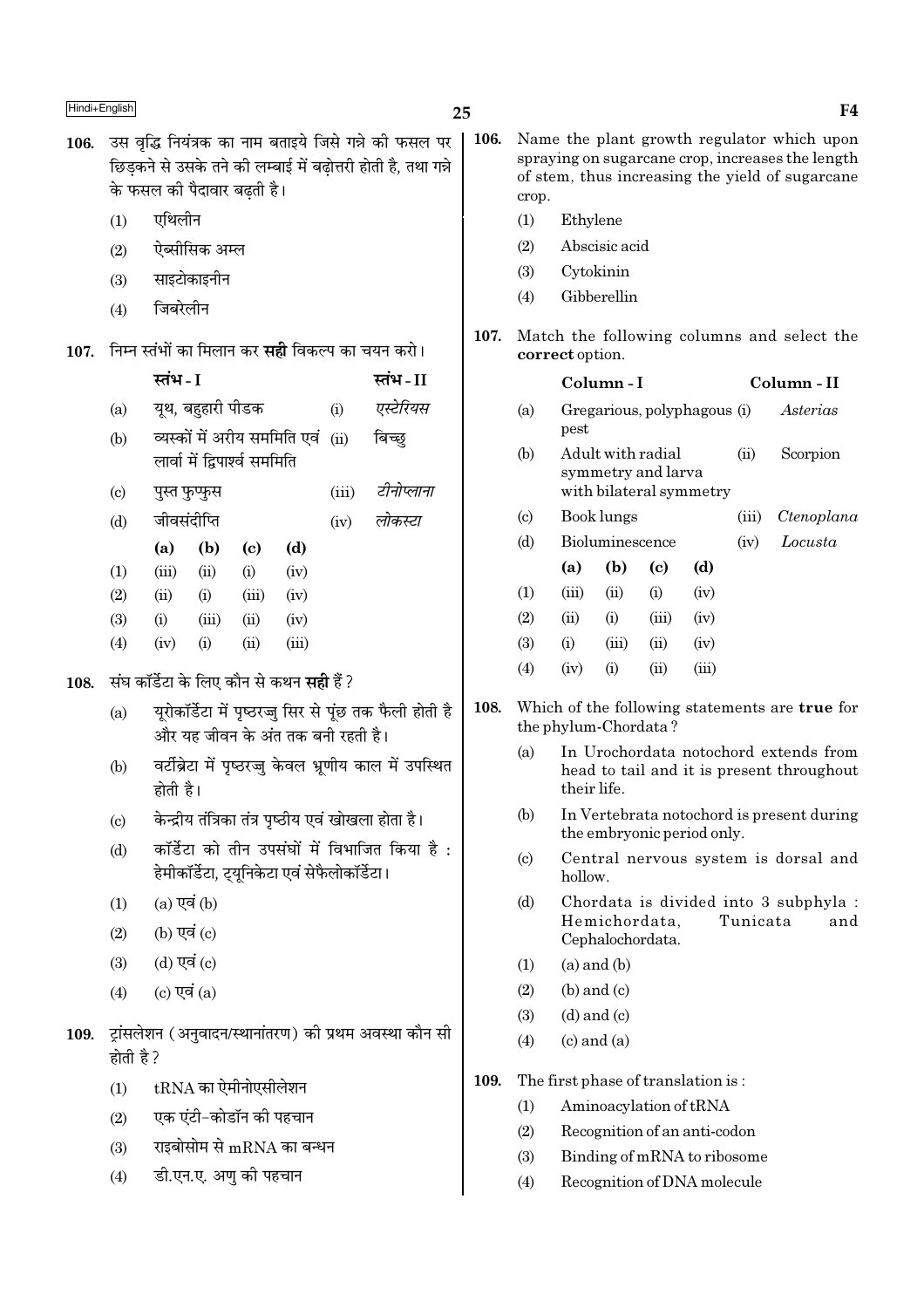| F4   |          | 26                                                                                             |             |     | Hindi+English                                                                                     |
|------|----------|------------------------------------------------------------------------------------------------|-------------|-----|---------------------------------------------------------------------------------------------------|
| 110. |          | निम्न में क्षारीय एमीनो अम्ल को पहचानिए।                                                       | <b>110.</b> |     | Identify the basic amino acid from the following.                                                 |
|      | (1)      | लाइसिन                                                                                         |             | (1) | Lysine                                                                                            |
|      | (2)      | वैलीन                                                                                          |             | (2) | Valine                                                                                            |
|      | (3)      | टायरोसीन                                                                                       |             | (3) | Tyrosine                                                                                          |
|      | (4)      | ग्लुटामिक अम्ल                                                                                 |             | (4) | Glutamic Acid                                                                                     |
| 111. |          | <i>प्लैज्मोडियम</i> की संक्रमक अवस्था जो मानव शरीर में प्रवेश<br>करती है, है :                 | 111.        |     | The infectious stage of <i>Plasmodium</i> that enters<br>the human body is:                       |
|      | (1)      | मादा युग्मकजनक                                                                                 |             | (1) | Female gametocytes                                                                                |
|      | (2)      | नर युग्मकजनक                                                                                   |             | (2) | Male gametocytes                                                                                  |
|      | (3)      | पोषाणु                                                                                         |             | (3) | Trophozoites                                                                                      |
|      | (4)      | जीवाणुज                                                                                        |             | (4) | Sporozoites                                                                                       |
| 112. | चयन करो। | अंतरावस्था को $G_1$ प्रावस्था (गैप 1) के बारे में <b>सही</b> कथन का                            | 112.        |     | Identify the <b>correct</b> statement with regard to<br>$G_1$ phase (Gap 1) of interphase.        |
|      | (1)      | कोशिका उपापचयी सक्रिय होती है, वृद्धि करती है                                                  |             | (1) | Cell is metabolically active, grows but does<br>not replicate its DNA.                            |
|      |          | लेकिन DNA की प्रतिकृति नहीं करती।                                                              |             | (2) | Nuclear Division takes place.                                                                     |
|      | (2)      | केन्द्रक विभाजन होता है।                                                                       |             | (3) | DNA synthesis or replication takes place.                                                         |
|      | (3)      | डी.एन.ए. संश्लेषण या प्रतिकृतिकरण होता है।                                                     |             | (4) | Reorganisation of all cell components takes                                                       |
|      | (4)      | सभी कोशिका अवयवों का पुनर्गठन होता है।                                                         |             |     | place.                                                                                            |
| 113. |          | प्रकाश अभिक्रिया में, इलेक्ट्रॉनों के स्थानांतरण को प्लास्टोक्विनोन<br>कहाँ से सुगम बनाता है ? | 113.        |     | In light reaction, plastoquinone facilitates the<br>transfer of electrons from:                   |
|      | (1)      | PS-I से NADP+                                                                                  |             | (1) | PS-I to NADP+                                                                                     |
|      | (2)      | PS-I से ATP सिन्थेज                                                                            |             | (2) | PS-I to ATP synthase                                                                              |
|      | (3)      | $PS-II$ से $\mathrm{Cytb}_6$ f सम्मिश्र                                                        |             | (3) | PS-II to $\mathrm{Cytb}_6$ f complex                                                              |
|      | (4)      | Cytbef सम्मिश्र से PS-I                                                                        |             | (4) | $\mathrm{Cytb}_{6}$ f complex to PS-I                                                             |
| 114. |          | प्रकाशश्वसन में $\rm RuBisCo$ एंजाइम की ऑक्सीजनीकरण क्रिया<br>से किसका निर्माण होता है ?       | 114.        |     | The oxygenation activity of RuBisCo enzyme in<br>photorespiration leads to the formation of:      |
|      | (1)      | $6$ -C यौगिक का 1 अणु                                                                          |             | (1) | 1 molecule of 6-C compound                                                                        |
|      | (2)      | $4$ -C यौगिक का 1 अणु और 2-C यौगिक का 1 अणु                                                    |             | (2) | 1 molecule of 4-C compound and 1 molecule<br>$of 2-C$ compound                                    |
|      | (3)      | $3$ -C यौगिक के 2 अणु                                                                          |             | (3) | 2 molecules of 3-C compound                                                                       |
|      | (4)      | 3-C यौगिक का 1 अणु                                                                             |             | (4) | 1 molecule of 3-C compound                                                                        |
| 115. |          | सुकेन्द्रकी कोशिकाओं में ग्लाइकोप्रोटीन और ग्लाइकोलिपिड के<br>निर्माण का मुख्य स्थल कौन सा है? | 115.        |     | Which is the important site of formation of<br>glycoproteins and glycolipids in eukaryotic cells? |
|      | (1)      | गाल्जी काय                                                                                     |             | (1) | Golgi bodies                                                                                      |
|      | (2)      | पालीसोम                                                                                        |             | (2) | Polysomes                                                                                         |
|      | (3)      | अंतर्द्रव्यी जालिका                                                                            |             | (3) | Endoplasmic reticulum                                                                             |
|      | (4)      | पेरोक्सीसोम                                                                                    |             | (4) | Peroxisomes                                                                                       |
|      |          |                                                                                                |             |     |                                                                                                   |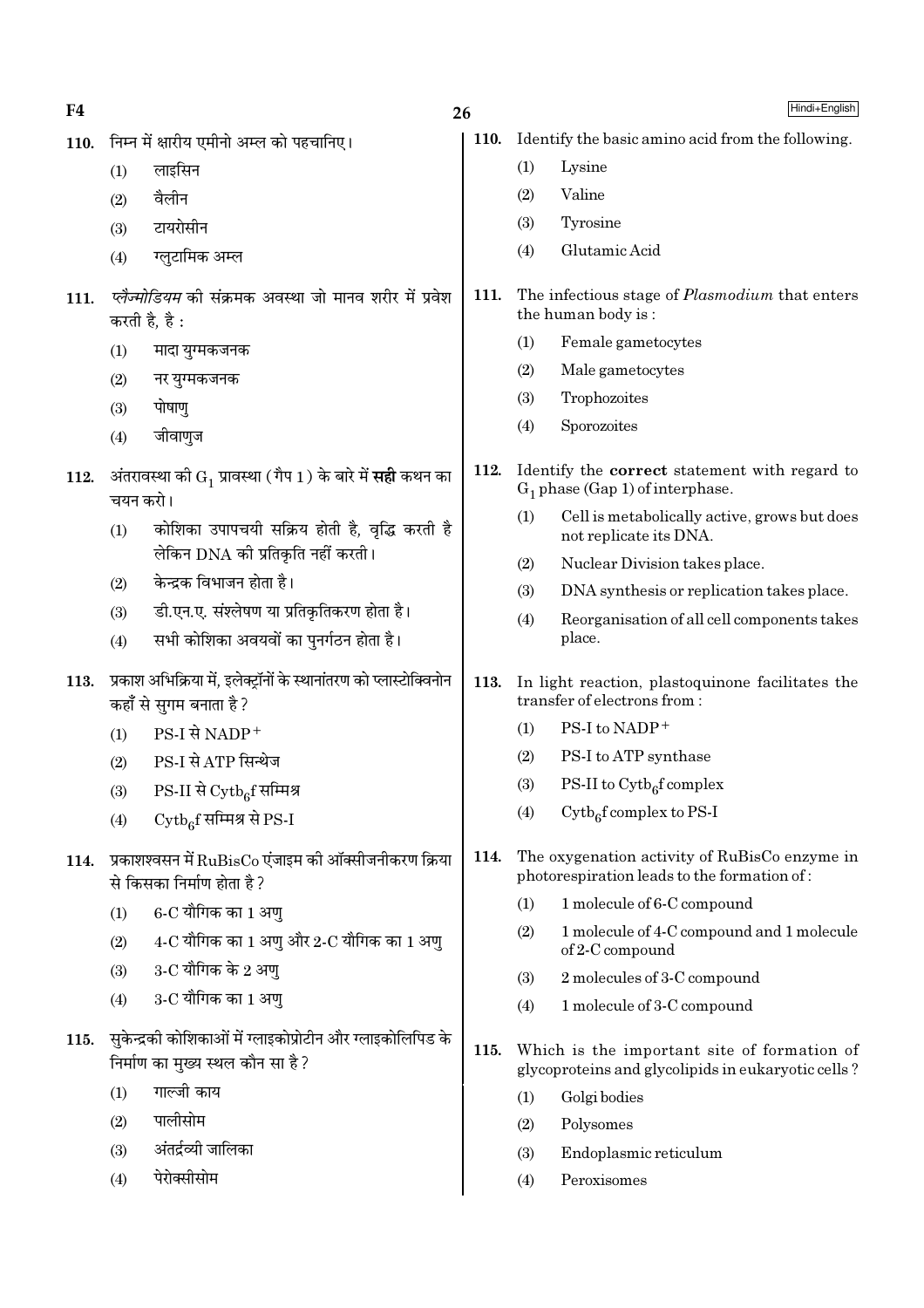116. निम्नलिखित को सुमेलित कीजिए:

- कवकों में कोशिका भित्ति  $\left( \mathrm{c}\right)$  $(iii)$ काइटिन पदार्थ
- द्वितीयक उपापचयज  $(d)$  $(iv)$ कोलैजन

निम्नलिखित में से **सही** विकल्प चुनिए :

|            | (a)   | (b)   | (c)   | (d)  |
|------------|-------|-------|-------|------|
| (1)        | (iii) | (iv)  | (i)   | (ii) |
| (2)        | (ii)  | (iii) | (i)   | (iv) |
| <b>(3)</b> | (ii)  | (iv)  | (iii) | (i)  |
| (4)        | (iii) | (i)   | (iv)  | (ii) |
|            |       |       |       |      |

- 117. उन पदार्थों को पहचानिए, जिनकी संरचनाओं में क्रमश: ग्लाइकोसाइडिक बंध और पेप्टाइड बंध पाये जाते हैं :
	- सेलुलोज, लेसिथिन  $(1)$
	- इनुलिन, इंसुलिन  $(2)$
	- काइटिन, कोलेस्टरॉल  $(3)$
	- ग्लिसरॉल, ट्रिप्सिन  $(4)$
- 118. वंशागति के गुणसूत्र सिद्धान्त का प्रायोगिक प्रमाणन किसने किया था?
	- बोवेरी  $(1)$
	- मॉर्गन  $(2)$
	- मेंडल  $(3)$
	- सटन  $(4)$
- 119. ईको आर I द्वारा पहचाने जाने वाला पैलिन्ड्रोमिक क्रम है:

 $5'$  - CTTAAG -  $3'$  $(1)$ 3' - GAATTC - 5' 5' - GGATCC - 3'  $(2)$ 

- $3'$  CCTAGG  $5'$
- 5' GAATTC 3'  $(3)$
- $3'$  CTTAAG  $5'$
- 5' GGAACC 3'  $(4)$
- $3'$  CCTTGG  $5'$
- 120. अनुलेखन के समय डी.एन.ए. की कुंडली को खोलने में कौनसा एंजाइम मदद करता है ?
	- डी.एन.ए. पॉलीमरेज़  $(1)$
	- आर.एन.ए. पॉलिमरेज़  $(2)$
	- डी.एन.ए. लाइगेज़  $(3)$
	- डी.एन.ए. हैलीकेज़  $(4)$

| 116. |     | Match the following:                                                                                  |                      |                            |                                    |                                                      |                                              |  |  |  |
|------|-----|-------------------------------------------------------------------------------------------------------|----------------------|----------------------------|------------------------------------|------------------------------------------------------|----------------------------------------------|--|--|--|
|      | (a) |                                                                                                       |                      | Inhibitor of catalytic     | (i)                                | Ricin                                                |                                              |  |  |  |
|      |     | activity                                                                                              |                      |                            |                                    |                                                      |                                              |  |  |  |
|      | (b) |                                                                                                       |                      | Possess peptide bonds      |                                    | (ii)                                                 | Malonate                                     |  |  |  |
|      | (c) | fungi                                                                                                 |                      | Cell wall material in      |                                    | (iii)                                                | Chitin                                       |  |  |  |
|      | (d) |                                                                                                       |                      | Secondary metabolite       | (iv)                               | Collagen                                             |                                              |  |  |  |
|      |     |                                                                                                       |                      |                            |                                    | Choose the <b>correct</b> option from the following: |                                              |  |  |  |
|      |     | (a)                                                                                                   | (b)                  | $\left( \mathrm{e}\right)$ |                                    |                                                      |                                              |  |  |  |
|      | (1) | (iii)                                                                                                 | (iv)                 | (i)                        | (ii)                               |                                                      |                                              |  |  |  |
|      | (2) | (ii)                                                                                                  | (iii)                | (i)                        | (iv)                               |                                                      |                                              |  |  |  |
|      | (3) | (ii)                                                                                                  | (iv)                 | (iii)                      | (i)                                |                                                      |                                              |  |  |  |
|      | (4) | (iii)                                                                                                 | (i)                  | (iv)                       | (ii)                               |                                                      |                                              |  |  |  |
| 117. |     | Identify the substances having glycosidic bond and<br>peptide bond, respectively in their structure : |                      |                            |                                    |                                                      |                                              |  |  |  |
|      | (1) | Cellulose, lecithin                                                                                   |                      |                            |                                    |                                                      |                                              |  |  |  |
|      | (2) |                                                                                                       | Inulin, insulin      |                            |                                    |                                                      |                                              |  |  |  |
|      | (3) |                                                                                                       |                      | Chitin, cholesterol        |                                    |                                                      |                                              |  |  |  |
|      | (4) | Glycerol, trypsin                                                                                     |                      |                            |                                    |                                                      |                                              |  |  |  |
| 118. |     |                                                                                                       |                      |                            | theory of inheritance was done by: |                                                      | Experimental verification of the chromosomal |  |  |  |
|      | (1) | Boveri                                                                                                |                      |                            |                                    |                                                      |                                              |  |  |  |
|      | (2) | Morgan                                                                                                |                      |                            |                                    |                                                      |                                              |  |  |  |
|      | (3) | Mendel                                                                                                |                      |                            |                                    |                                                      |                                              |  |  |  |
|      | (4) | Sutton                                                                                                |                      |                            |                                    |                                                      |                                              |  |  |  |
| 119. |     | recognized by EcoRI is:                                                                               |                      |                            |                                    |                                                      | The specific palindromic sequence which is   |  |  |  |
|      | (1) |                                                                                                       | $5'$ - $CTTAAG - 3'$ |                            |                                    |                                                      |                                              |  |  |  |
|      |     |                                                                                                       | $3'$ - GAATTC - $5'$ |                            |                                    |                                                      |                                              |  |  |  |
|      | (2) |                                                                                                       | 5' - GGATCC - 3'     |                            |                                    |                                                      |                                              |  |  |  |
|      |     |                                                                                                       | 3' - CCTAGG - 5'     |                            |                                    |                                                      |                                              |  |  |  |
|      | (3) |                                                                                                       | 5' - GAATTC - 3'     |                            |                                    |                                                      |                                              |  |  |  |
|      |     | 3' - CTTAAG - 5'                                                                                      |                      |                            |                                    |                                                      |                                              |  |  |  |
|      | (4) | 5' - GGAACC - 3'<br>3' - CCTTGG - 5'                                                                  |                      |                            |                                    |                                                      |                                              |  |  |  |
|      |     |                                                                                                       |                      |                            |                                    |                                                      |                                              |  |  |  |
| 120. |     | Name the enzyme that facilitates opening of DNA<br>helix during transcription.                        |                      |                            |                                    |                                                      |                                              |  |  |  |
|      | (1) |                                                                                                       | DNA polymerase       |                            |                                    |                                                      |                                              |  |  |  |

- $(2)$ RNA polymerase
- $(3)$ DNA ligase
- $(4)$ DNA helicase

 $F<sub>4</sub>$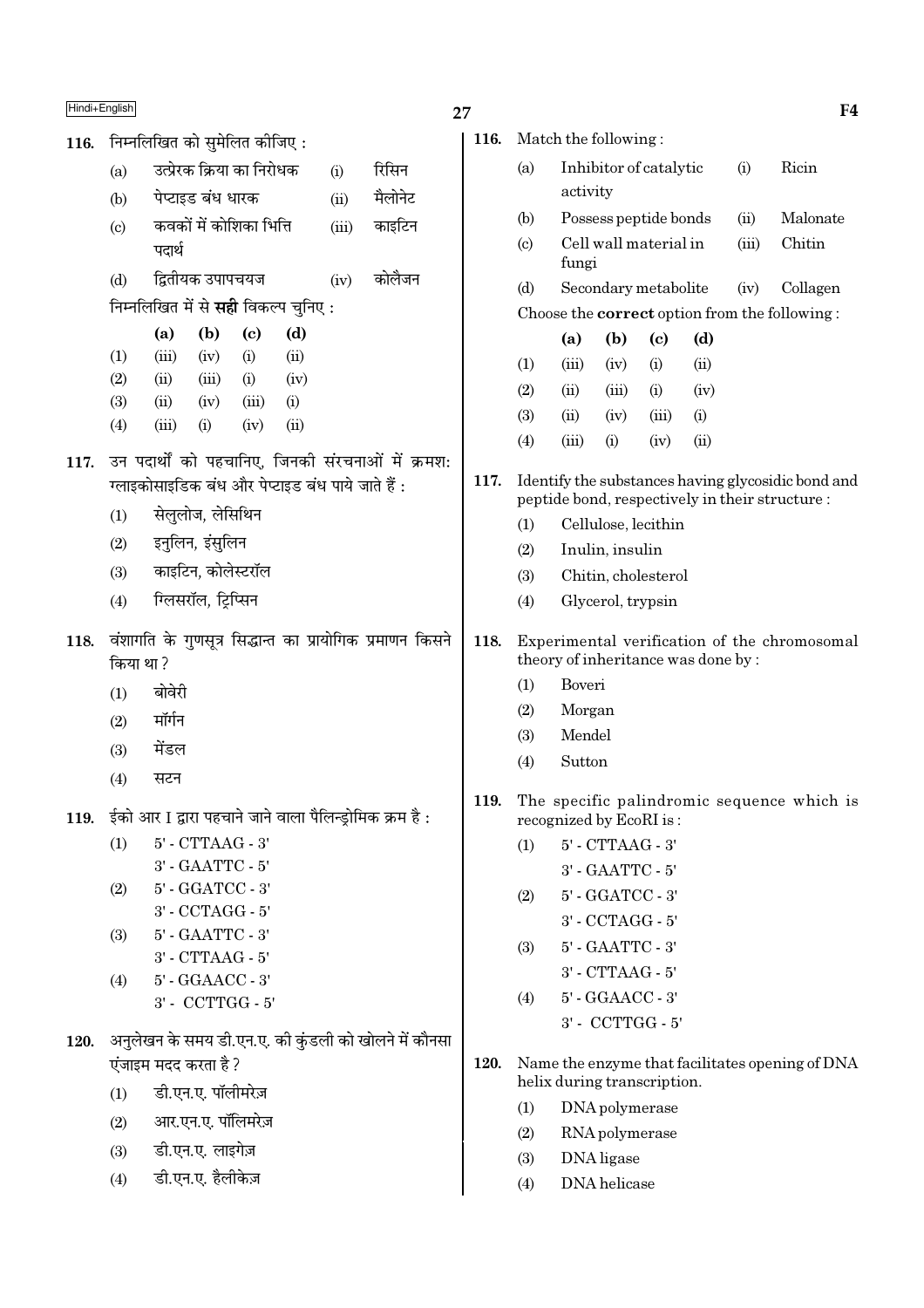$F<sub>4</sub>$ 

| 121. |     | <b>सही</b> मिलान का चयन करो। |                    |                                                    |       |                                                                                   |
|------|-----|------------------------------|--------------------|----------------------------------------------------|-------|-----------------------------------------------------------------------------------|
|      | (1) |                              |                    | दात्र कोशिका अरक्तता                               |       | अलिंग क्रोमोसोम<br>अप्रभावी लक्षण,<br>क्रोमोसोम-11                                |
|      | (2) | थैलेसीमिया                   |                    |                                                    |       | $X$ संलग्न                                                                        |
|      | (3) | हीमोफीलिया                   |                    |                                                    |       | $Y$ संलग्न                                                                        |
|      | (4) |                              | फ़ेनिलकीटोन्यूरिया |                                                    |       | अलिंग क्रोमोसोम<br>प्रभावी लक्षण                                                  |
| 122. |     |                              |                    | मिश्रण कर ऐमिनो अम्ल उत्पन्न किये ?                |       | एस.एल. मिलर ने अपने प्रयोग में एक बंद फ्लास्क में किसका                           |
|      | (1) |                              |                    |                                                    |       | 600°C पर CH <sub>4</sub> , H <sub>2</sub> , NH <sub>3</sub> और जल वाष्प           |
|      | (2) |                              |                    |                                                    |       | 600°C पर CH <sub>3</sub> , H <sub>2</sub> , NH <sub>3</sub> और जल वाष्प           |
|      | (3) |                              |                    |                                                    |       | $800^{\circ}$ C पर CH <sub>4</sub> , H <sub>2</sub> , NH <sub>3</sub> और जल वाष्प |
|      | (4) |                              |                    |                                                    |       | $800^{\circ}$ C पर CH <sub>3</sub> , H <sub>2</sub> , NH <sub>4</sub> और जल वाष्प |
| 123. |     |                              |                    |                                                    |       | निम्न स्तंभों का मिलान कर <b>सही</b> विकल्प का चयन करो।                           |
|      |     | स्तंभ - I                    |                    |                                                    |       | स्तंभ-II                                                                          |
|      | (a) | पीयूष ग्रंथि                 |                    |                                                    | (i)   | ग्रेवस रोग                                                                        |
|      | (b) |                              | थायरॉइड ग्रंथि     |                                                    | (ii)  | डायाबिटीज मेलिटस                                                                  |
|      | (c) |                              | अधिवृक्क ग्रंथि    |                                                    | (iii) | डायाबिटीज<br>इन्सीपिडस                                                            |
|      | (d) | अग्न्याशय                    |                    |                                                    | (iv)  | एडीसन रोग                                                                         |
|      |     | (a)                          | (b)                | (c)                                                | (d)   |                                                                                   |
|      | (1) | (iii)                        | (i)                | (iv)                                               | (ii)  |                                                                                   |
|      | (2) | (ii)                         | (i)                | (iv)                                               | (iii) |                                                                                   |
|      |     |                              |                    | (3) (iv) (iii) (i) (ii)                            |       |                                                                                   |
|      |     |                              |                    | $(4)$ $(iii)$ $(ii)$ $(i)$ $(iv)$                  |       |                                                                                   |
|      |     |                              |                    |                                                    |       | 124.    सूक्ष्मांकुरों के ब्रुश बार्डर वाली घनाकार उपकला पायी जाती है :           |
|      | (1) |                              |                    |                                                    |       | वृक्काणु को समीपस्थ संवलित नलिका में                                              |
|      |     | (2) यूस्टेकीयन नलिका में     |                    |                                                    |       |                                                                                   |
|      |     | (3) आंत्र के आस्तर में       |                    |                                                    |       |                                                                                   |
|      |     |                              |                    | $(4)$ लार ग्रंथि की वाहिका में                     |       |                                                                                   |
|      |     |                              |                    | 125.    स्ट्रोबिलाई या शंकु किसमें पाये जाते हैं ? |       |                                                                                   |
|      | (1) | मार्केशिया                   |                    |                                                    |       |                                                                                   |
|      |     | (2) इक्वीसीटम                |                    |                                                    |       |                                                                                   |
|      |     | (3) साल्विनिया               |                    |                                                    |       |                                                                                   |
|      |     | (4) टेरिस                    |                    |                                                    |       |                                                                                   |
|      |     |                              |                    |                                                    |       |                                                                                   |

28

121.

 $(1)$ 

### Select the correct match. Sickle cell anaemia -Autosomal recessive trait. chromosome-11 Thalassemia X linked

- $(2)$ Y linked  $(3)$ Haemophilia  $\overline{a}$
- $(4)$ Phenylketonuria Autosomal  $\overline{a}$ dominant trait
- 122. From his experiments, S.L. Miller produced amino acids by mixing the following in a closed flask:
	- $(1)$  $CH_4$ ,  $H_2$ , NH<sub>3</sub> and water vapor at 600°C
	- $(2)$  $CH_3, H_2, NH_3$  and water vapor at  $600^{\circ}$ C
	- $CH_4$ ,  $H_2$ , NH<sub>3</sub> and water vapor at 800°C  $(3)$
	- $CH_3$ ,  $H_2$ , NH<sub>4</sub> and water vapor at 800°C  $(4)$
- Match the following columns and select the 123. correct option.

|                             |          | Column-I        |      | Column - II |                    |
|-----------------------------|----------|-----------------|------|-------------|--------------------|
| (a)                         |          | Pituitary gland |      | (i)         | Grave's disease    |
| (b)                         |          | Thyroid gland   |      | (ii)        | Diabetes mellitus  |
| $\left( \mathrm{c} \right)$ |          | Adrenal gland   |      | (iii)       | Diabetes insipidus |
| (d)                         | Pancreas |                 |      | (iv)        | Addison's disease  |
|                             | (a)      | (b)             | (c)  | (d)         |                    |
| (1)                         | (iii)    | (i)             | (iv) | (ii)        |                    |
| (2)                         | (ii)     | (i)             | (iv) | (iii)       |                    |
| (3)                         | (iv)     | (iii)           | (i)  | (ii)        |                    |
| (4)                         | (iii)    | (ii)            | (i)  | (iv)        |                    |
|                             |          |                 |      |             |                    |

- 124. Cuboidal epithelium with brush border of microvilli is found in:
	- $(1)$ proximal convoluted tubule of nephron
	- $(2)$ eustachian tube

- $(3)$ lining of intestine
- $(4)$ ducts of salivary glands
- 125. Strobili or cones are found in:
	- $(1)$ Marchantia
	- $(2)$ Equisetum
	- $(3)$ Salvinia
	- $(4)$ Pteris

Hindi+English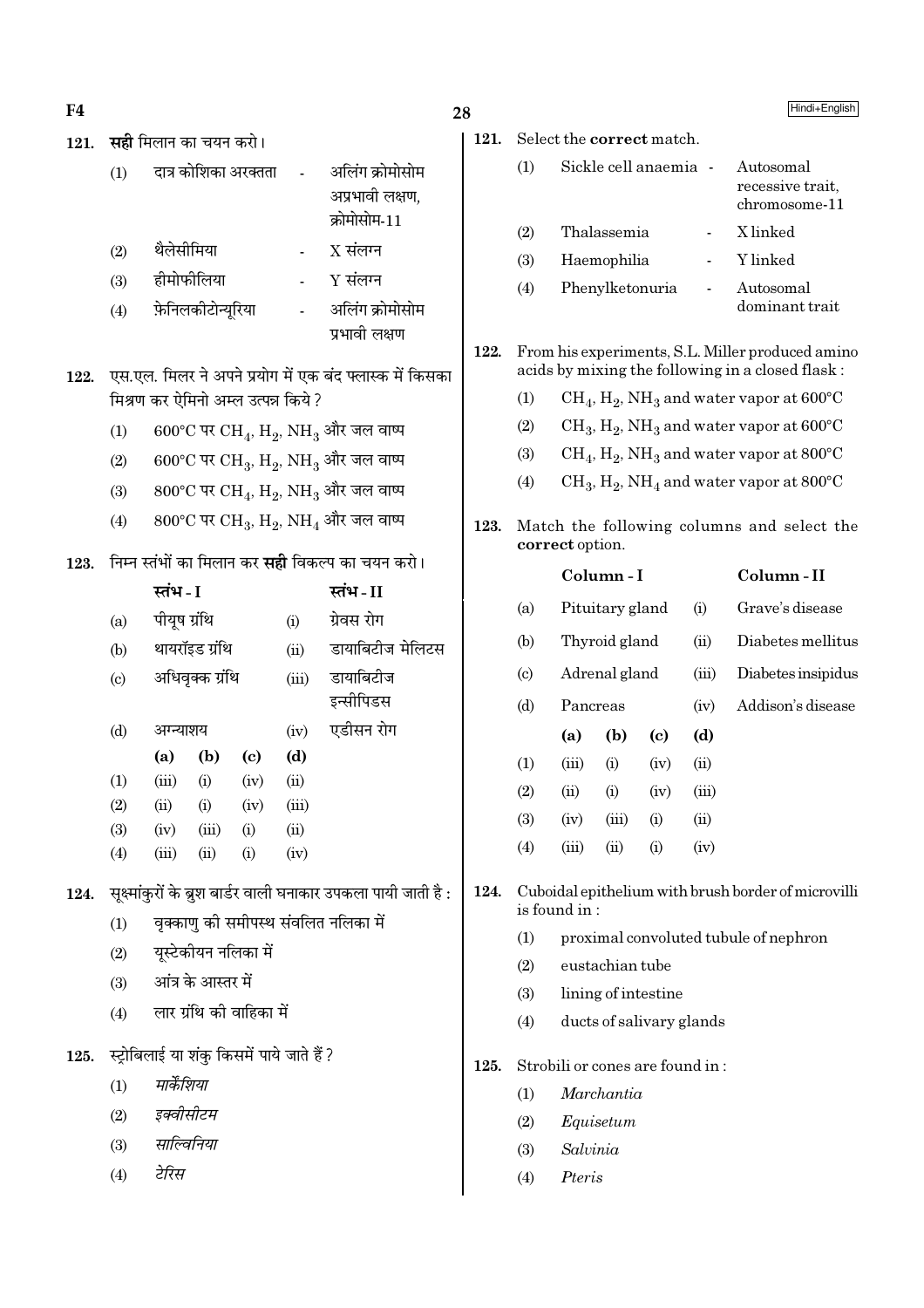| Hindi+English |                                                                                           |                                               |                                                 |              |                                   |                                                                                                        | 29   |                           |                      |                |                             |                                                                                            | F4                                                 |
|---------------|-------------------------------------------------------------------------------------------|-----------------------------------------------|-------------------------------------------------|--------------|-----------------------------------|--------------------------------------------------------------------------------------------------------|------|---------------------------|----------------------|----------------|-----------------------------|--------------------------------------------------------------------------------------------|----------------------------------------------------|
| 126.          |                                                                                           |                                               |                                                 |              |                                   | अंटार्कुटिक क्षेत्र में हिम–अंधता किस कारण होती है ?                                                   | 126. |                           |                      |                |                             |                                                                                            | Snow-blindness in Antarctic region is due to:      |
|               | (1)                                                                                       |                                               | हिम से प्रकाश का उच्च परावर्तन                  |              |                                   |                                                                                                        |      |                           |                      |                |                             |                                                                                            | High reflection of light from snow                 |
|               | (2)                                                                                       |                                               | अवरक्त किरणों द्वारा रेटीना में क्षति           |              |                                   |                                                                                                        |      |                           |                      |                |                             |                                                                                            | Damage to retina caused by infra-red rays          |
|               | (3)                                                                                       |                                               |                                                 |              |                                   | निम्न ताप द्वारा आँख में द्रव के जमने के कारण                                                          |      | (3)                       |                      | temperature    |                             |                                                                                            | Freezing of fluids in the eye by low               |
|               | (4)                                                                                       | शोथ                                           |                                                 |              |                                   | UV-B विकिरण की उच्च मात्रा के कारण कॉर्निया का                                                         |      | (4)                       |                      | UV-B radiation |                             |                                                                                            | Inflammation of cornea due to high dose of         |
| 127.          | निम्न रोगों को उनके पैदा करने वाले जीवों के साथ मिलान कर<br><b>सही</b> विकल्प का चयन करो। |                                               |                                                 |              |                                   | 127.                                                                                                   |      |                           |                      |                |                             | Match the following diseases with the causative<br>organism and select the correct option. |                                                    |
|               |                                                                                           | स्तंभ - I                                     |                                                 |              |                                   | स्तंभ - II                                                                                             |      |                           |                      | Column-I       |                             |                                                                                            | Column-II                                          |
|               | (a)                                                                                       | टाइफॉइड                                       |                                                 |              | (i)                               | वुचेरेरिया                                                                                             |      | (a)                       | Typhoid              |                |                             | (i)                                                                                        | Wuchereria                                         |
|               | (b)                                                                                       | न्यूमोनिया                                    |                                                 |              | (ii)                              | प्लैज्मोडियम                                                                                           |      | (b)                       |                      | Pneumonia      |                             | (ii)                                                                                       | Plasmodium                                         |
|               | $\left( \text{c} \right)$                                                                 |                                               | फाइलेरिएसिस                                     |              | (iii)                             | साल्मोनेला                                                                                             |      | $\left( \text{c} \right)$ | Filariasis           |                |                             | (iii)                                                                                      | Salmonella                                         |
|               | (d)                                                                                       | मलेरिया                                       |                                                 |              | (iv)                              | हीमोफिलस                                                                                               |      | (d)                       | Malaria              |                |                             | (iv)                                                                                       | Haemophilus                                        |
|               |                                                                                           | (a)                                           | (b)                                             | (c)          | (d)                               |                                                                                                        |      |                           | (a)                  | (b)            | $\left( \mathbf{c} \right)$ | (d)                                                                                        |                                                    |
|               | (1)                                                                                       | (ii)                                          | (i)                                             | (iii)        | (iv)                              |                                                                                                        |      | (1)                       | (ii)                 | (i)            | (iii)                       | (iv)                                                                                       |                                                    |
|               | (2)<br>(3)                                                                                | (iv)<br>(i)                                   | (i)<br>(iii)                                    | (ii)<br>(ii) | (iii)<br>(iv)                     |                                                                                                        |      | (2)                       | (iv)                 | (i)            | (ii)                        | (iii)                                                                                      |                                                    |
|               | (4)                                                                                       | (iii)                                         | (iv)                                            | (i)          | (ii)                              |                                                                                                        |      | (3)                       | (i)                  | (iii)          | (ii)                        | (iv)                                                                                       |                                                    |
|               |                                                                                           |                                               |                                                 |              |                                   |                                                                                                        |      | (4)                       | (iii)                | (iv)           | (i)                         | (ii)                                                                                       |                                                    |
| 128.          |                                                                                           | निम्नलिखित में से <b>सही</b> युग्म को चुनिए : |                                                 |              |                                   |                                                                                                        |      |                           |                      |                |                             |                                                                                            |                                                    |
|               | (1)                                                                                       | न्यूक्लियेज                                   |                                                 |              |                                   | डी.एन.ए. के दो                                                                                         | 128. |                           |                      |                |                             |                                                                                            | Choose the <b>correct</b> pair from the following: |
|               |                                                                                           |                                               |                                                 |              |                                   | रज्जुकों को पृथक<br>करता है                                                                            |      |                           | (1)<br>Nucleases     |                |                             | Separate the two strands<br>of DNA                                                         |                                                    |
|               | (2)                                                                                       |                                               | एक्सोन्यूक्लियेज                                |              |                                   | डी.एन.ए. में विशिष्ट                                                                                   |      | (2)                       |                      | Exonucleases - |                             | Make cuts at specific                                                                      |                                                    |
|               |                                                                                           |                                               |                                                 |              |                                   | स्थानों पर काट<br>लगाता है                                                                             |      |                           |                      |                |                             |                                                                                            | positions within DNA                               |
|               | (3)                                                                                       | लाइगेज                                        |                                                 |              |                                   | दो डी.एन.ए. के                                                                                         |      | (3)                       | Ligases              |                |                             | molecules                                                                                  | Join the two DNA                                   |
|               |                                                                                           |                                               |                                                 |              |                                   | अणुओं को जोड़ता है                                                                                     |      |                           |                      |                |                             |                                                                                            |                                                    |
|               | (4)                                                                                       | पॉलिमरेज                                      |                                                 |              |                                   | डी.एन.ए. को खण्डों<br>में तोड़ता है                                                                    |      | (4)                       |                      | Polymerases -  |                             |                                                                                            | Break the DNA into<br>fragments                    |
| 129.          |                                                                                           |                                               |                                                 |              |                                   | अंतर्विष्ट कायों के विषय में निम्नलिखित में से कौन सा कथन                                              | 129. |                           | bodies is incorrect? |                |                             |                                                                                            | Which of the following statements about inclusion  |
|               | गलत है ?                                                                                  |                                               |                                                 |              |                                   |                                                                                                        |      | (1)                       |                      |                |                             | They lie free in the cytoplasm.                                                            |                                                    |
|               | (1)<br>(2)                                                                                |                                               |                                                 |              |                                   | ये कोशिकाद्रव्य में स्वतंत्र रूप में होते हैं।<br>ये कोशिकाद्रव्य में निचित पदार्थ को व्यक्त करते हैं। |      | (2)                       |                      | cytoplasm.     |                             |                                                                                            | These represent reserve material in                |
|               |                                                                                           |                                               |                                                 |              | ये किसी झिल्ली से घिरे नहीं होते। |                                                                                                        |      | (3)                       |                      |                |                             |                                                                                            | They are not bound by any membrane.                |
|               | (3)                                                                                       |                                               |                                                 |              |                                   |                                                                                                        |      | (4)                       |                      |                |                             |                                                                                            | These are involved in ingestion of food            |
|               | (4)                                                                                       |                                               | ये खाद्य कणों के अंतर्ग्रहण में शामिल होते हैं। |              |                                   |                                                                                                        |      |                           | particles.           |                |                             |                                                                                            |                                                    |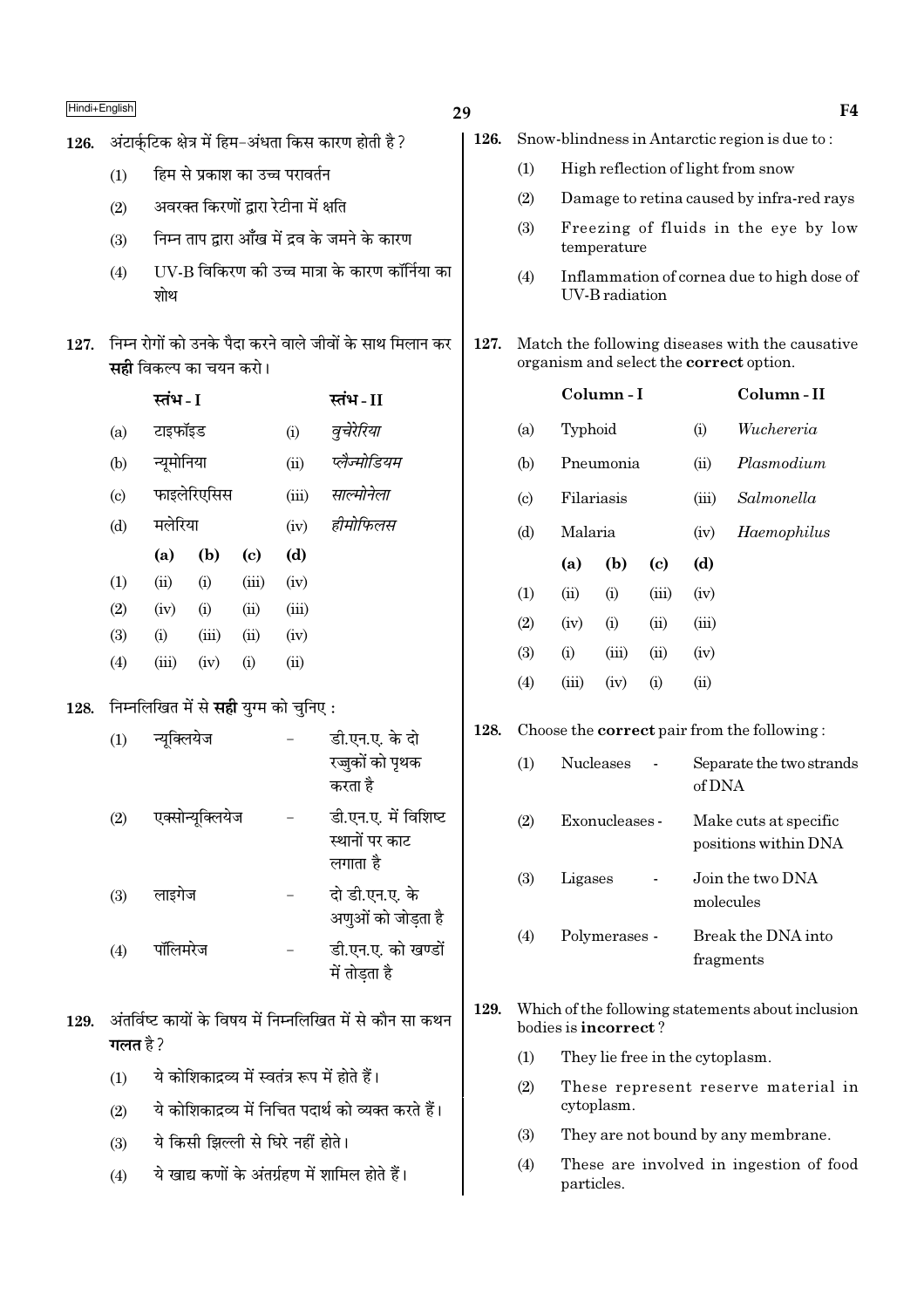| F4   |            |                                    |                                  |                             |                                            |                                                            | 30          |                                                    |                                                             |                              |                            |                          | Hindi+English                                     |  |
|------|------------|------------------------------------|----------------------------------|-----------------------------|--------------------------------------------|------------------------------------------------------------|-------------|----------------------------------------------------|-------------------------------------------------------------|------------------------------|----------------------------|--------------------------|---------------------------------------------------|--|
| 130. |            |                                    |                                  |                             |                                            | अंत:श्वसन के दौरान होने वाली <b>सही</b> घटनाओं का चयन करो। | <b>130.</b> |                                                    | Select the correct events that occur during<br>inspiration. |                              |                            |                          |                                                   |  |
|      | (a)        | डायाफ्राम का संकुचन                |                                  |                             |                                            |                                                            |             | (a)                                                |                                                             |                              |                            | Contraction of diaphragm |                                                   |  |
|      | (b)        | बाह्य अंतरपर्शुक पेशियों का संकुचन |                                  |                             |                                            |                                                            |             | (b)                                                | Contraction of external inter-costal muscles                |                              |                            |                          |                                                   |  |
|      | (c)        |                                    | फुप्फुस का आयतन कम होना          |                             |                                            |                                                            |             |                                                    |                                                             | Pulmonary volume decreases   |                            |                          |                                                   |  |
|      | (d)        |                                    | अंतरा फुप्फुसी दाब का बढ़ना      |                             |                                            |                                                            |             | (c)                                                |                                                             |                              |                            |                          |                                                   |  |
|      | (1)        |                                    | $(a)$ , $(b)$ एवं $(d)$          |                             |                                            |                                                            |             | (d)                                                |                                                             |                              |                            |                          | Intra pulmonary pressure increases                |  |
|      | (2)        | केवल (d)                           |                                  |                             |                                            |                                                            |             | (1)                                                |                                                             | $(a)$ , $(b)$ and $(d)$      |                            |                          |                                                   |  |
|      | (3)        |                                    | $(a)$ एवं $(b)$                  |                             |                                            |                                                            |             | (2)                                                | only (d)                                                    |                              |                            |                          |                                                   |  |
|      | (4)        |                                    | (c) एवं $(d)$                    |                             |                                            | (3)<br>(4)                                                 |             | $(a)$ and $(b)$<br>$(c)$ and $(d)$                 |                                                             |                              |                            |                          |                                                   |  |
| 131. |            | अर-पुष्पक में क्या होता है?        |                                  |                             |                                            |                                                            |             |                                                    |                                                             | Ray florets have:            |                            |                          |                                                   |  |
|      | (1)        |                                    | जायांगाधर अंडाशय                 |                             |                                            |                                                            |             | (1)                                                |                                                             | Hypogynous ovary             |                            |                          |                                                   |  |
|      | (2)        |                                    | अर्द्ध अधोवर्ती अंडाशय           |                             |                                            |                                                            |             | (2)                                                |                                                             | Half inferior ovary          |                            |                          |                                                   |  |
|      | (3)        |                                    | अधोवर्ती अंडाशय                  |                             |                                            |                                                            |             | (3)                                                |                                                             | Inferior ovary               |                            |                          |                                                   |  |
|      | (4)        |                                    | ऊर्ध्ववर्ती अंडाशय               |                             |                                            |                                                            |             | (4)                                                |                                                             | Superior ovary               |                            |                          |                                                   |  |
| 132. |            |                                    |                                  |                             |                                            | जीव को उनके जैवप्रौद्योगिकी में उपयोग के लिए सुमेलित       | 132.        |                                                    |                                                             |                              |                            |                          | Match the organism with its use in biotechnology. |  |
|      | कोजिए।     |                                    |                                  |                             |                                            |                                                            |             | (a)                                                | Bacillus                                                    |                              |                            | (i)                      | Cloning vector                                    |  |
|      | (a)        |                                    | बैसिलस थुरिंजिनिसिस (i)          |                             |                                            | क्लोनिक वेक्टर                                             |             |                                                    |                                                             | thuringiensis                |                            |                          |                                                   |  |
|      | (b)        |                                    | थर्मस एक्वेटिकस                  |                             | (ii)                                       | प्रथम rDNA अणु का<br>निर्माण                               |             | (b)                                                | <b>Thermus</b>                                              | aquaticus                    |                            | (ii)                     | Construction of<br>first rDNA<br>molecule         |  |
|      | (c)        |                                    | एग्रोबैक्टीरियम<br>ट्युमिफेसिएंस |                             | (iii)                                      | डी.एन.ए. पॉलिमरेज                                          |             | (c)                                                |                                                             | Agrobacterium<br>tumefaciens |                            | (iii)                    | DNA polymerase                                    |  |
|      | (d)        |                                    | साल्मोनेला<br>टाइफीम्युरियम      |                             | (iv)                                       | $Cry$ प्रोटीन                                              |             | (d)                                                |                                                             | Salmonella<br>typhimurium    |                            | (iv)                     | Cry proteins                                      |  |
|      |            |                                    |                                  |                             | निम्नलिखित में से <b>सही</b> विकल्प चुनिए: |                                                            |             |                                                    |                                                             |                              |                            |                          |                                                   |  |
|      |            | (a)                                | (b)                              | $\left( \mathbf{c} \right)$ | (d)                                        |                                                            |             |                                                    | (a)                                                         | (b)                          | $\left( \mathrm{c}\right)$ | (d)                      | Select the correct option from the following:     |  |
|      | (1)        | (iii)                              | (ii)                             | (iv)                        | (i)                                        |                                                            |             | (1)                                                | (iii)                                                       | (ii)                         | (iv)                       | (i)                      |                                                   |  |
|      | (2)<br>(3) | (iii)<br>(ii)                      | (iv)<br>(iv)                     | (i)<br>(iii)                | (ii)                                       |                                                            |             | (2)                                                | (iii)                                                       | (iv)                         | (i)                        | (ii)                     |                                                   |  |
|      | (4)        | (iv)                               | (iii)                            | (i)                         | (i)<br>(ii)                                |                                                            |             | (3)                                                | (ii)                                                        | (iv)                         | (iii)                      | (i)                      |                                                   |  |
|      |            |                                    |                                  |                             |                                            |                                                            |             | (4)                                                | (iv)                                                        | (iii)                        | (i)                        | (ii)                     |                                                   |  |
| 133. |            |                                    | निरोधक पदार्थ <b>नहीं</b> है ?   |                             |                                            | निम्नलिखित में से कौन एक बीज प्रसुप्ति नियंत्रित करने वाला | 133.        | Which of the following is <b>not</b> an inhibitory |                                                             |                              |                            |                          |                                                   |  |
|      | (1)        |                                    | फिनोलिक अम्ल                     |                             |                                            |                                                            |             |                                                    |                                                             |                              |                            |                          | substance governing seed dormancy?                |  |
|      | (2)        |                                    | पैरा–ऐस्कॉर्बिक अम्ल             |                             |                                            |                                                            |             | (1)                                                |                                                             | Phenolic acid                |                            |                          |                                                   |  |
|      | (3)        |                                    | जिबरेलिक अम्ल                    |                             |                                            |                                                            |             |                                                    | Para-ascorbic acid<br>(2)                                   |                              |                            |                          |                                                   |  |
|      |            |                                    | एब्सीसिक अम्ल                    |                             |                                            |                                                            |             | (3)                                                |                                                             | Gibberellic acid             |                            |                          |                                                   |  |
|      | (4)        |                                    |                                  |                             |                                            |                                                            |             | (4)                                                |                                                             | Abscisic acid                |                            |                          |                                                   |  |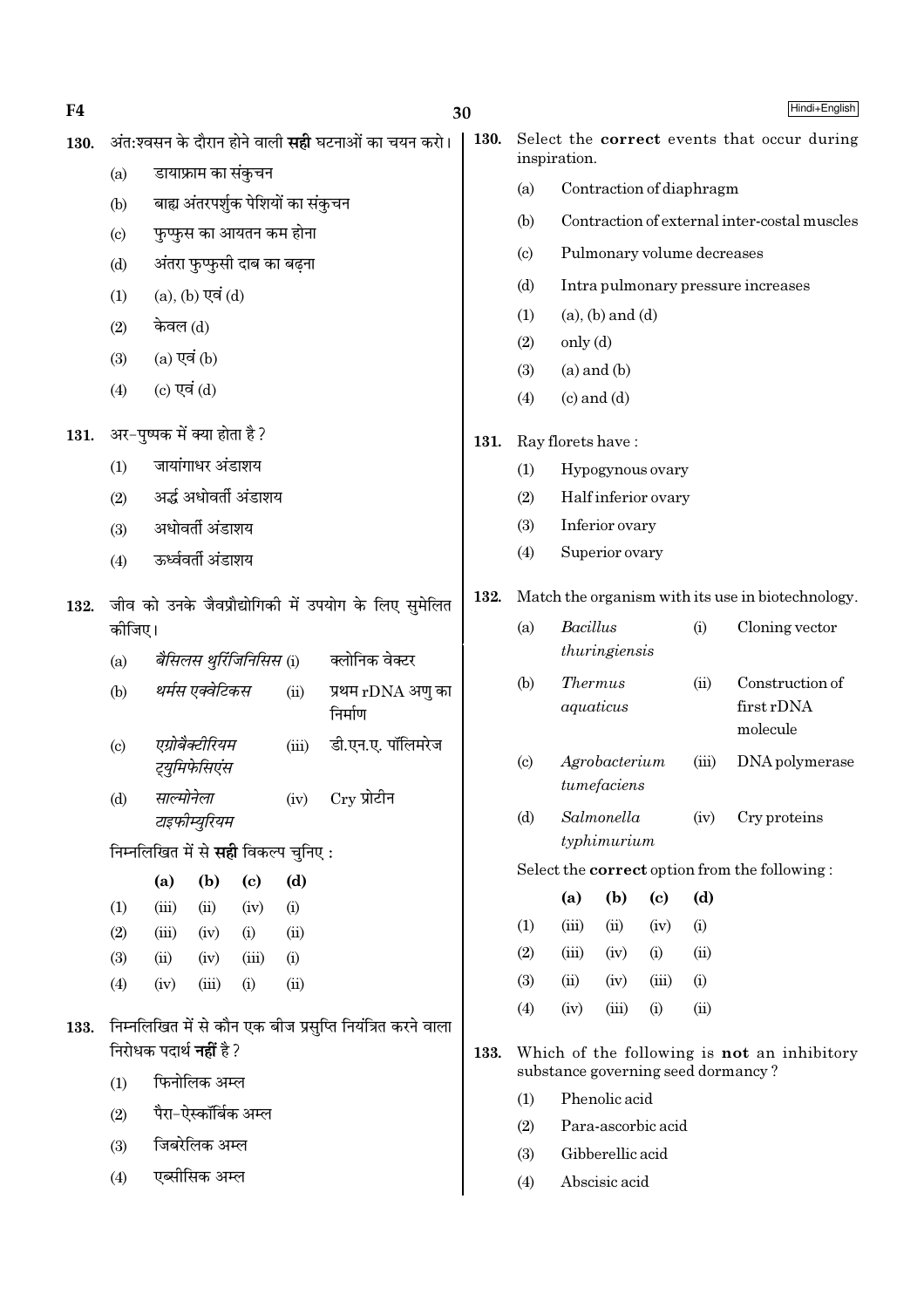| Hindi+English |                                           |                                                                                    |                                                |               |                                             |                                                           | 31   |                                                                                                 |                                                |                         |                            |                                                                                        | F4 |  |  |
|---------------|-------------------------------------------|------------------------------------------------------------------------------------|------------------------------------------------|---------------|---------------------------------------------|-----------------------------------------------------------|------|-------------------------------------------------------------------------------------------------|------------------------------------------------|-------------------------|----------------------------|----------------------------------------------------------------------------------------|----|--|--|
| 134.          |                                           |                                                                                    |                                                |               |                                             | अर्द्धसूत्री विभाजन के संदर्भ में निम्नलिखित को सुमेलित   | 134. |                                                                                                 |                                                |                         |                            | Match the following with respect to meiosis:                                           |    |  |  |
|               | कोजिए :                                   |                                                                                    |                                                |               |                                             |                                                           |      | (a)                                                                                             | Zygotene                                       |                         | (i)                        | Terminalization                                                                        |    |  |  |
|               | (a)                                       |                                                                                    | युग्मपट्ट अवस्था                               |               | (i)                                         | उपान्तीभवन                                                |      | (b)                                                                                             |                                                | Pachytene               | (ii)                       | Chiasmata                                                                              |    |  |  |
|               | (b)                                       |                                                                                    | स्थूलपट्ट अवस्था                               |               | (ii)                                        | काइऐज़्मेटा                                               |      | (c)                                                                                             | Diplotene                                      |                         | (iii)                      | Crossing over                                                                          |    |  |  |
|               | $\left( \mathrm{c} \right)$               |                                                                                    | द्विपट्ट अवस्था                                |               | (iii)                                       | जीन विनिमय                                                |      | (d)                                                                                             |                                                | Diakinesis              | (iv)                       | Synapsis                                                                               |    |  |  |
|               | (d)                                       | पारगतिक्रम<br>सूत्रयुग्मन<br>(iv)                                                  |                                                |               |                                             |                                                           |      | Select the <b>correct</b> option from the following:                                            |                                                |                         |                            |                                                                                        |    |  |  |
|               |                                           |                                                                                    | (डायाकाइनेसिस)                                 |               |                                             |                                                           |      |                                                                                                 | (a)                                            | (b)                     | $\left( \mathrm{e}\right)$ | (d)                                                                                    |    |  |  |
|               |                                           |                                                                                    |                                                |               | निम्नलिखित में से <b>सही</b> विकल्प चुनिए : |                                                           |      | (1)                                                                                             | (i)                                            | (ii)                    | (iv)                       | (iii)                                                                                  |    |  |  |
|               |                                           | (a)                                                                                | (b)                                            | (c)           | (d)                                         |                                                           |      | (2)                                                                                             | (ii)                                           | (iv)                    | (iii)                      | (i)                                                                                    |    |  |  |
|               | (1)<br>(2)                                | (i)<br>(ii)                                                                        | (ii)<br>(iv)                                   | (iv)<br>(iii) | (iii)<br>(i)                                |                                                           |      | (3)                                                                                             | (iii)                                          | (iv)                    | (i)                        | (ii)                                                                                   |    |  |  |
|               | (3)                                       | (iii)                                                                              | (iv)                                           | (i)           | (ii)                                        |                                                           |      | (4)                                                                                             | (iv)                                           | (iii)                   | (ii)                       | (i)                                                                                    |    |  |  |
|               | (4)                                       | (iv)                                                                               | (iii)                                          | (ii)          | (i)                                         |                                                           |      |                                                                                                 |                                                |                         |                            |                                                                                        |    |  |  |
| 135.          |                                           |                                                                                    |                                                |               |                                             | जेल इलेक्ट्रोफोरेसिस में, पृथक हुए डी.एन.ए. के खण्डों को  | 135. |                                                                                                 |                                                |                         |                            | In gel electrophoresis, separated DNA fragments<br>can be visualized with the help of: |    |  |  |
|               |                                           |                                                                                    |                                                |               | किसकी सहायता से देखा जा सकता है ?           |                                                           |      | (1)                                                                                             |                                                |                         |                            | Acetocarmine in UV radiation                                                           |    |  |  |
|               | (1)                                       |                                                                                    |                                                |               |                                             |                                                           |      | (2)                                                                                             |                                                |                         |                            | Ethidium bromide in infrared radiation                                                 |    |  |  |
|               | (2)                                       | UV विकिरण में एसीटोकार्मिन से<br>अवरक्त विकिरण में एथिडियम ब्रोमाइड से             |                                                |               |                                             |                                                           |      | (3)                                                                                             | Acetocarmine in bright blue light              |                         |                            |                                                                                        |    |  |  |
|               | (3)                                       |                                                                                    |                                                |               |                                             |                                                           |      | Ethidium bromide in UV radiation<br>(4)                                                         |                                                |                         |                            |                                                                                        |    |  |  |
|               |                                           | चमकोले नीले प्रकाश में ऐसीटोकार्मिन से<br>UV विकिरण में एथिडियम ब्रोमाइड से<br>(4) |                                                |               |                                             |                                                           |      |                                                                                                 |                                                |                         |                            | Which of the following is a natural polymer?                                           |    |  |  |
|               |                                           |                                                                                    |                                                |               |                                             |                                                           | 136. | (1)                                                                                             |                                                | polybutadiene           |                            |                                                                                        |    |  |  |
| 136.          |                                           |                                                                                    |                                                |               |                                             | निम्नलिखित में से कौन–सा एक प्राकृतिक बहुलक है ?          |      | (2)                                                                                             |                                                |                         |                            | poly (Butadiene-acrylonitrile)                                                         |    |  |  |
|               | पॉलिब्यूटाडाईन<br>(1)                     |                                                                                    |                                                |               |                                             |                                                           |      | (3)                                                                                             |                                                | $cis-1,4$ -polyisoprene |                            |                                                                                        |    |  |  |
|               | पॉलि (ब्यूटाडाईन-ऐक्रिलोनाइट्राइल)<br>(2) |                                                                                    |                                                |               |                                             |                                                           |      | poly (Butadiene-styrene)<br>(4)                                                                 |                                                |                         |                            |                                                                                        |    |  |  |
|               | (3)                                       |                                                                                    | <i>सिस</i> -1,4-पॉलिआइसोप्रीन                  |               |                                             |                                                           |      |                                                                                                 |                                                |                         |                            |                                                                                        |    |  |  |
|               | (4)                                       |                                                                                    | पॉलि (ब्यूटाडाईन-स्टाइरीन)                     |               |                                             |                                                           | 137. | On electrolysis of dil.sulphuric acid using<br>Platinum (Pt) electrode, the product obtained at |                                                |                         |                            |                                                                                        |    |  |  |
| 137.          |                                           |                                                                                    |                                                |               |                                             | प्लैटिनम (Pt) इलेक्ट्रोड का उपयोग करते हुए तनु सल्फ्यूरिक |      | anode will be:                                                                                  |                                                |                         |                            |                                                                                        |    |  |  |
|               |                                           |                                                                                    |                                                |               |                                             | अम्ल के वैद्युत अपघटन पर, ऐनोड पर प्राप्त उत्पाद होगा :   |      |                                                                                                 | (1) $H_2S$ gas                                 |                         |                            |                                                                                        |    |  |  |
|               | (1)                                       | $_{\rm H_2}$ $\rm S$ गैस                                                           |                                                |               |                                             |                                                           |      | (3)                                                                                             | (2)<br>$SO_2$ gas<br>Hydrogen gas              |                         |                            |                                                                                        |    |  |  |
|               | (2)                                       | $\mathrm{SO}_2$ गैस                                                                |                                                |               |                                             |                                                           |      | (4)                                                                                             |                                                | Oxygen gas              |                            |                                                                                        |    |  |  |
|               | (3)                                       |                                                                                    | हाइड्रोजन गैस                                  |               |                                             |                                                           |      |                                                                                                 |                                                |                         |                            |                                                                                        |    |  |  |
|               | (4)                                       |                                                                                    | ऑक्सीजन गैस                                    |               |                                             |                                                           | 138. |                                                                                                 |                                                |                         |                            | An element has a body centered cubic (bcc)                                             |    |  |  |
| 138.          |                                           |                                                                                    |                                                |               |                                             | एक तत्व की 288 pm सेल कोर वाली काय केन्द्रित घनीय         |      |                                                                                                 |                                                |                         |                            | structure with a cell edge of 288 pm. The atomic                                       |    |  |  |
|               |                                           |                                                                                    | संरचना है, परमाणु त्रिज्या है:                 |               |                                             |                                                           |      |                                                                                                 | radius is:                                     |                         |                            |                                                                                        |    |  |  |
|               |                                           |                                                                                    |                                                |               |                                             |                                                           |      |                                                                                                 | (1) $\frac{4}{\sqrt{3}} \times 288 \text{ pm}$ |                         |                            |                                                                                        |    |  |  |
|               | $(1)$                                     |                                                                                    | $\frac{4}{\sqrt{3}}\times288~\mathrm{pm}$      |               |                                             |                                                           |      |                                                                                                 |                                                |                         |                            |                                                                                        |    |  |  |
|               |                                           |                                                                                    | (2) $\frac{4}{\sqrt{2}} \times 288 \text{ pm}$ |               |                                             |                                                           |      |                                                                                                 | (2) $\frac{4}{\sqrt{2}} \times 288 \text{ pm}$ |                         |                            |                                                                                        |    |  |  |
|               |                                           |                                                                                    | (3) $\frac{\sqrt{3}}{4} \times 288 \text{ pm}$ |               |                                             |                                                           |      |                                                                                                 | (3) $\frac{\sqrt{3}}{4} \times 288 \text{ pm}$ |                         |                            |                                                                                        |    |  |  |
|               |                                           |                                                                                    | (4) $\frac{\sqrt{2}}{4} \times 288 \text{ pm}$ |               |                                             |                                                           |      |                                                                                                 | (4) $\frac{\sqrt{2}}{4} \times 288 \text{ pm}$ |                         |                            |                                                                                        |    |  |  |

 $\mathbf{E}$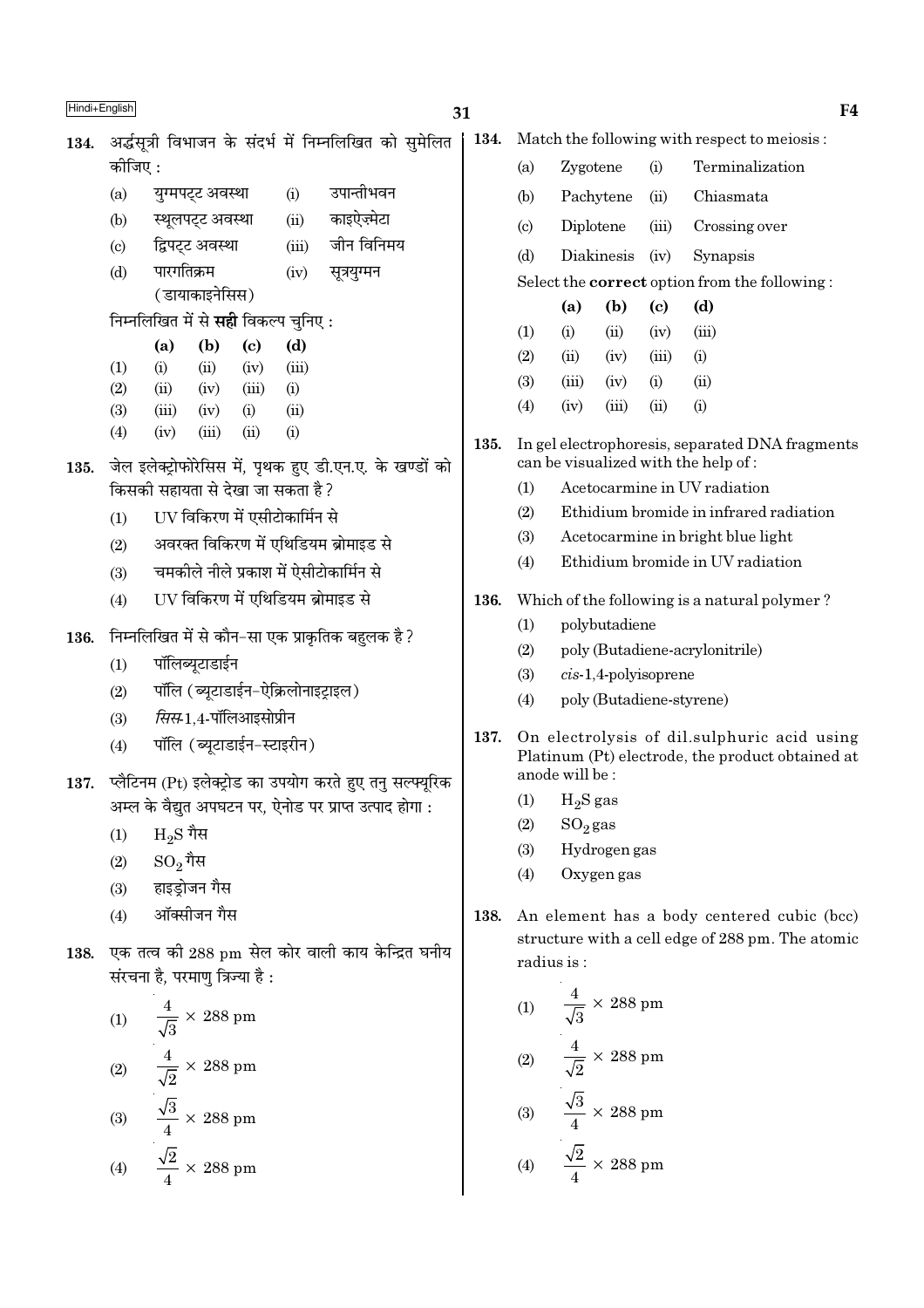32

- 139. किसी आदर्श गैस के रुद्धोष्म परिस्थिति में मक्त प्रसरण के लिए उचित विकल्प है $\cdot$ 
	- $q \le 0$ ,  $\Delta T = 0$  और  $w = 0$  $(1)$
	- $q > 0$ ,  $\Delta T > 0$  और  $w > 0$  $(2)$
	- $a = 0$ .  $\Delta T = 0$  और w = 0  $(3)$
	- $q = 0$ .  $\Delta T < 0$  और  $w > 0$  $(4)$
- 140. निम्नलिखित में से अणुओं के किस समुच्चय का शून्य द्विध्नुव आघर्ण होता है ?
	- नाइट्रोजन ट्राइफ्लुओराइड, बेरिलियम डाइफ्लुओराइड,  $(1)$ जल. 1.3-डाइक्लोरोबेन्ज़ीन
	- बोरॉन ट्राइफ्लुओराइड, बेरिलियम डाइफ्लुओराइड, कार्बन  $(2)$ डाइऑक्साइड. 1.4-डाइक्लोरोबेन्ज़ीन
	- अमोनिया. बेरिलियम डाइफ्लओराइड. जल.  $(3)$ 1.4-डाइक्लोरोबेन्ज़ीन
	- बोरॉन टाइफ्लओराइड, हाइडोजन फ्लओराइड, कार्बन  $(4)$ डाइऑक्साइड, 1.3-डाइक्लोरोबेन्ज़ीन
- 141. एक सिलिंडर में  $N_2$  और  $Ar$  गैसों के एक मिश्रण में  $N_2$  के 7 g और Ar के 8 g हैं। यदि सिलिंडर में गैसों के मिश्रण का कुल दाब 27  $bar$  हो, तो  $N_2$  का आंशिक दाब है,

[परमाणु द्रव्यमानों (g mol<sup>-1</sup> में) : N = 14, Ar = 40 उपयोग कीजिए।

- $(1)$ 15 bar
- $(2)$ 18 bar
- 9<sub>bar</sub>  $(3)$
- $(4)$  $12<sub>bar</sub>$
- 142. निम्नलिखित में से उचित कथन पहचानिए:
	- $CO<sub>9</sub>(g)$  को आइसक्रीम और हिमशीतित खाद्य के लिए  $(a)$ प्रशीतक के रूप में उपयोग किया जाता है।
	- $C_{60}$  की संरचना में, बारह छ: कार्बन वलय और बीस  $(h)$ <u>पाँच कार्बन वलय होते हैं।</u>
	- ZSM-5, एक प्रकार का जिओलाइट है जो ऐल्कोहॉल  $(c)$ को गैसोलीन में रूपांतरित करने में उपयोग किया जाता है।
	- CO रंगहीन और गंधहीन गैस है।  $(d)$
	- केवल (b) और (c)  $(1)$
	- केवल (c) और (d)  $(2)$
	- केवल (a), (b) और (c)  $(3)$
	- केवल  $(a)$  और  $(c)$  $(4)$
- 139. The correct option for free expansion of an ideal gas under adiabatic condition is:
	- $q < 0$ ,  $\Delta T = 0$  and  $w = 0$  $(1)$
	- $q > 0$ ,  $\Delta T > 0$  and  $w > 0$  $(2)$
	- $q = 0$ ,  $\Delta T = 0$  and  $w = 0$  $(3)$
	- $q = 0$ ,  $\Delta T < 0$  and  $w > 0$  $(4)$
- 140. Which of the following set of molecules will have zero dipole moment?
	- $(1)$ Nitrogen trifluoride, beryllium difluoride, water, 1,3-dichlorobenzene
	- $(2)$ Boron trifluoride, beryllium difluoride, carbon dioxide, 1.4-dichlorobenzene
	- $(3)$ Ammonia, beryllium difluoride, water, 1.4-dichlorobenzene
	- $(4)$ Boron trifluoride, hydrogen fluoride, carbon dioxide, 1,3-dichlorobenzene
- 141. A mixture of  $N_2$  and Ar gases in a cylinder contains 7 g of  $N_2$  and 8 g of Ar. If the total pressure of the mixture of the gases in the cylinder is 27 bar, the partial pressure of  $N_2$  is:

[Use atomic masses (in g mol<sup>-1</sup>) :  $N = 14$ ,  $Ar = 40$ ]

- $(1)$  $15<sub>bar</sub>$
- $(2)$ 18 bar
- $(3)$ 9<sub>bar</sub>
- $(4)$  $12<sub>bar</sub>$
- 142. Identify the correct statements from the following:
	- $CO<sub>2</sub>(g)$  is used as refrigerant for ice-cream  $(a)$ and frozen food.
	- The structure of  $C_{60}$  contains twelve six  $(b)$ carbon rings and twenty five carbon rings.
	- ZSM-5, a type of zeolite, is used to convert  $(c)$ alcohols into gasoline.
	- $(d)$ CO is colorless and odourless gas.
	- $(b)$  and  $(c)$  only  $(1)$
	- $(2)$  $(c)$  and  $(d)$  only
	- $(3)$  $(a)$ ,  $(b)$  and  $(c)$  only
	- $(4)$  $(a)$  and  $(c)$  only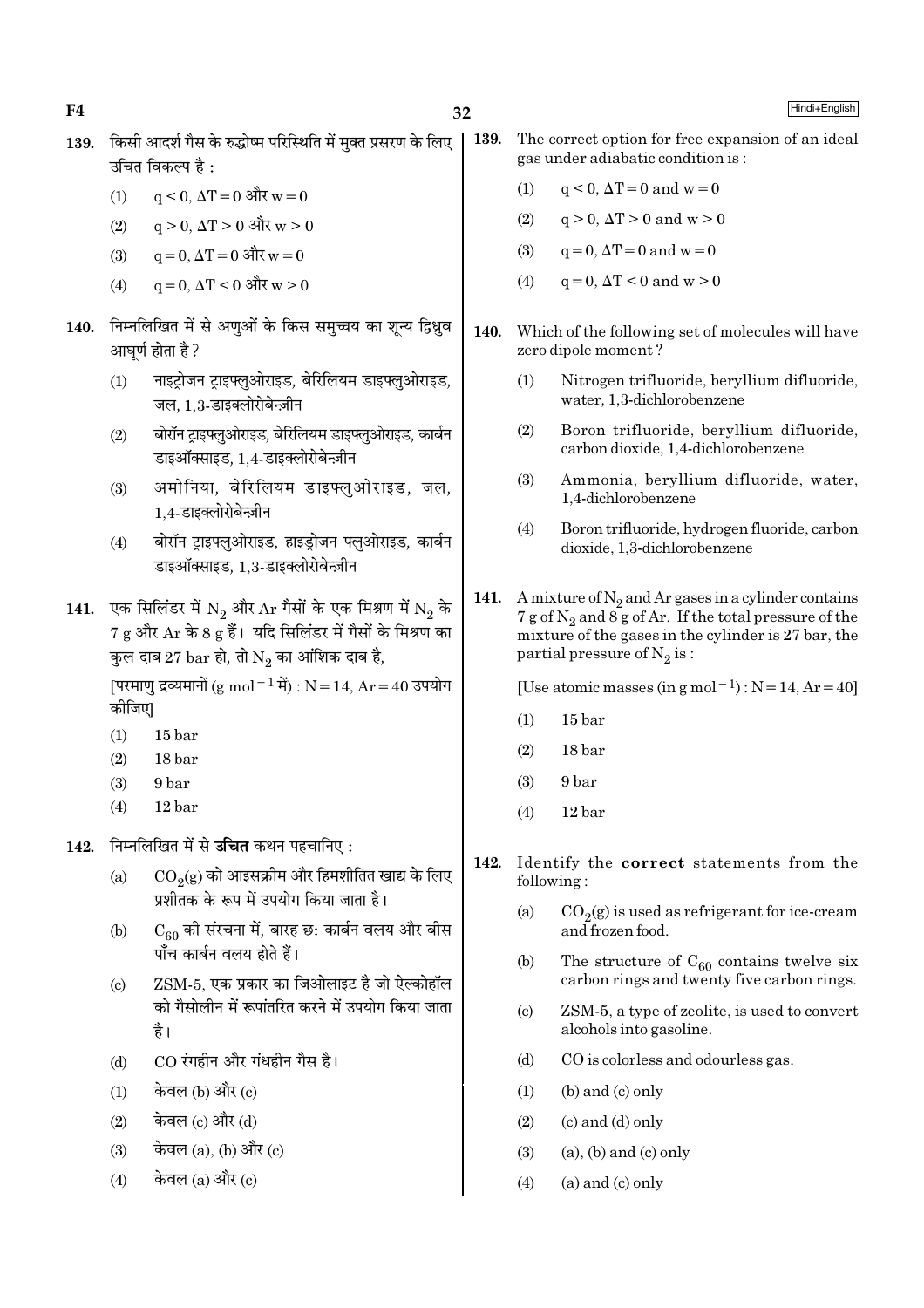143. ऐनिसॉल HI के साथ विदलन द्वारा देता है:







- वह मिश्रण जो राउल्ट नियम से धनात्मक विचलन प्रदर्शित 144. करता है, है :
	- ऐसीटोन + क्लोरोफ़ॉर्म  $(1)$
	- क्लोरोएथेन + ब्रोमोएथेन  $(2)$
	- एथानॉल+ऐसीटोन  $(3)$
	- बेन्ज़ीन+टालूईन  $(4)$
- निम्नलिखित में से, समन्वय यौगिकों को बनाने के लिए संलग्नियों 145. की बढती क्षेत्र प्रबलता का कौन–सा **सही** क्रम है ?
	- $F^-$  < SCN<sup>-</sup> < C<sub>2</sub>O<sub>4</sub><sup>2-</sup> < CN<sup>-</sup>  $(1)$

(2) 
$$
CN^{-} < C_2O_4^{2-} < SCN^{-} < F^{-}
$$

- $SCN^- < F^- < C_2O_4^{2-} < CN^ (3)$
- $SCN^- < F^- < CN^- < C_2O_4^{2-}$  $(4)$
- निम्नलिखित में से किसमें परमाणुओं की संख्या अधिकतम 146. होगी ?
	- $(1)$  $O_2(g)$  का 1 g [O का परमाणु द्रव्यमान = 16]
	- $Li(s)$  का 1 g [Li का परमाणु द्रव्यमान= 7]  $(2)$
	- $(3)$  $Ag(s)$  का 1 g [Ag का परमाणु द्रव्यमान = 108]
	- $(4)$  $Mg(s)$  का 1  $g$  [Mg का परमाणु द्रव्यमान=24]

143. Anisole on cleavage with HI gives:



- 144. The mixture which shows positive deviation from Raoult's law is:
	- $(1)$  $Acetone + Chloroform$
	- $(2)$ Chloroethane + Bromoethane
	- $(3)$ Ethanol + Acetone
	- Benzene + Toluene  $(4)$
- Which of the following is the correct order of 145. increasing field strength of ligands to form coordination compounds?
	- $F^-$  < SCN<sup>-</sup> < C<sub>2</sub>O<sub>4</sub><sup>2</sup><sup>-</sup> < CN<sup>-</sup>  $(1)$
	- $CN^{-} < C_2O_4^{2-} < SCN^{-} < F^{-}$  $(2)$
	- $SCN^- < F^- < C_2O_4^{2-} < CN^ (3)$
	- $SCN^- < F^- < CN^- < C_2O_4^{2-}$  $(4)$
- 146. Which one of the followings has maximum number of atoms?
	- 1 g of O<sub>2</sub>(g) [Atomic mass of O = 16]  $(1)$
	- 1 g of Li(s) [Atomic mass of Li = 7]  $(2)$
	- 1 g of Ag(s) [Atomic mass of Ag =  $108$ ]  $(3)$
	- $(4)$ 1 g of Mg(s) [Atomic mass of Mg = 24]

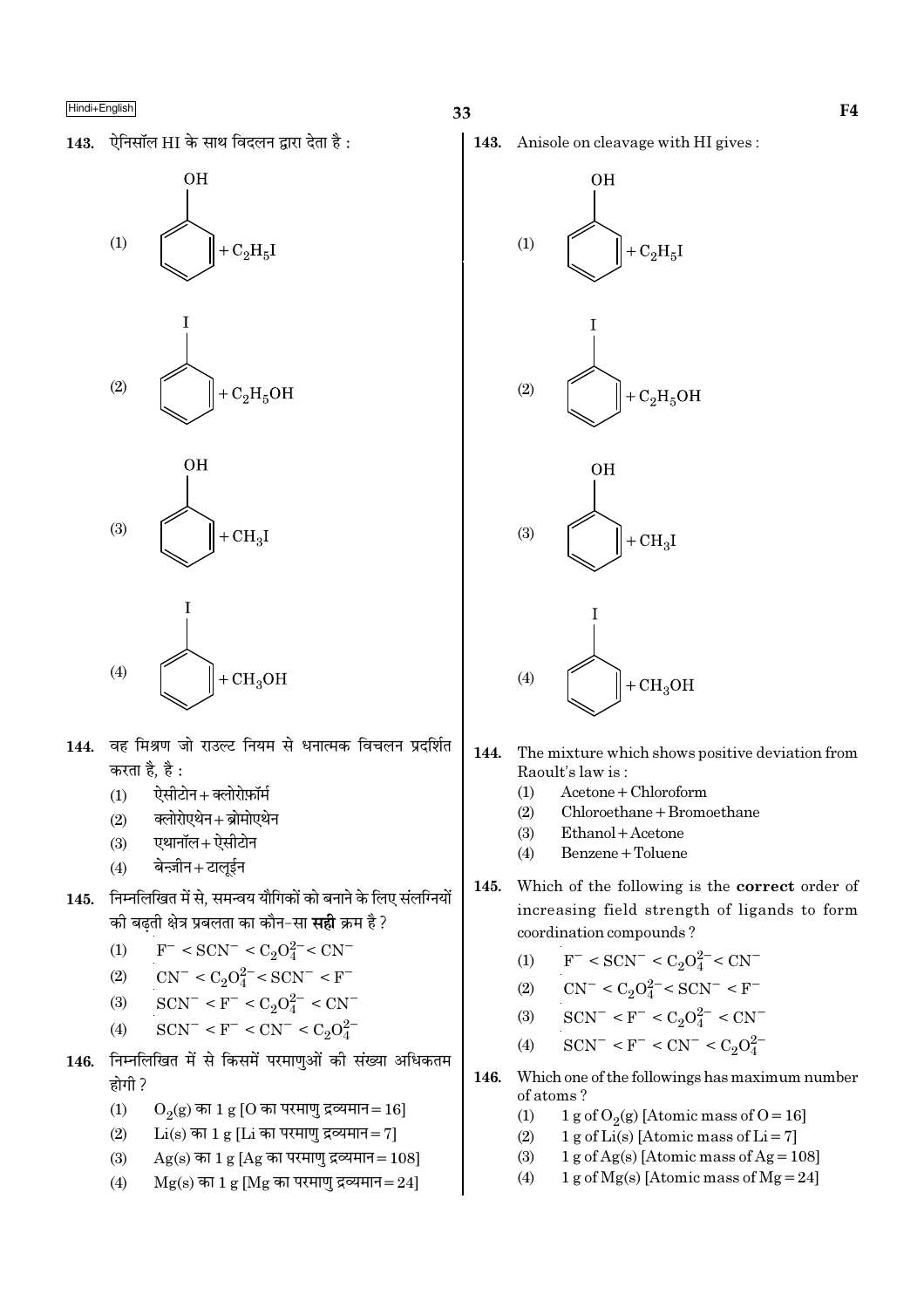$\mathbf{F4}$  Hindi+English

- 147. निम्नलिखित में से कौन-सी ऐल्केन वर्टज़ अभिक्रिया द्वारा अच्छी लब्धि में नहीं बनाई जा सकती ?
	- $(1)$  n-हेप्टेन
	- $(2)$  n-ब्यूटेन
	- $(3)$  n-हैक्सेन
	- $(4)$  2.3-डाइमेथिलब्यटेन
- 148. निम्नलिखित में से कौन-सा कार्बन मोनोक्साइड के लिए सही **नहीं** है ?
	- $(1)$  कार्बोक्सीहीमोग्लोबिन  $(CO, G)$  बंधित हीमोग्लोबिन), <u>ऑक्सीहीमोग्लोबिन से अस्थायी होता है।</u>
	- $(2)$  यह अपूर्ण दहन के कारण उत्पन्न होती है।
	- $(3)$  यह कार्बोक्सीहीमोग्लोबिन बनाती है।
	- $(4)$  यह रक्त की ऑक्सीजन वहन योग्यता को घटा देती है।
- $149.$  अभिक्रिया,  $2Cl(g) \rightarrow Cl_2(g)$ , के लिए **उचित** विकल्प है :
	- (1)  $\Delta_r H < 0$  और  $\Delta_r S > 0$
	- (2)  $\Delta_r$ H < 0 और  $\Delta_r$ S < 0
	- $(3)$   $\Delta_r$ H > 0 और  $\Delta_r$ S > 0
	- $(4)$  Δ<sub>r</sub>H > 0 और Δ<sub>r</sub>S < 0
- 150. निम्नलिखित को सुमेलित कीजिए और **उचित** विकल्प पहचानिए।

| (a)                       |          | $CO(g) + H2(g)$ |                            | (i)   | $Mg(HCO3)2 +$                      |  |  |  |
|---------------------------|----------|-----------------|----------------------------|-------|------------------------------------|--|--|--|
|                           |          |                 |                            |       | Ca(HCO <sub>3</sub> ) <sub>2</sub> |  |  |  |
| (b)                       |          | जल की अस्थायी   |                            | (ii)  | एक इलेक्ट्रॉन न्यून                |  |  |  |
|                           | कठोरता   |                 |                            |       | हाइड्राइड                          |  |  |  |
| $\left( \text{c} \right)$ | $B_2H_6$ |                 |                            | (iii) | संश्लेषण गैस                       |  |  |  |
| (d)                       | $H_2O_2$ |                 |                            | (iv)  | असमतली संरचना                      |  |  |  |
|                           | (a)      | (b)             | $\left( \mathrm{c}\right)$ | (d)   |                                    |  |  |  |
| (1)                       | (iii)    | (iv)            | (ii)                       | (i)   |                                    |  |  |  |
| (2)                       | (i)      | (iii)           | (ii)                       | (iv)  |                                    |  |  |  |
| (3)                       | (iii)    | (i)             | (ii)                       | (iv)  |                                    |  |  |  |
| (4)                       | (iii)    | (ii)            | (i)                        | (iv)  |                                    |  |  |  |

- 151. यूरिया जल के साथ अभिक्रिया द्वारा A बनाता है जो विघटित होकर  $\bf{B}$  बनता है। जब  $\bf{B}$  को  $\rm Cu^{2+}$  (जलीय) से गज़ारा जाता है, तब  ${\bf C}$  का गहरे नीले रंग का विलयन प्राप्त होता है। निम्नलिखित में से  $\bf C$  का सूत्र क्या है ?
	- $(1)$   $Cu(OH)<sub>2</sub>$
	- (2)  $CuCO<sub>3</sub>·Cu(OH)<sub>2</sub>$
	- $(3)$   $CuSO<sub>4</sub>$
	- (4)  $[Cu(NH_3)_4]^{2+}$
- 147. Which of the following alkane cannot be made in good yield by Wurtz reaction ?
	- (1) n-Heptane
	- (2) n-Butane
	- (3) n-Hexane
	- (4) 2,3-Dimethylbutane
- 148. Which of the following is not correct about carbon monoxide ?
	- (1) The carboxyhaemoglobin (haemoglobin bound to CO) is less stable than oxyhaemoglobin.
	- (2) It is produced due to incomplete combustion.
	- (3) It forms carboxyhaemoglobin.
	- (4) It reduces oxygen carrying ability of blood.
- 149. For the reaction,  $2Cl(g) \rightarrow Cl_2(g)$ , the correct option is :
	- (1)  $\Delta_r H \leq 0$  and  $\Delta_r S > 0$
	- (2)  $\Delta_r H \leq 0$  and  $\Delta_r S \leq 0$
	- (3)  $\Delta_r H > 0$  and  $\Delta_r S > 0$
	- (4)  $\Delta_r H > 0$  and  $\Delta_r S < 0$
- 150. Match the following and identify the correct option.
	- (a)  $CO(g) + H<sub>2</sub>(g)$ (g) (i)  $Mg(HCO_3)_2 +$  $Ca(HCO<sub>3</sub>)<sub>2</sub>$
	- (b) Temporary (ii) An electron hardness of deficient hydride water

structure

(c)  $B_2H_6$ (iii) Synthesis gas (d)  $H_2O_2$ (iv) Non-planar

|                   | (a)   | (b)       | (c)      | (d)  |
|-------------------|-------|-----------|----------|------|
| (1)               | (iii) | (iv)      | (ii)     | (i)  |
| (2)               | (i)   | (iii)     | (ii)     | (iv) |
| <b>(3)</b>        | (iii) | $\rm (i)$ | (ii)     | (iv) |
| $\left( 4\right)$ | (iii) | $\sin$    | $\rm(i)$ | (iv) |

- 151. Urea reacts with water to form A which will decompose to form B. B when passed through  $Cu^{2+}$  (aq), deep blue colour solution C is formed. What is the formula of C from the following ?
	- $(1)$   $Cu(OH)_{2}$
	- (2)  $CuCO<sub>3</sub>·Cu(OH)<sub>2</sub>$
	- $(3)$  CuSO<sub>4</sub>
	- (4)  $[Cu(NH_3)_4]^{2+}$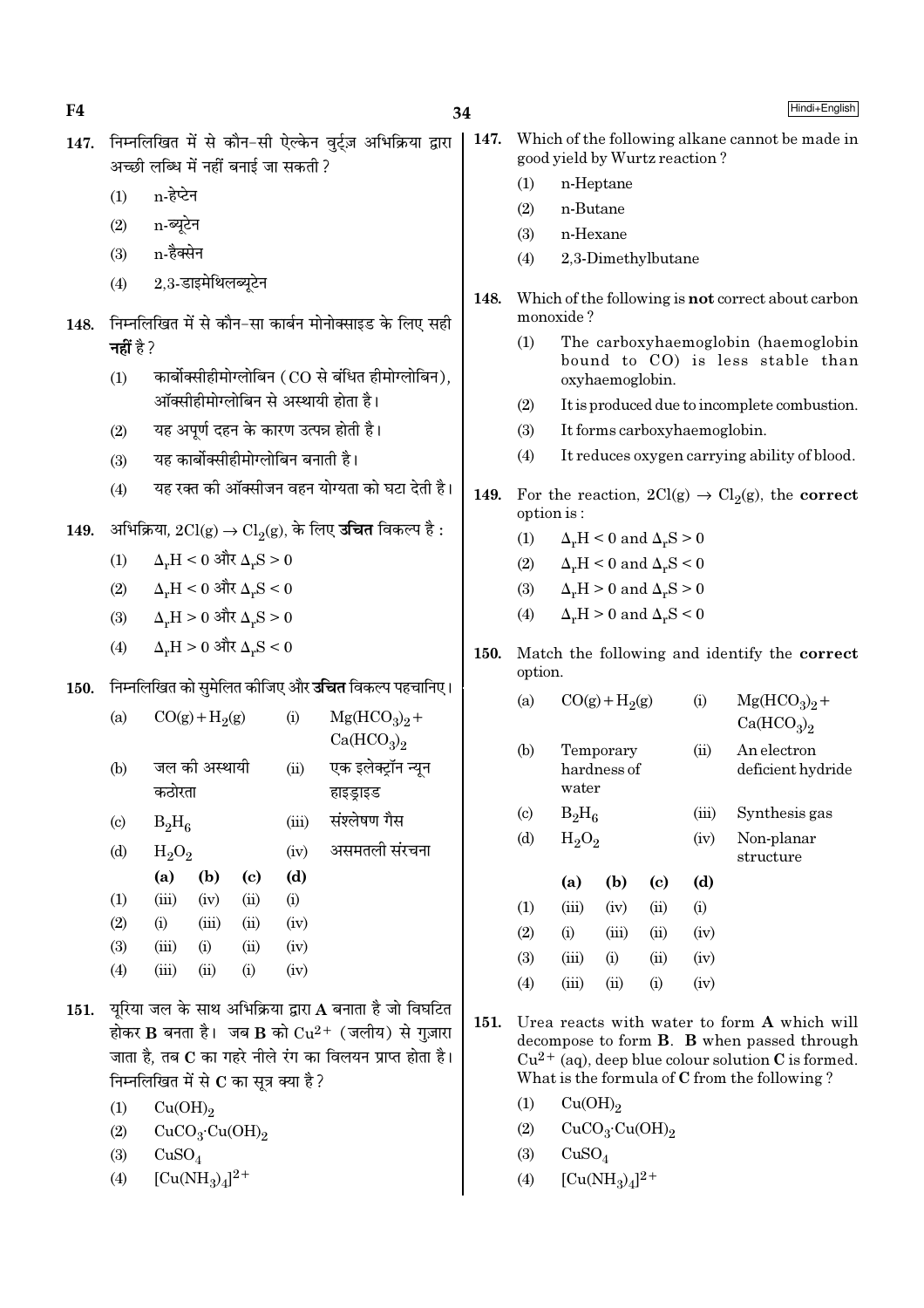- 35
- 152. सुक्रोस का जल-अपघटन निम्नलिखित अभिक्रिया द्वारा दिया जाता है $\cdot$

सुक्रोस+ $\mathrm{H}_{2}\mathrm{O}$   $\rightleftharpoons$  ग्लूकोस+ फ्रक्टोस

यदि 300 K पर साम्य स्थिरांक (K)  $2 \times 10^{13}$  हो, तो उसी ताप पर  $\Delta_{\mu}G^{\ominus}$  का मान होगा :

- 8.314 J mol<sup>-1</sup>K<sup>-1</sup> × 300 K × ln(3 × 10<sup>13</sup>)  $(1)$
- $-8.314 \,\mathrm{J} \,\mathrm{mol}^{-1} \mathrm{K}^{-1} \times 300 \,\mathrm{K} \times \ln(4 \times 10^{13})$  $(2)$
- $-8.314 \text{ J} \text{ mol}^{-1} \text{K}^{-1} \times 300 \text{ K} \times \ln(2 \times 10^{13})$  $(3)$
- 8.314 J mol<sup>-1</sup>K<sup>-1</sup> × 300 K × ln(2 × 10<sup>13</sup>)  $(4)$
- 153.  $Cr^{2+}$  के लिए, केवल प्रचक्रण चुंबकीय आघूर्ण का परिकलित मान है :
	- $(1)$ 5.92 BM
	- $(2)$ 2.84 BM
	- 3.87 BM  $(3)$
	- 4.90 BM  $(4)$
- 154. ज़ीटा विभव का मापन कोलॉइडी विलयन के किस गुणधर्म के निर्धारण में उपयोगी होता है ?
	- कोलॉइडी कणों की विलेयता  $(1)$
	- $(2)$ कोलॉइडी कणों का आमाप
	- $(3)$ श्यानता
	- विलेयता  $(4)$
- निम्नलिखित में से कौन-सा धनायनी अपमार्जक है ? 155.
	- सेटिलटाइमेथिल अमोनियम ब्रोमाइड  $(1)$
	- सोडियम डोडेसिलबेन्ज़ीन सल्फोनेट  $(2)$
	- सोडियम लॉराइल सल्फेट  $(3)$
	- सोडियम स्टिएरेट  $(4)$
- 156.  $Ni(OH)_{2}$  की 0.1 M NaOH में विलेयता ज्ञात कीजिए। दिया है कि  $\rm{Ni(OH)_2}$  का आयनी गुणनफल  $2 \times 10^{-15}$  है।
	- $1 \times 10^{-13}$  M  $(1)$
	- $1 \times 10^8$  M  $(2)$
	- $2 \times 10^{-13}$  M  $(3)$
	- $2 \times 10^{-8}$  M  $(4)$

152. Hydrolysis of sucrose is given by the following reaction.

 $Sucrose + H<sub>2</sub>O \rightleftharpoons Glucose + Fructose$ 

If the equilibrium constant (K<sub>c</sub>) is  $2 \times 10^{13}$  at 300 K, the value of  $\Delta_r G^\ominus$  at the same temperature will be:

- 8.314 J mol<sup>-1</sup>K<sup>-1</sup> × 300 K × ln(3 × 10<sup>13</sup>)  $(1)$
- $-8.314 \,\mathrm{J}$  mol<sup>-1</sup>K<sup>-1</sup>×300 K×ln(4×10<sup>13</sup>)  $(2)$
- $-8.314 \text{ J} \text{ mol}^{-1} \text{K}^{-1} \times 300 \text{ K} \times \ln(2 \times 10^{13})$  $(3)$
- $8.314 \,\mathrm{J}$  mol<sup>-1</sup>K<sup>-1</sup>×300 K×ln(2×10<sup>13</sup>)  $(4)$
- 153. The calculated spin only magnetic moment of  $Cr^{2+}$ ion is:
	- 5.92 BM  $(1)$
	- $(2)$ 2.84 BM
	- $(3)$ 3.87 BM
	- $(4)$ 4.90 BM
- 154. Measuring Zeta potential is useful in determining which property of colloidal solution?
	- $(1)$ Stability of the colloidal particles
	- $(2)$ Size of the colloidal particles
	- $(3)$ Viscosity
	- $(4)$ Solubility
- 155. Which of the following is a cationic detergent?
	- Cetyltrimethyl ammonium bromide  $(1)$
	- $(2)$ Sodium dodecylbenzene sulphonate
	- $(3)$ Sodium lauryl sulphate
	- Sodium stearate  $(4)$
- Find out the solubility of  $\mathrm{Ni(OH)}_2$  in 0.1 M NaOH. 156. Given that the ionic product of  $Ni(OH)_{2}$  is  $2 \times 10^{-15}$ .
	- $1 \times 10^{-13}$  M  $(1)$
	- $(2)$  $1 \times 10^8$  M
	- $2 \times 10^{-13}$  M  $(3)$
	- $2\times10^{-8}\,\rm{M}$  $(4)$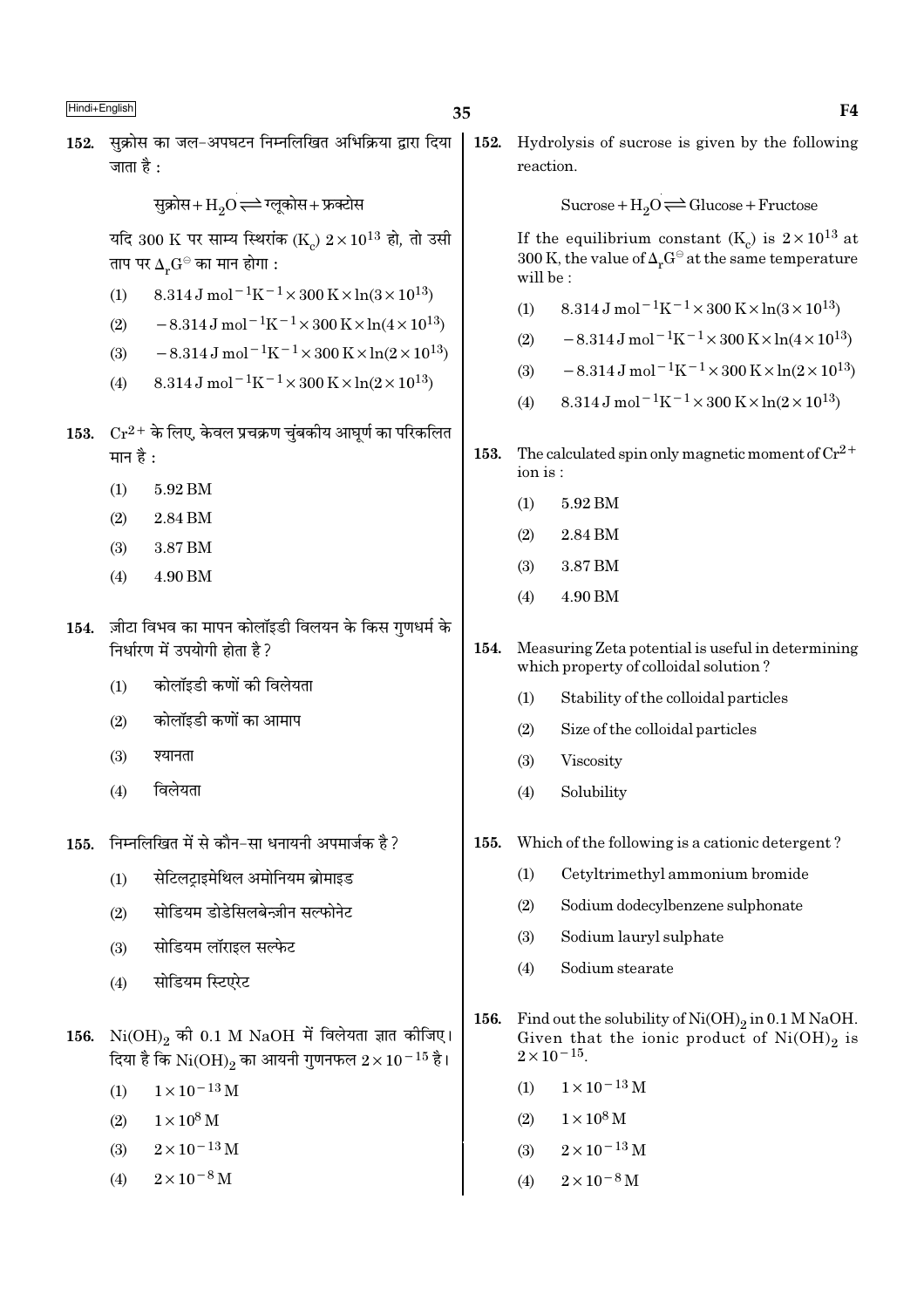157. अभिक्रियाओं के निम्नलिखित क्रम में X यौगिक को पहचानिए:



- 158. निम्नलिखित धातु आयन अनेक एंजाइमों को सक्रियित करता है, ग्लुकोस के ऑक्सीकरण से ATP के उत्पादन में और Na के साथ शिरा संकेतों के संचरण के लिए उत्तरदायी है :
	- कैल्शियम  $(1)$
	- पोटैशियम  $(2)$
	- $(3)$ आयरन
	- तांबा (कॉपर)  $(4)$
- 159. किसी अभिक्रिया के अभिकारकों की सांद्रता में वृद्धि से परिवर्तन होगा :
	- देहली ऊर्जा में  $(1)$
	- संघट्ट आवृत्ति में  $(2)$
	- सक्रियण ऊर्जा में  $(3)$
	- अभिक्रिया की ऊष्मा में  $(4)$

| 157. Identify compound  $X$  in the following sequence of reactions:

36



- The following metal ion activates many enzymes, 158. participates in the oxidation of glucose to produce ATP and with Na, is responsible for the transmission of nerve signals.
	- Calcium  $(1)$
	- Potassium  $(2)$
	- $(3)$ **Iron**
	- $(4)$ Copper
- 159. An increase in the concentration of the reactants of a reaction leads to change in:
	- $(1)$ threshold energy
	- $(2)$ collision frequency
	- $(3)$ activation energy
	- $(4)$ heat of reaction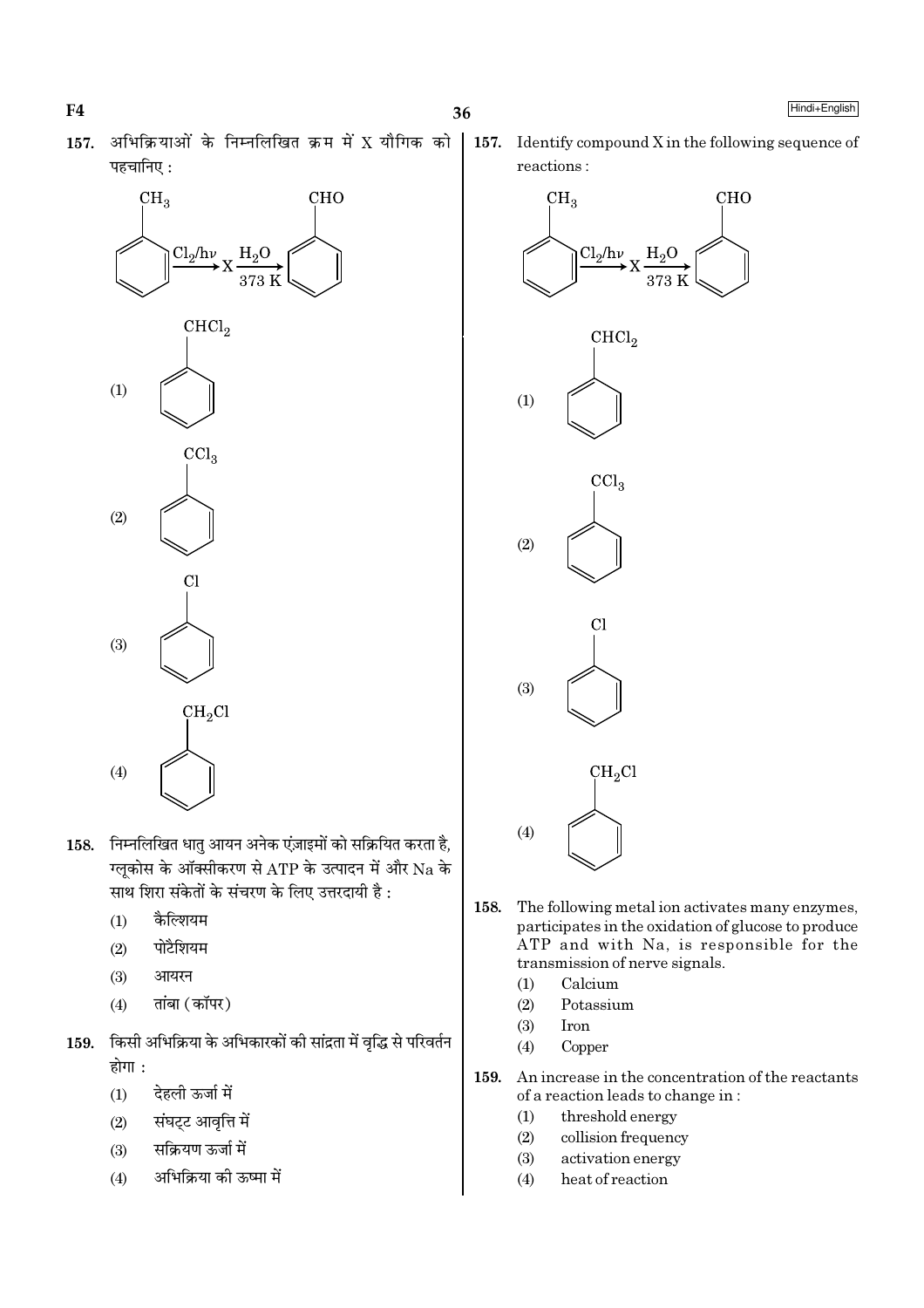- 160. प्रथम कोटि की एक अभिक्रिया के लिए वेग स्थिरांक 160. The rate constant for a first order reaction is  $4.606 \times 10^{-3}$  s<sup>-1</sup>. The time required to reduce  $4.606 \times 10^{-3}$  s  $^{-1}$  है। अभिकारक के 2.0 g को 0.2 g तक 2.0 g of the reactant to  $0.2$  g is: घटने में आवश्यक समय है:  $500 s$  $(1)$  $(1)$  $500 s$  $(2)$  $1000 s$  $(2)$  $1000 s$  $(3)$  $100 s$  $(3)$  $100 s$  $(4)$  $200 s$  $(4)$  $200 s$ 161. गलित  $CaCl<sub>2</sub>$  से 20 g कैल्शियम प्राप्त करने के लिए आवश्यक 161. The number of Faradays(F) required to produce 20 g of calcium from molten  $CaCl<sub>2</sub>$  (Atomic mass फैराडे(F) की संख्या है, of Ca = 40 g mol<sup>-1</sup>) is :  $(Ca$  का परमाण द्रव्यमान = 40 ग्राम/मोल)  $(1)$ 3  $(1)$  $\mathbf{a}$  $\overline{4}$  $(2)$  $(2)$  $\overline{4}$  $(3)$  $\mathbf{1}$  $(3)$  $\mathbf{1}$  $(4)$  $\mathfrak{D}$  $\overline{2}$  $(4)$ निम्नलिखित में से **सही** कथन पहचानिए : 162. 162. Identify the correct statement from the following: निकैल के लिए वाष्प प्रावस्था शोधन वैन आर्केल विधि  $(1)$  $(1)$ द्रारा किया जाता है। Nickel by Van Arkel method. कच्चे लोहे को विभिन्न आकारों में ढाला जा सकता है।  $(2)$  $(2)$ पिटवाँ लोहा 4% कार्बन वाला अशुद्ध लोहा होता है।  $(3)$ shapes. फफोलेदार तांबा,  $\mathrm{CO}_2$  के निकास के कारण फफोलेदार  $(3)$  $(4)$ 4% carbon. लगता है।  $(4)$ पहचानिए कि कौन–से अण का अस्तित्व **नहीं** है। to evolution of  $CO<sub>9</sub>$ . 163.  $(1)$  $C_2$ 163. Identify a molecule which does not exist.  $(2)$  $O<sub>2</sub>$  $(1)$  $C<sub>2</sub>$  $(3)$  $He<sub>2</sub>$  $(2)$  $O<sub>2</sub>$  $(4)$  $\rm Li_2$  $(3)$  $He<sub>2</sub>$ 164. निम्नलिखित में से किसके कारण एक तृतीयक ब्यूटिल  $(4)$ Li<sub>2</sub> कार्बोधनायन एक द्वितीयक ब्यूटिल कार्बोधनायन से अधिक स्थायी होता है? 164.  $-\text{CH}_3$ समूहों के  $-\text{R}$  प्रभाव के कारण  $(1)$ the following? अतिसंयुग्मन  $(2)$  $(1)$  $-R$  effect of  $-CH<sub>3</sub>$  groups  $-{\rm CH}_3$  समूहों के  $-{\rm I}$  प्रभाव के कारण  $(3)$  $(2)$ Hyperconjugation  $-CH_3$  समूहों के +R प्रभाव के कारण  $(4)$  $(3)$  $-I$  effect of  $-CH<sub>3</sub>$  groups  $+$  R effect of  $-$  CH<sub>3</sub> groups  $(4)$ 165. HCl को CaCl, MgCl, और NaCl के विलयन से गुज़ारा गया। निम्नलिखित में से कौन-सा/कौन-से यौगिक क्रिस्टलित 165. and NaCl. Which of the following compound(s) हआ/हए? crystallise(s)?  $(1)$ केवल  $MgCl<sub>2</sub>$ 
	- $NaCl, MgCl<sub>2</sub>$  और  $CaCl<sub>2</sub>$  $(2)$
	- ${ {\rm MgCl}_2}$ और  ${ {\rm CaCl}_2}$ दोनों  $(3)$
	- केवल NaCl  $(4)$

 $F<sub>4</sub>$ 

- 
- - Vapour phase refining is carried out for
	- Pig iron can be moulded into a variety of
	- Wrought iron is impure iron with
	- Blister copper has blistered appearance due

- A tertiary butyl carbocation is more stable than a secondary butyl carbocation because of which of
- HCl was passed through a solution of CaCl<sub>2</sub>, MgCl<sub>2</sub>
	- $(1)$ Only  $MgCl<sub>2</sub>$
	- NaCl,  $MgCl<sub>2</sub>$  and  $CaCl<sub>2</sub>$  $(2)$
	- $(3)$ Both MgCl<sub>2</sub> and CaCl<sub>2</sub>
	- Only NaCl  $(4)$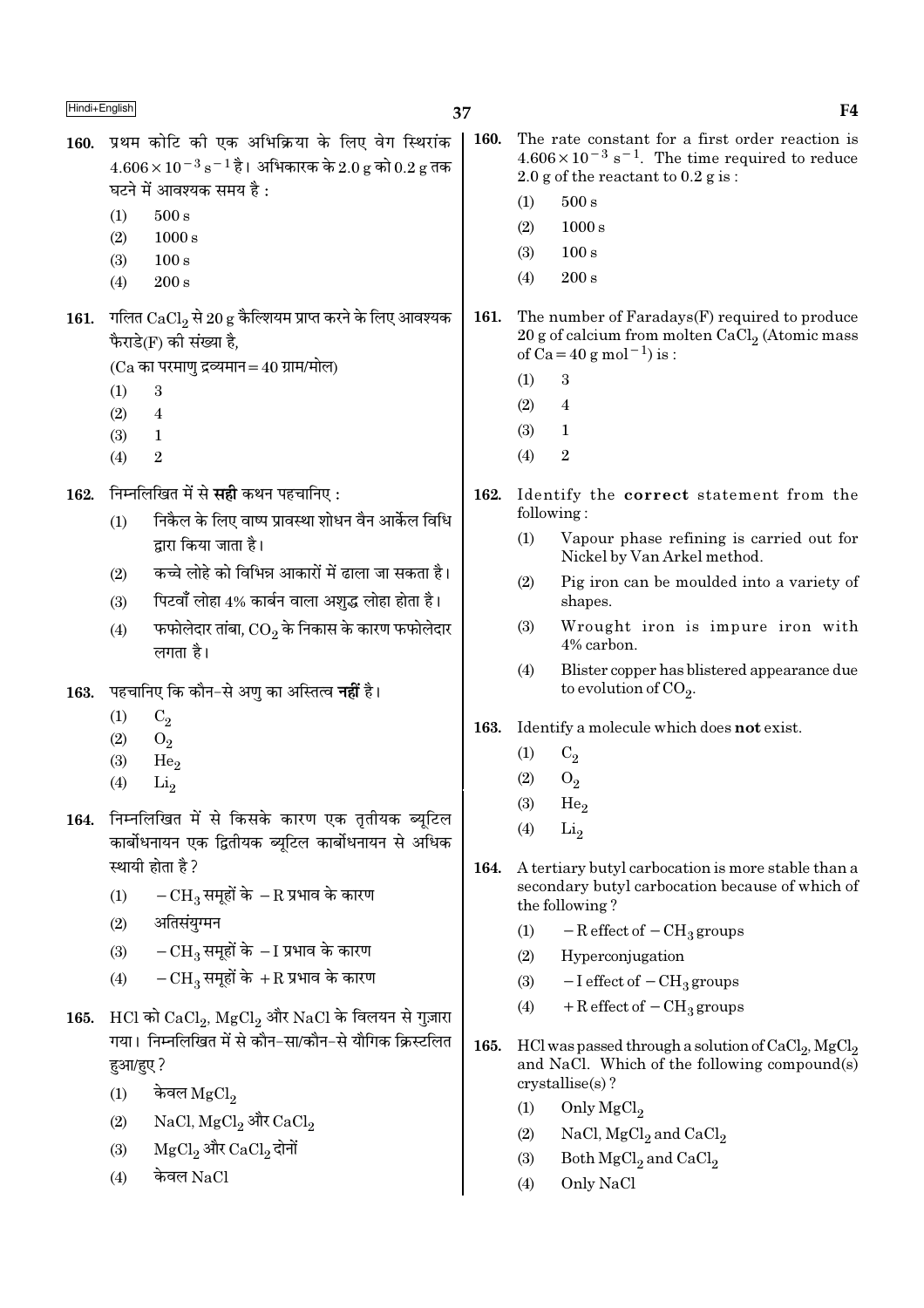निम्नलिखित में से कौन-सी ऐमीन कार्बिलऐमीन परीक्षण देगी ? 166.



 $(2)$ 

 $\mathrm{NH}_2$  $(3)$ 



167. अनचित समेल को पहचानिए।

|                            | नाम           |       | आई.यू.पी.ए.सी. अधिकृत नाम |
|----------------------------|---------------|-------|---------------------------|
| (a)                        | अननिलउनियम    | (i)   | मैंडलीवियम                |
| (b)                        | अननिलट्राइयम  | (ii)  | लारेंसियम                 |
| $\left( \mathrm{c}\right)$ | अननिलहेक्सियम | (iii) | सीबोर्गियम                |
| (d)                        | अनअनयुनियम    | (iv)  | डर्मस्टेड्टियम            |

- अनअनयुनियम  $(d)$
- $(1)$  $(c)$ ,  $(iii)$  $(2)$  $(d)$ ,  $(iv)$
- $(3)$  $(a), (i)$
- $(b)$ ,  $(ii)$  $(4)$
- ऐसीटोन और मेथिलमैग्नीशियम क्लोराइड की अभिक्रिया और 168. तत्पश्चात् जल-अपघटन से प्राप्त होगा:
	- तृतीयक ब्यूटिल ऐल्कोहॉल  $(1)$
	- आइसोब्यूटिल ऐल्कोहॉल  $(2)$
	- आइसोप्रोपिल ऐल्कोहॉल  $(3)$
	- द्वितीयक ब्यूटिल ऐल्कोहॉल  $(4)$

166. Which of the following amine will give the carbylamine test?



167. Identify the incorrect match.

#### Name **IUPAC Official Name** Unnilunium Mendelevium  $(i)$ Unniltrium  $(ii)$ Lawrencium Unnilhexium Seaborgium  $(iii)$ Unununnium Darmstadtium  $(iv)$  $(c)$ ,  $(iii)$

- $(2)$  $(d)$ ,  $(iv)$
- $(3)$  $(a), (i)$

 $(a)$ 

 $(b)$ 

 $(c)$ 

 $(d)$ 

 $(1)$ 

- $(b), (ii)$  $(4)$
- 168. Reaction between acetone and methylmagnesium chloride followed by hydrolysis will give:
	- $(1)$ Tert. butyl alcohol
	- $(2)$ Isobutyl alcohol
	- $(3)$ Isopropyl alcohol
	- Sec. butyl alcohol  $(4)$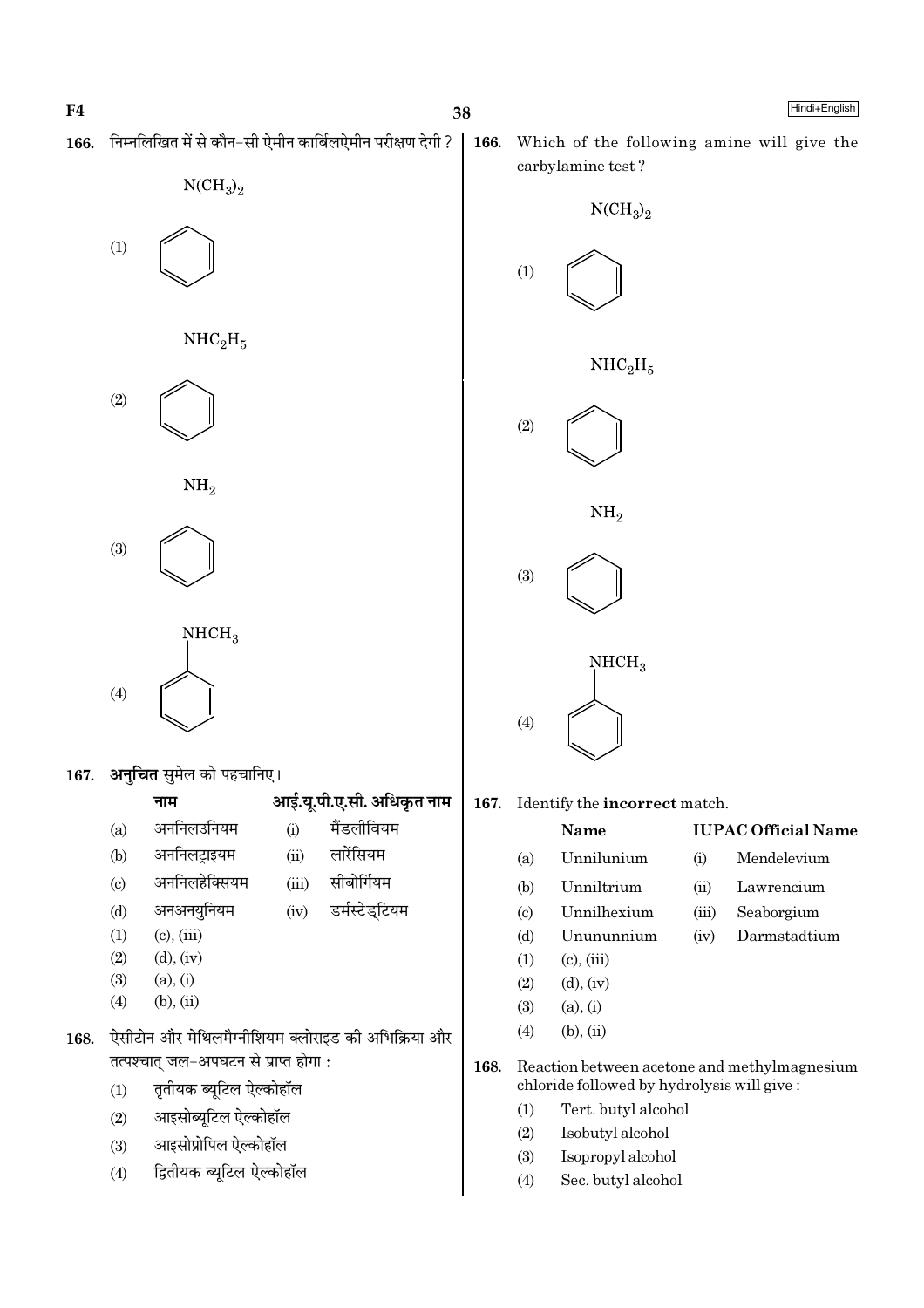सक्रोस जल-अपघटन पर देता है: 169.

> $\alpha$ -D-ग्लूकोस+ $\beta$ -D-फ्रक्टोस  $(1)$

- $\alpha$ -D-फ्रक्टोस +  $\beta$ -D-फ्रक्टोस  $(2)$
- $\beta$ -D-ग्लूकोस+  $\alpha$ -D-फ्रक्टोस  $(3)$
- $\alpha$ -D-ग्लूकोस+ $\beta$ -D-ग्लूकोस  $(4)$
- 170. एक ऐल्कीन ओज़ोनोलिसिस द्वारा एक उत्पाद के रूप में मेथैनैल देती है। इसकी संरचना है:







$$
\begin{array}{c}\n\rm CH_2-CH_2-CH_3 \\
\hline\n\end{array}
$$

गलत कथन को पहचानिए। 171.

 $(4)$ 

- अंतराकाशी यौगिक वे होते हैं जो धातुओं के क्रिस्टल  $(1)$ जालकों के भीतर छोटे आकार वाले परमाणुओं जैसे H. C या N के फंसने (ट्रैप) पर बनते हैं।
- क्रोमियम की,  $CrO_4^{2-}$  और  $Cr_2O_7^{2-}$  में उपचयन  $(2)$ अवस्थाएँ समान नहीं हैं।
- जल में,  $Cr^{2+}(d^4)$ ,  $Fe^{2+}(d^6)$  से अधिक प्रबल  $(3)$ अपचायक है।
- संक्रमण धातुएँ और उनके यौगिक उनकी बहु ऑक्सीकरण  $(4)$ अवस्थाओं को ग्रहण करने की क्षमता के कारण उत्प्रेरकी सक्रियता और संकुल निर्माण के लिए जाने जाते हैं।
- 169. Sucrose on hydrolysis gives:
	- $(1)$  $\alpha$ -D-Glucose +  $\beta$ -D-Fructose
	- $(2)$  $\alpha$ -D-Fructose + B-D-Fructose
	- $(3)$  $\beta$ -D-Glucose +  $\alpha$ -D-Fructose
	- $\alpha$ -D-Glucose +  $\beta$ -D-Glucose  $(4)$
- 170. An alkene on ozonolysis gives methanal as one of the product. Its structure is:



- 171. Identify the incorrect statement.
	- $(1)$ Interstitial compounds are those that are formed when small atoms like H, C or N are trapped inside the crystal lattices of metals.
	- The oxidation states of chromium in  $CrO_4^{2-}$  $(2)$

and  $Cr_2O_7^{2-}$  are not the same.

- $Cr^{2+}(d^4)$  is a stronger reducing agent than  $(3)$  $Fe<sup>2+</sup>(d<sup>6</sup>)$  in water.
- $(4)$ The transition metals and their compounds are known for their catalytic activity due to their ability to adopt multiple oxidation states and to form complexes.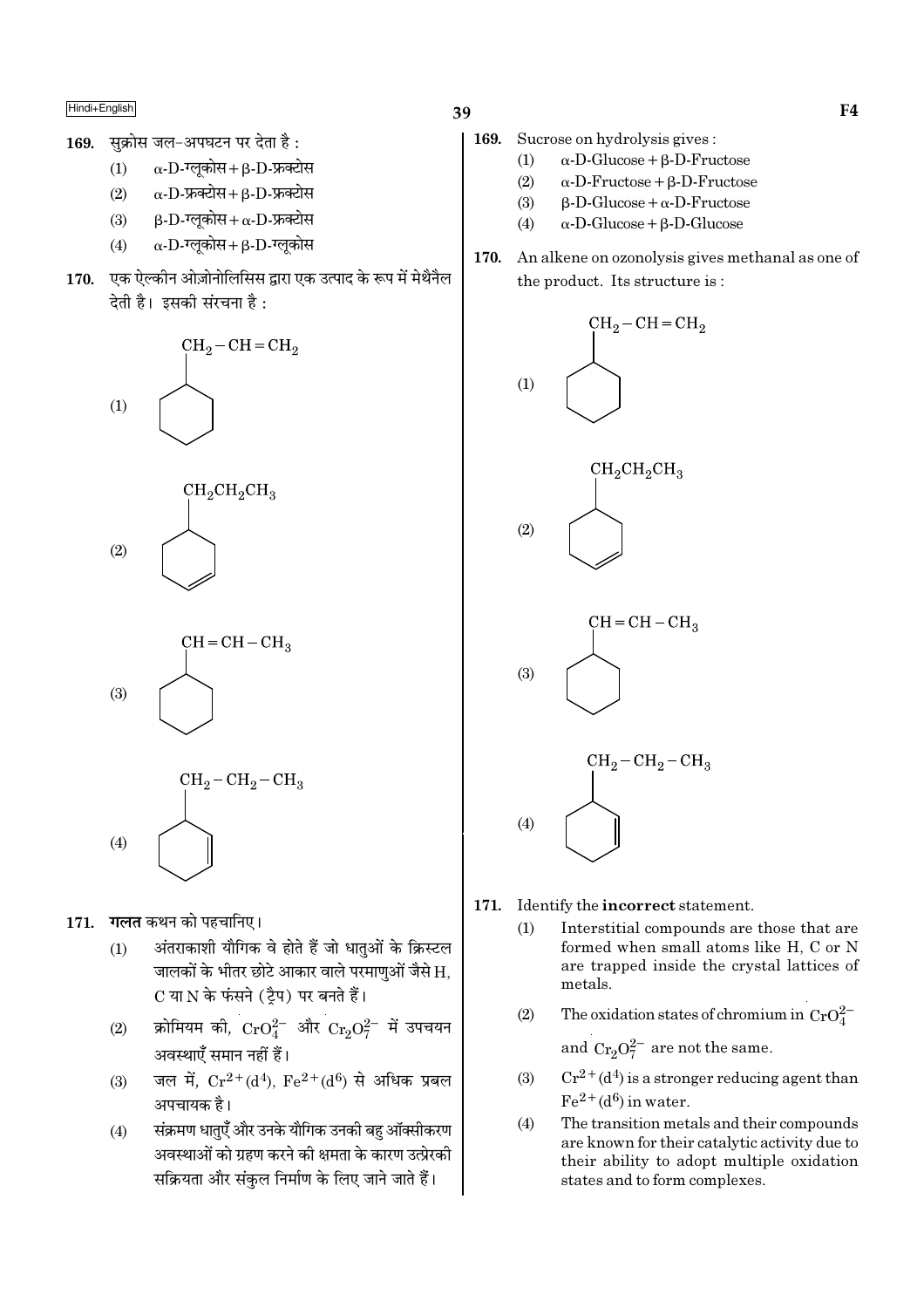| F4   |                                                                                                                                                                                                     |                                          |       |                             |                                                           | 40   |                               |                                                                    |                          |                            | Hindi+English                                                                                                                                                                                                                      |  |  |
|------|-----------------------------------------------------------------------------------------------------------------------------------------------------------------------------------------------------|------------------------------------------|-------|-----------------------------|-----------------------------------------------------------|------|-------------------------------|--------------------------------------------------------------------|--------------------------|----------------------------|------------------------------------------------------------------------------------------------------------------------------------------------------------------------------------------------------------------------------------|--|--|
| 172. |                                                                                                                                                                                                     |                                          |       |                             | निम्नलिखित में से कौन-सा एक क्षारीय ऐमीनो अम्ल है?        | 172. |                               |                                                                    |                          |                            | Which of the following is a basic amino acid?                                                                                                                                                                                      |  |  |
|      | (1)                                                                                                                                                                                                 | टाइरोसीन                                 |       |                             |                                                           |      | (1)                           | Tyrosine                                                           |                          |                            |                                                                                                                                                                                                                                    |  |  |
|      | (2)                                                                                                                                                                                                 | लाइसीन                                   |       |                             |                                                           |      | (2)                           | Lysine                                                             |                          |                            |                                                                                                                                                                                                                                    |  |  |
|      | (3)                                                                                                                                                                                                 | सेरीन                                    |       |                             |                                                           |      | (3)                           | Serine                                                             |                          |                            |                                                                                                                                                                                                                                    |  |  |
|      | (4)                                                                                                                                                                                                 | ऐलानिन                                   |       |                             |                                                           |      | (4)                           | Alanine                                                            |                          |                            |                                                                                                                                                                                                                                    |  |  |
| 173. |                                                                                                                                                                                                     |                                          |       |                             | निम्नलिखित में से सल्फर के किस ऑक्सोअम्ल में $-0$ – $0$ – | 173. |                               | Which of the following oxoacid of sulphur has<br>$-0-0$ – linkage? |                          |                            |                                                                                                                                                                                                                                    |  |  |
|      | बंधन है ?                                                                                                                                                                                           |                                          |       |                             |                                                           |      | (1)                           |                                                                    |                          |                            | $H_2S_2O_8$ , peroxodisulphuric acid                                                                                                                                                                                               |  |  |
|      | (1)                                                                                                                                                                                                 |                                          |       |                             | $\mathrm{H_{2}S_{2}O_{8}}$ , परऑक्सोडाइसल्फ़्यूरिक अम्ल   |      | (2)                           | $H_2S_2O_7$ , pyrosulphuric acid                                   |                          |                            |                                                                                                                                                                                                                                    |  |  |
|      | (2)                                                                                                                                                                                                 | $\rm H_2S_2O_7$ , पाइरोसल्फ़्यूरिक अम्ल  |       | (3)                         |                                                           |      |                               | $H2SO3$ , sulphurous acid                                          |                          |                            |                                                                                                                                                                                                                                    |  |  |
|      | (3)                                                                                                                                                                                                 | $\mathrm{H_{2}SO_{3}}$ , सल्फ़्यूरस अम्ल |       |                             |                                                           |      | (4)                           |                                                                    | $H2SO4$ , sulphuric acid |                            |                                                                                                                                                                                                                                    |  |  |
|      | (4)                                                                                                                                                                                                 | $H_2SO_4$ , सल्फ़्यूरिक अम्ल             |       |                             |                                                           | 174. |                               | pent-2-ene is:                                                     |                          |                            | Elimination reaction of 2-Bromo-pentane to form                                                                                                                                                                                    |  |  |
| 174. |                                                                                                                                                                                                     |                                          |       |                             | 2-ब्रोमो-पेन्टेन से पेन्ट-2-ईन बनने की विलोपन अभिक्रिया : |      | (a)                           |                                                                    |                          |                            |                                                                                                                                                                                                                                    |  |  |
|      | (a)                                                                                                                                                                                                 | β-विलोपन अभिक्रिया है                    |       |                             |                                                           |      | (b)                           | $\beta$ -Elimination reaction<br>Follows Zaitsev rule              |                          |                            |                                                                                                                                                                                                                                    |  |  |
|      | (b)                                                                                                                                                                                                 | जेटसैफ नियम का पालन करती है              |       |                             |                                                           |      | $\left( \text{c} \right)$     |                                                                    |                          |                            | Dehydrohalogenation reaction                                                                                                                                                                                                       |  |  |
|      | $\left( \mathrm{c}\right)$                                                                                                                                                                          |                                          |       |                             | विहाइड़ोहैलोजनीकरण अभिक्रिया है                           |      | (d)                           |                                                                    | Dehydration reaction     |                            |                                                                                                                                                                                                                                    |  |  |
|      | (d)                                                                                                                                                                                                 |                                          |       | निर्जलीकरण अभिक्रिया है     |                                                           |      | (1)                           |                                                                    | (b), (c), (d)            |                            |                                                                                                                                                                                                                                    |  |  |
|      | (1)                                                                                                                                                                                                 | (b), (c), (d)                            |       |                             |                                                           |      | (2)                           |                                                                    | (a), (b), (d)            |                            |                                                                                                                                                                                                                                    |  |  |
|      | (2)                                                                                                                                                                                                 | (a), (b), (d)                            |       |                             |                                                           |      | (3)                           |                                                                    | (a), (b), (c)            |                            |                                                                                                                                                                                                                                    |  |  |
|      | (3)                                                                                                                                                                                                 | (a), (b), (c)                            |       |                             |                                                           |      | (4)<br>(a), (c), (d)          |                                                                    |                          |                            |                                                                                                                                                                                                                                    |  |  |
|      | (4)                                                                                                                                                                                                 | (a), (c), (d)                            |       |                             |                                                           | 175. | Match the following:          |                                                                    |                          |                            |                                                                                                                                                                                                                                    |  |  |
| 175. |                                                                                                                                                                                                     | निम्नलिखित को सुमेलित कीजिए:             |       |                             |                                                           |      | Oxide<br><b>Nature</b>        |                                                                    |                          |                            |                                                                                                                                                                                                                                    |  |  |
|      |                                                                                                                                                                                                     | ऑक्साइड                                  |       |                             | प्रकृति                                                   |      |                               |                                                                    |                          |                            |                                                                                                                                                                                                                                    |  |  |
|      | (a)                                                                                                                                                                                                 | CO                                       |       | (i)                         | क्षारीय                                                   |      | (a)                           | CO                                                                 |                          | (i)                        | <b>Basic</b>                                                                                                                                                                                                                       |  |  |
|      | (b)                                                                                                                                                                                                 | BaO                                      |       | (ii)                        | उदासीन                                                    |      | (b)                           | <b>BaO</b>                                                         |                          | (ii)                       | Neutral                                                                                                                                                                                                                            |  |  |
|      | $\left( \mathrm{c} \right)$                                                                                                                                                                         | $\text{Al}_2\text{O}_3$                  |       | (iii)                       | अम्लीय                                                    |      | $\left( \circ \right)$<br>(d) | $\text{Al}_2\text{O}_3$<br>Cl <sub>2</sub> O <sub>7</sub>          |                          | (iii)<br>(iv)              | Acidic<br>Amphoteric                                                                                                                                                                                                               |  |  |
|      | (d)                                                                                                                                                                                                 | Cl <sub>2</sub> O <sub>7</sub>           |       | (iv)                        | उभयधर्मी                                                  |      |                               |                                                                    |                          |                            | Which of the following is correct option?                                                                                                                                                                                          |  |  |
|      |                                                                                                                                                                                                     |                                          |       |                             | निम्नलिखित में से कौन-सा <b>सही</b> विकल्प है?            |      |                               | (a)                                                                | (b)                      | $\left( \mathrm{c}\right)$ | (d)                                                                                                                                                                                                                                |  |  |
|      |                                                                                                                                                                                                     | (a)                                      | (b)   | $\left( \mathbf{c} \right)$ | (d)                                                       |      | (1)                           | (iii)                                                              | (iv)                     | (i)                        | (ii)                                                                                                                                                                                                                               |  |  |
|      | (1)                                                                                                                                                                                                 | (iii)                                    | (iv)  | (i)                         | (ii)                                                      |      | (2)                           | (iv)                                                               | (iii)                    | (ii)                       | (i)                                                                                                                                                                                                                                |  |  |
|      | (2)                                                                                                                                                                                                 | (iv)                                     | (iii) | (ii)                        | (i)                                                       |      | (3)                           | (i)                                                                | (ii)                     | (iii)                      | (iv)                                                                                                                                                                                                                               |  |  |
|      | (3)                                                                                                                                                                                                 | (i)                                      | (ii)  | (iii)                       | (iv)                                                      |      | (4)                           | (ii)                                                               | (i)                      | (iv)                       | (iii)                                                                                                                                                                                                                              |  |  |
|      | (4)                                                                                                                                                                                                 | (ii)                                     | (i)   | (iv)                        | (iii)                                                     | 176. |                               |                                                                    |                          |                            |                                                                                                                                                                                                                                    |  |  |
| 176. | बेन्ज़ीन का हिमांक अवनमन स्थिरांक (K <sub>t</sub> ) 5.12 K kg mol <sup>-1</sup><br>है। बेन्ज़ीन में एक विद्युत्–अनपघट्य विलेय वाले $0.078 \text{ m}$<br>मोललता वाले विलयन का हिमांक अवनमन (दो दशमलव |                                          |       |                             |                                                           |      |                               |                                                                    |                          |                            | The freezing point depression constant $(K_f)$ of<br>benzene is $5.12 \text{ K}$ kg mol <sup>-1</sup> . The freezing point<br>depression for the solution of molality 0.078 m<br>containing a non-electrolyte solute in benzene is |  |  |

 $\left(1\right)\qquad0.40\:\mathrm{K}$ 

स्थानों तक निकटित), है :

 $0.40K$ 

 $0.60\,\mathrm{K}$ 

 $0.20\,\mathrm{K}$  $0.80K$ 

 $(1)$ 

 $(2)$ 

 $(3)$ 

 $(4)$ 

(2)  $0.60 \text{ K}$ 

(rounded off upto two decimal places):

 $% \left( \left( \mathcal{A}\right) \right) ^{1}\left( \mathcal{A}\right) ^{1}\left( \mathcal{A}\right) ^{1}\left( \mathcal{A}\right) ^{1}\left( \mathcal{A}\right) ^{1}\left( \mathcal{A}\right) ^{1}\left( \mathcal{A}\right) ^{1}\left( \mathcal{A}\right) ^{1}\left( \mathcal{A}\right) ^{1}\left( \mathcal{A}\right) ^{1}\left( \mathcal{A}\right) ^{1}\left( \mathcal{A}\right) ^{1}\left( \mathcal{A}\right) ^{1}\left( \mathcal{A}\right) ^{1}\left( \mathcal{A}\right) ^{1}\left($ 

- $(3)$  $0.20\,\mathrm{K}$
- $(4)$  $0.80K$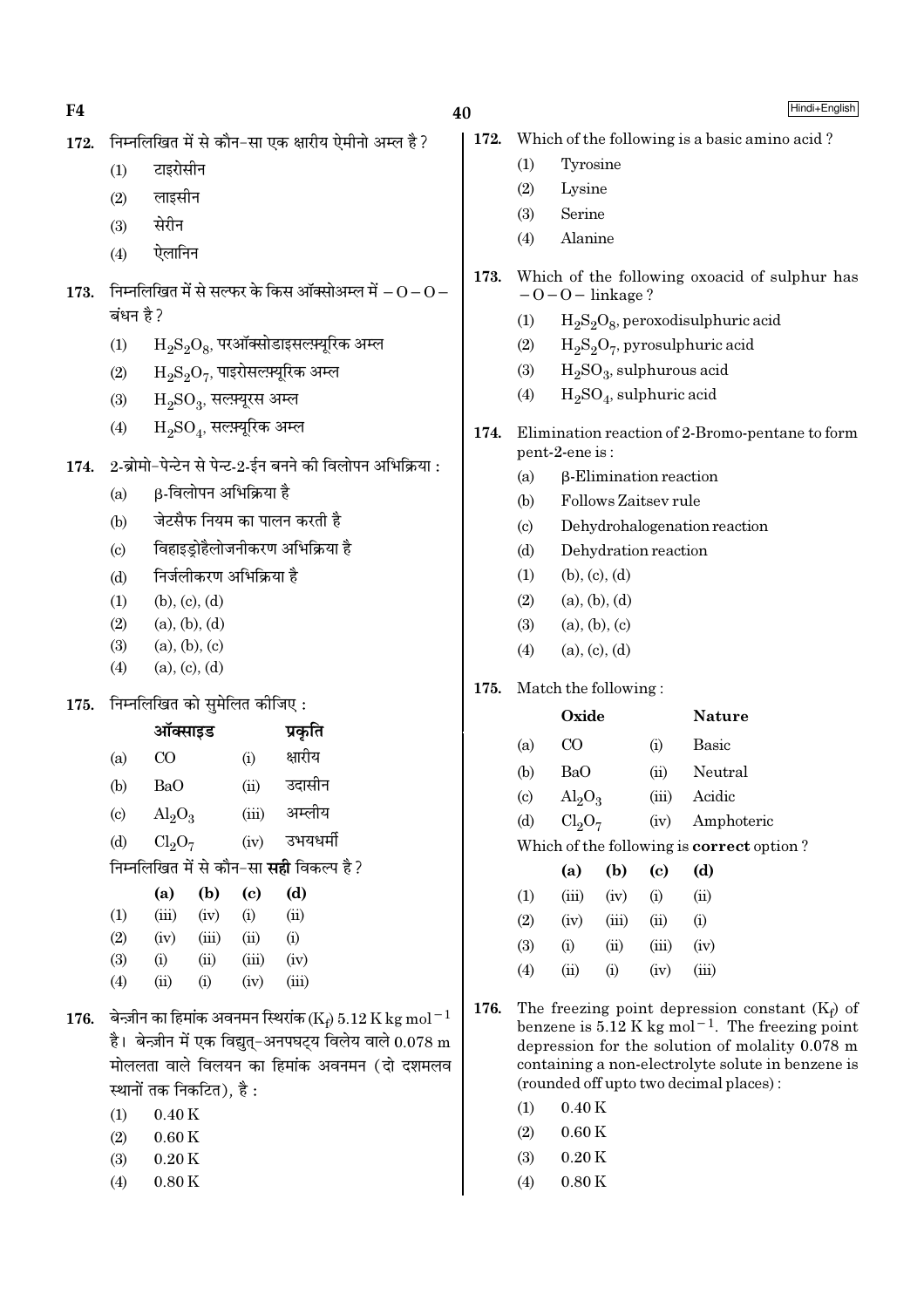177. कागज़ वर्णलेखिकी. उदाहरण है:

- पतली परत वर्णलेखिकी का  $(1)$
- स्तंभ वर्णलेखिकी का  $(2)$
- अधिशोषण वर्णलेखिकी का  $(3)$
- विपाटन वर्णलेखिकी का  $(4)$
- 178. निम्नलिखित अभिक्रिया में कार्बन की ऑक्सीकरण संख्या में क्या परिवर्तन होता है ?

 $CH<sub>4</sub>(g) + 4Cl<sub>2</sub>(g) \rightarrow CCl<sub>4</sub>(l) + 4HCl(g)$ 

- $-4 \vec{R} + 4$  $(1)$
- 0 से  $-4$  $(2)$
- $+4 \vec{R} + 4$  $(3)$
- $0 \, \dot{\vec{H}} + 4$  $(4)$
- $179.$  बेन्ज़ैल्डिहाइड और ऐसीटोफ़ीनोन की तन  $\mathrm{NaOH}$  की उपस्थिति में अभिक्रिया इस प्रकार जानी जाती है :
	- क्रॉस कैनिज़ारो अभिक्रिया  $(1)$
	- क्रॉस ऐलडॉल संघनन  $(2)$
	- ऐलडॉल संघनन  $(3)$
	- कैनिज़ारो अभिक्रिया  $(4)$
- $\frac{175}{71}$ Lu में प्रोटॉनों, न्यूट्रॉनों और इलेक्ट्रॉनों की संख्याएँ, क्रमश: 180. हैं :
	- 71, 71 और 104  $(1)$
	- $175, 104$  और  $71$  $(2)$
	- 71.104 और 71  $(3)$
	- 104.71 और 71  $(4)$

 $-000 -$ 

- 177. Paper chromatography is an example of:
	- Thin layer chromatography  $(1)$
	- $(2)$ Column chromatography
	- Adsorption chromatography  $(3)$
	- $(4)$ Partition chromatography
- 178. What is the change in oxidation number of carbon in the following reaction?

 $\text{CH}_4(g) + 4\text{Cl}_2(g) \rightarrow \text{CCl}_4(l) + 4\text{HCl}(g)$ 

- $-4$  to  $+4$  $(1)$
- $0$  to  $-4$  $(2)$
- $+4$  to  $+4$  $(3)$
- $0 \text{ to } +4$  $(4)$
- Reaction between benzaldehyde and acetophenone 179. in presence of dilute NaOH is known as:
	- Cross Cannizzaro's reaction  $(1)$
	- $(2)$ Cross Aldol condensation
	- Aldol condensation  $(3)$
	- Cannizzaro's reaction  $(4)$
- The number of protons, neutrons and electrons in 180.  $\frac{175}{71}$ Lu, respectively, are:
	- $(1)$ 71, 71 and 104
	- $(2)$ 175, 104 and 71
	- 71, 104 and 71  $(3)$
	- 104, 71 and 71  $(4)$

 $-000 -$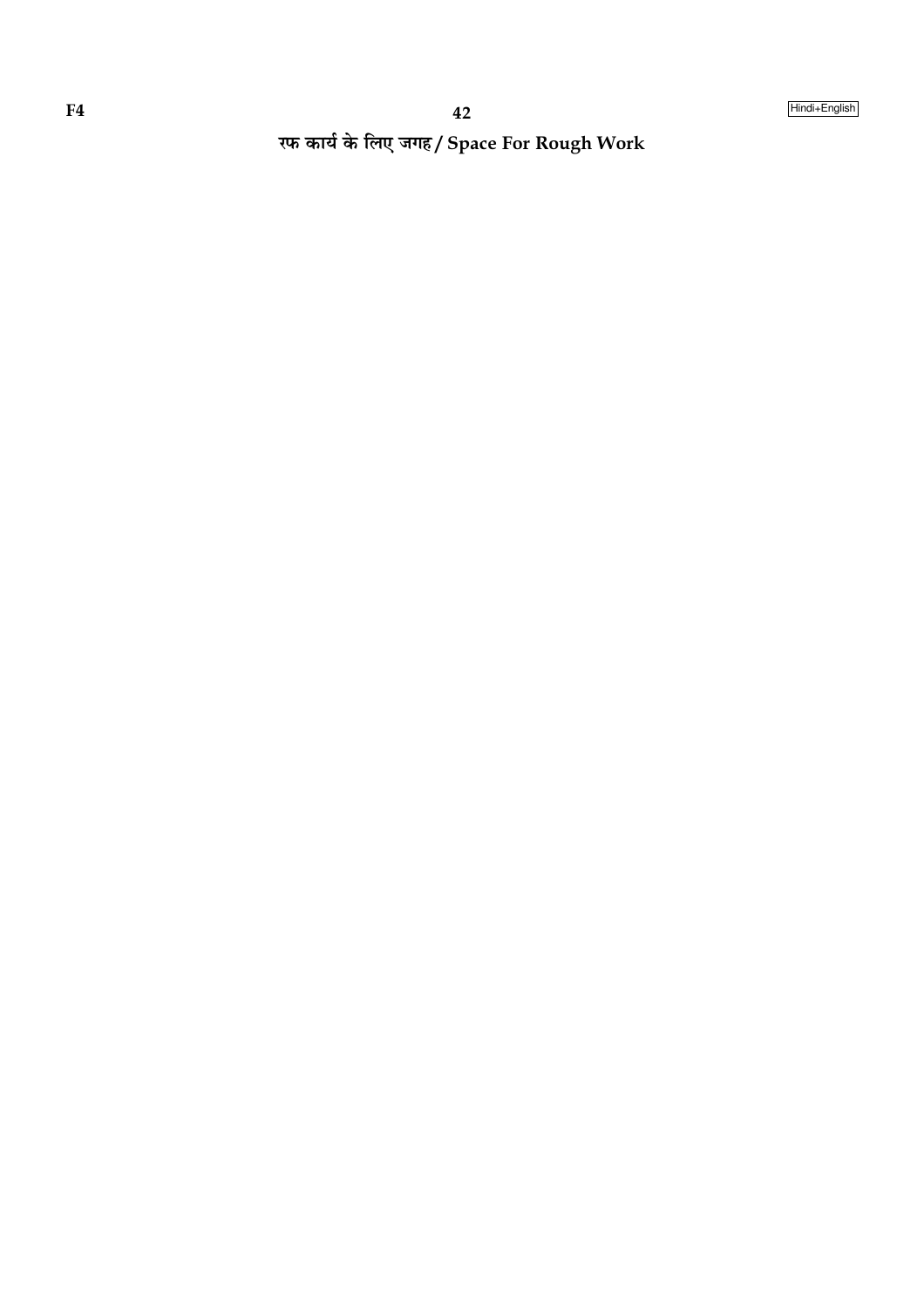रफ कार्य के लिए जगह/ Space For Rough Work